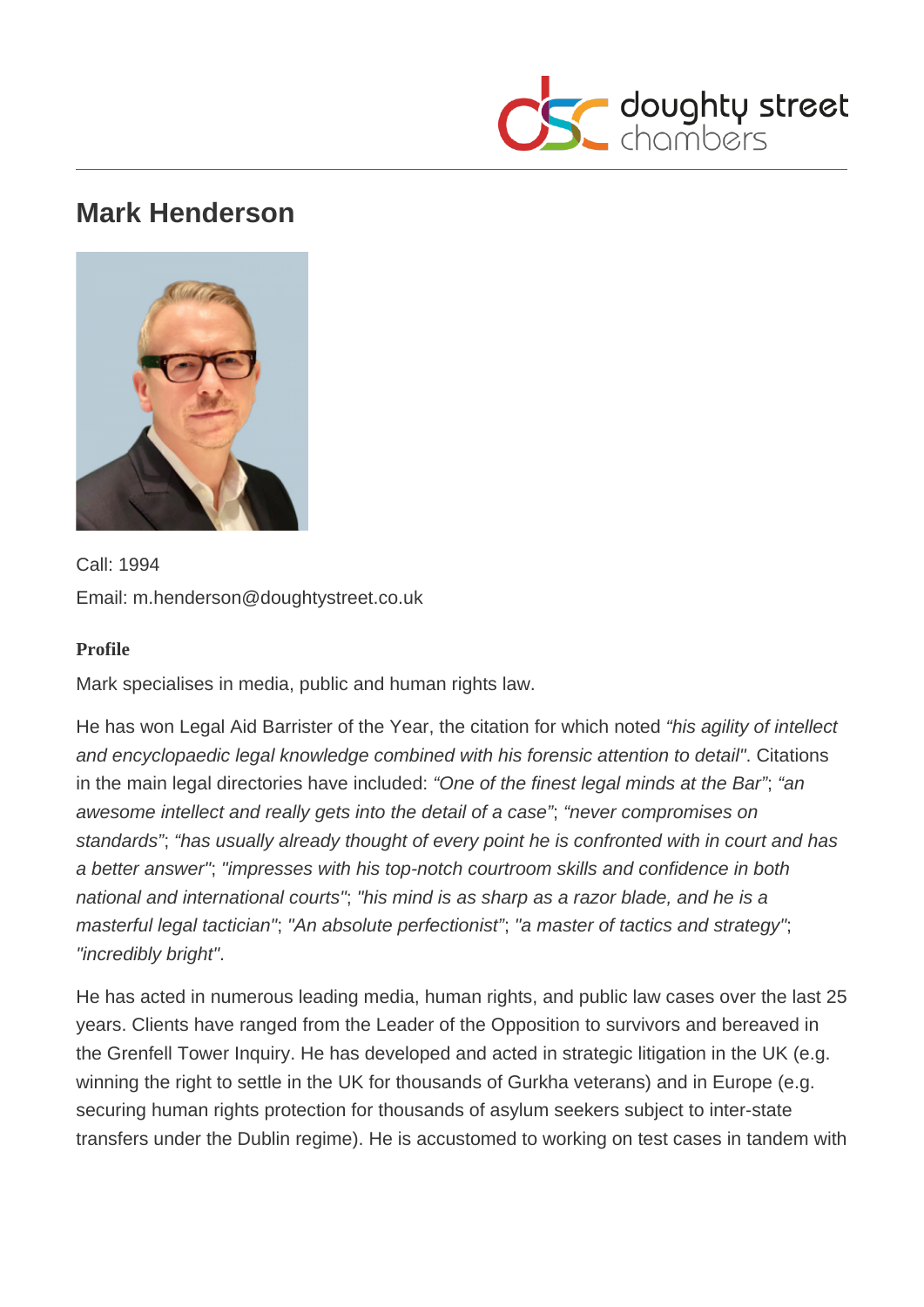public campaigns (such as the award winning Gurkha Justice Campaign). He has acted for national and international NGOs in public interest interventions at the highest level, in addition to handling interventions in his own cases (such as Amnesty International, the Equality and Human Rights Commission, UNHCR and numerous EU member states). He was appointed Standing Counsel to the Labour Party in 2019.

He is instructed as lead counsel against silks in both domestic and international courts. International cases include the landmark European Court of Justice case of **McCarthy**, in which he defeated the UK's claim to a unilateral right to suspend free movement rights. He was lead counsel throughout, ultimately appearing against the Attorney General, who told the Grand Chamber that "the issues are of exceptional importance from the perspective of the UK".

He developed the seminal case of **NS** as the first challenge to the UK's claimed opt out from the Charter of Fundamental Rights and the lead case across the EU on member states' human rights duties when making interstate transfers of asylum seekers under the Dublin system. He acted as lead counsel in the High Court against a silk led team, and appeared as lead advocate in the Court of Justice Grand Chamber. It ruled that the UK was bound by the Charter, which was seen as carrying high constitutional impact in that courts were bound to disapply primary legislation where it was incompatible with ECHR/ Charter rights (within the scope of EU law).

Domestically, he was lead counsel for the Labour Party in one of the most politically important and sensitive cases ever heard by UK courts, in which he led its successful defence of the National Executive Committee's ruling on members' entitlement to vote for the incumbent Leader of the Party in a leadership election (the other parties to the litigation being represented by silk led teams).

He is accustomed to making urgent court applications in cases ranging from media injunctions to expulsion.

Key areas of law in summary are:

**Media and communications:** defamation; privacy/misuse of private information; data protection/GDPR; harassment by publication; breach of confidence; breach of copyright; passing off; media regulation; judicial review on free speech/ Art 10 and privacy/ confidentiality/ Art 8 grounds.

He has acted in some of the most high profile defamation litigation in recent years, such as a 2021 Court of Appeal judgment in which he defended the former Leader of the Opposition for answers given on BBC One's Andrew Marr Show when interviewed as Leader, and in defence of the free speech of a major trade union in a case identified in commentary as one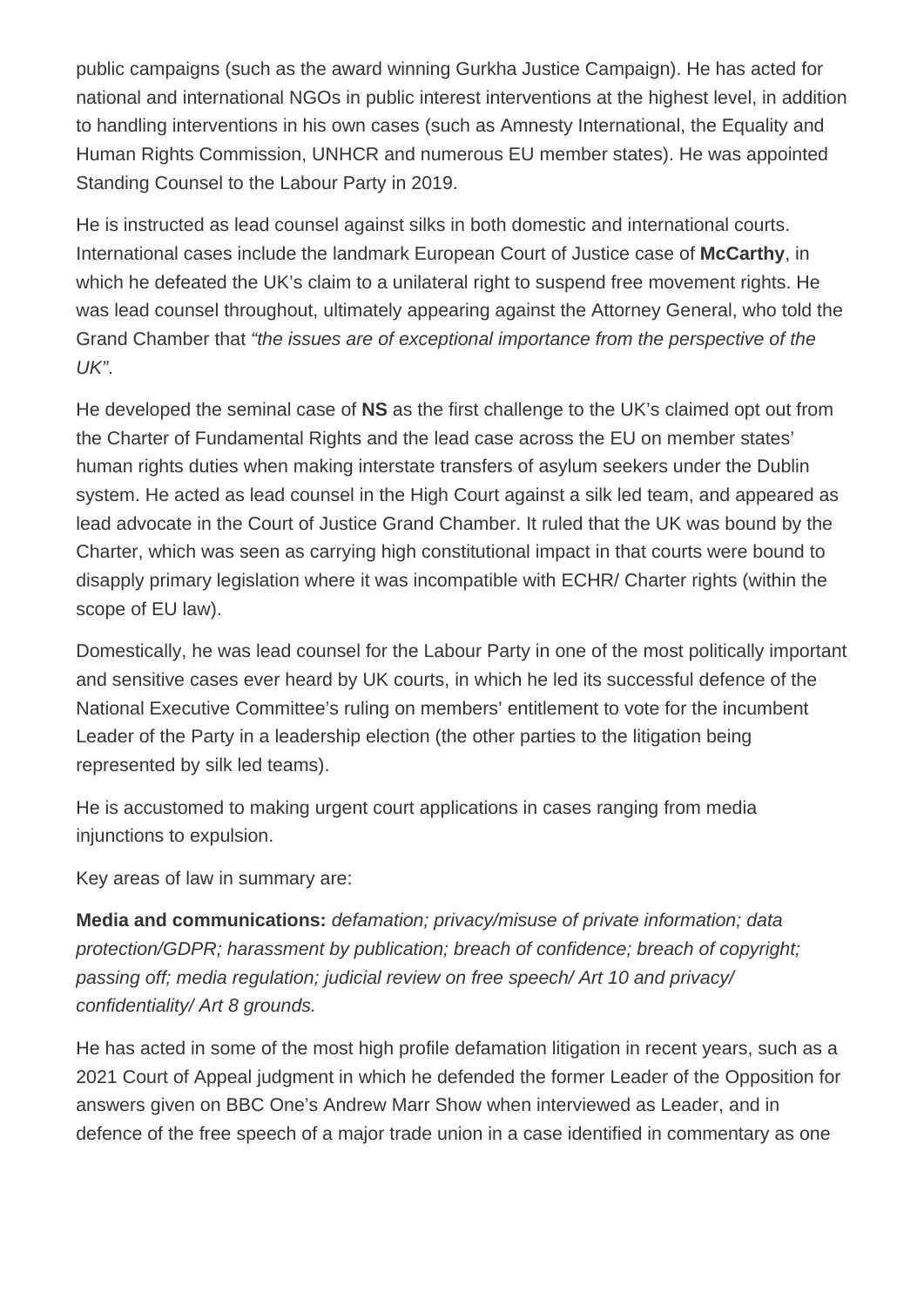of the top 10 cases of 2019 across common law jurisdictions. He acted as sole counsel for the Labour Party in the most high profile defamation case it has ever faced (under an intense national spotlight and with the other parties represented by silks).

In his claimant practice, he has won extremely large damages in recent years against the BBC and almost all national newspapers in libel, privacy, harassment by publication, and data protection claims. His clients have included politicians, journalists, activists, NGOs, a TV station, and a former Guantanamo detainee.

He also acts extensively for defendants including non-traditional newspapers, online news and bloggers, trade unions, politicians, activists, political parties, and others who face defamation claims for what they have said, often concerning issues of public importance, on mainstream media, on blogs/social media, and in print. His work as Standing Counsel to the Labour Party has involved advising on defamation, privacy and data protection issues, often fast moving and of national and political importance. He acts for trade unions in industrial disputes in defamation and harassment actions brought in defence of their members, and has acted in defence of their free speech against libel action by corporations with whom they are in industrial dispute.

The application of human rights to media and communications cases is one of his specialities. His public law and standards work includes leading free speech/Art 10 and privacy/Art 8 judicial reviews and appeals (below). He also acted in one of the leading Strasbourg authorities defining the scope of private life in Art 8 and in an Art 10 case on the regulation of offensive speech on broadcast media.

**Public law and human rights:** asylum and immigration; public inquiries; unlawful detention; community care; Equality Act challenges to policies and decisions of public authorities particularly involving disability rights; judicial review generally.

He acted for 66 bereaved and survivors in Phase 1 of the Grenfell Tower Inquiry which resulted in detailed findings on the events on the night of the fire, and conclusions that the Tower did not comply with building regulations designed to prevent the spread of fire and that inadequacies in the emergency services' planning and response on the night contributed to the loss of life. It made numerous recommendations aimed at improving planning for high rise fires and the emergency response to them, and on warning and evacuation measures.

He has appeared in numerous leading asylum and immigration cases, including a series of test cases which protected all Zimbabweans from expulsion to that country for a number of years because of risk of ill-treatment by the Mugabe regime, culminating in a landmark 'country guidance' ruling that a large proportion of Zimbabwean claimants were entitled to refugee status. He has also acted in several leading judicial reviews and civil claims for unlawful detention against the Home Office, winning judgments that include a ruling that the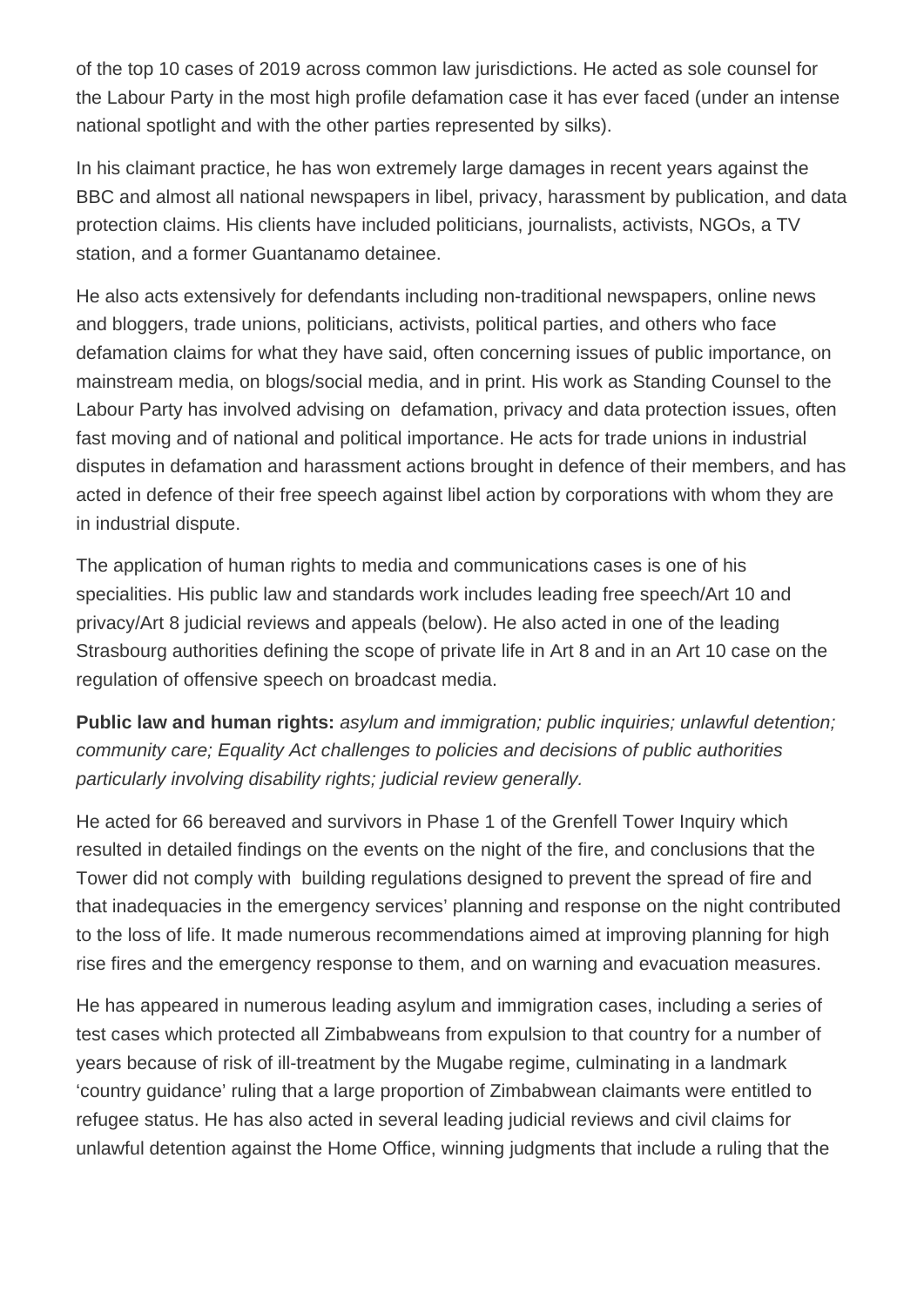Home Secretary's practice of using administrative detention powers to detain Foreign National Offenders pending criminal prosecution was unlawful.

In the British Army Gurkha judicial review, he acted from the outset (ultimately led by Ed Fitzgerald QC) in the test case which overturned the UK Government's decades-old refusal to allow Gurkha veterans to settle in the UK. Combined with a public campaign, this led to the Government's defeat in the House of Commons and to a right to settle for thousands of veterans. He was a member of the delegation that collected the Human Rights Award from Justice and Liberty on behalf of the Gurkha Justice Campaign for their victories in the High Court and in Parliament.

Many of his human rights and public law cases have tested and expanded the boundaries of disclosure and candour duties owed by ministers and public authorities. Leading judgments on the duty of candour in judicial review include a ruling giving emphatic guidance to ministers and the Government Legal Department on their duty of candour, which followed a long disclosure battle in the Administrative Court to obtain internal Home Office documents about detention and removals. Another is a leading Court of Appeal authority on the Home Secretary's duty to disclose guidance that is unhelpful to her case when she is defending her asylum decisions on appeal.

Leading freedom of expression/ Art 10 challenges for journalists and elected representatives are noted in the following section. His case of S expanded privacy rights in public law. It established that breach of confidence claims could be brought in judicial review and expanded the public law duty on public authorities when considering release of sensitive information, and established that a public authority could be liable for the disproportionate release of information, even where done in purported compliance with its duty of candour in court proceeding.

He won the first ruling that the Home Secretary's No Recourse to Public Funds (NRPF) policy was unlawful by reason of breach of the Public Sector Equality Duty (PSED) to disabled people. Other Equality Act cases have challenged policies and decisions of public authorities on grounds of disability, race, sex and age, including ground-breaking challenges testing ministers' duties under the PSED when critical public services are contracted out.

His landmark human rights work as lead advocate in the Court of Justice is mentioned above. In the European Court of Human Rights, as well as the Art 8/private life and Art 10/free speech cases noted above, other leading authorities include the first ever successful Strasbourg challenge to confiscation under the Proceeds of Crime Act 2002, in which the ECtHR held that confiscation violated the right to peaceful enjoyment of property under A1, P1.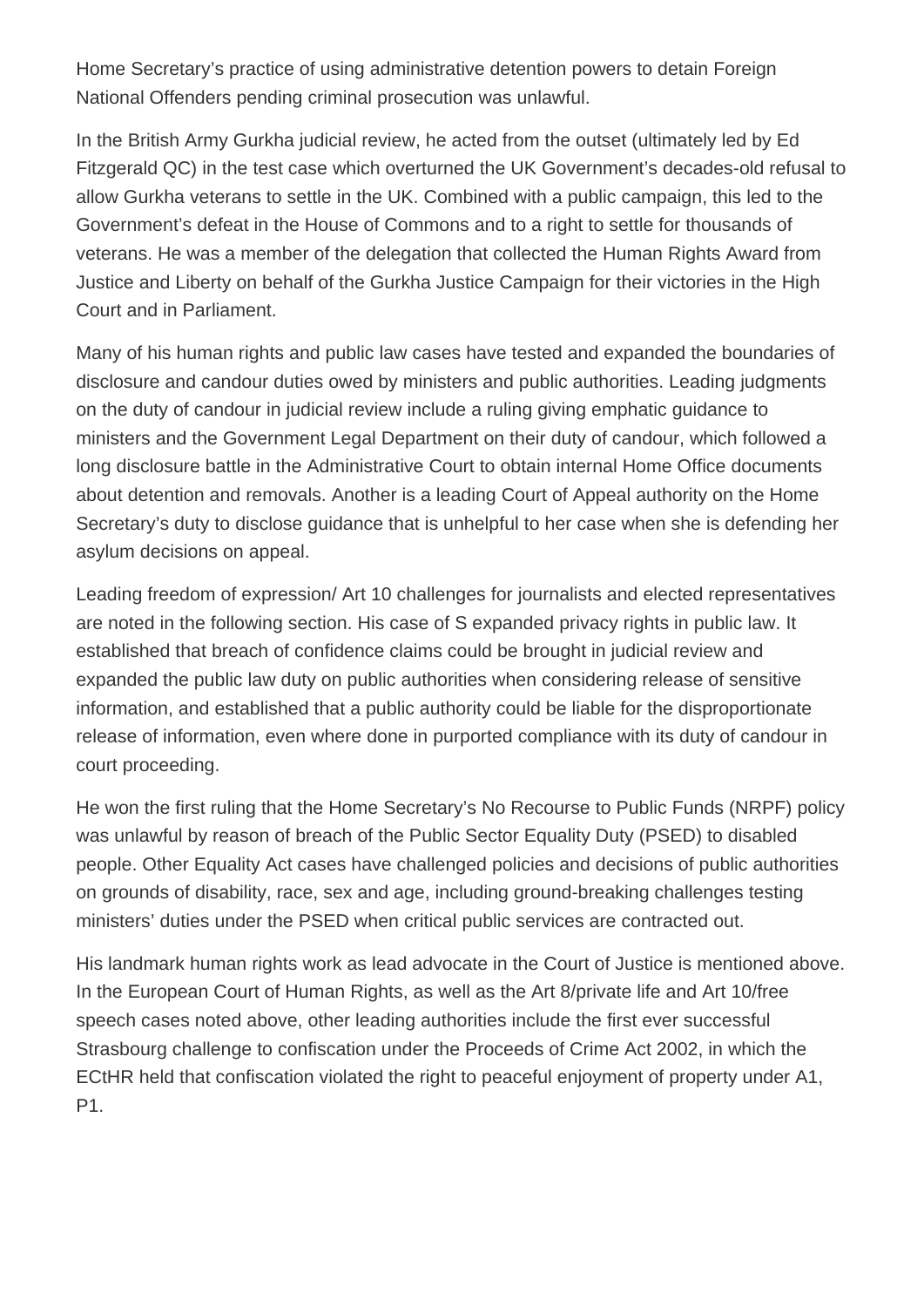Public interest interventions at the highest domestic level have included acting for 14 organisations, including Amnesty International, Human Rights Watch, and the Law Society, in the internationally acclaimed case which established that no circumstances could permit the admission of evidence obtained through torture, and for Liberty in an intervention arguing that the Special Advocate regime in terrorism cases was incompatible with common law constitutional rights and the ECHR.

**Governance, standards and regulation**: contractual rules and governance of unincorporated associations, including political parties; public standards codes for elected representatives; statutory and contract based regulation, especially media related; election law and regulation of campaigning, including electronic communications.

He has acted in some of the leading freedom of expression authorities on media regulation and on public standards codes governing elected representatives. He was lead counsel against a silk led team for the Public Services Ombudsman in the leading High Court appeal on the application of Art 10 to public standards codes (which quashed the sanction for the way in which a councillor had criticised officers as being a disproportionate interference with the councillor's freedom of speech).

He also acted in the leading case on the application of Art 10 to broadcasting regulation, which established the domestic law right of individual journalists, broadcasters and presenters to challenge Ofcom rulings in which their speech is held to have contravened the Broadcasting Code, even if the licensee broadcast company accepts the ruling against it.

He has advised the Labour Party and the Leader of the Opposition's Office for several years on national constitutional and legal issues, and party compliance, disciplinary, equality, and governance issues (including, from 2019, as Standing Counsel to the Party). These have encompassed critical and fast developing legal issues on the law governing general election campaigns and fundamental constitutional issues about who had the right to try to form a minority government during the hung parliament from 2017-2019.

He has also been engaged to advise at the highest level internationally on issues of fundamental constitutional importance on a confidential basis.

### Work beyond casework

He is an elected Trustee and Senior Vice Chair of the Spinal Injuries Association (SIA), the leading charity supporting spinal injured people in the UK. He chairs its Programmes Committee overseeing its services, advocacy, and campaigning on paralysis issues and on disability rights.

He was appointed to the Bar Council Disability Panel in 2021. Earlier Bar Council work includes serving on the Equality Code implementation committee which was responsible for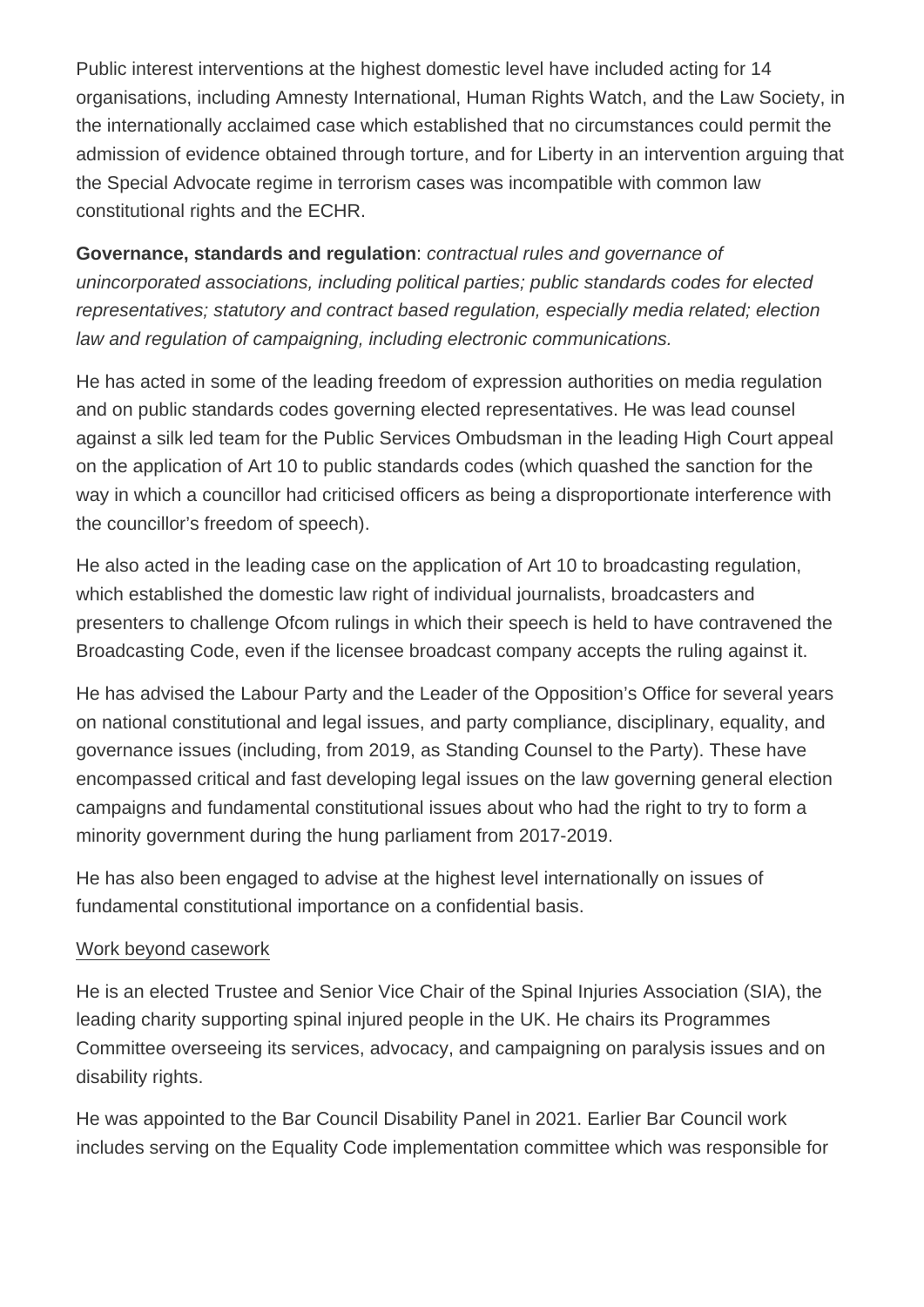adding sexual orientation to the protected grounds in the Bar's Equality Code.

He was one of the longest ever elected members of the Board of the Immigration Law Practitioners Association (ILPA) from 2000 until he stood down in 2012, representing ILPA on various judicial and governmental stakeholder groups, and contributing to briefings and evidence for parliamentary and government consultations/inquiries on refugee and migrant rights and access to justice.

He has addressed conferences and seminars for organisations such as Justice, Legal Action Group, the Public Law Project, the Centre for European Legal Studies at Cambridge, and the British Institute of International and Comparative Law.

He is the original author, and now co-author, of the [Best Practice Guide to Asylum and Human](https://www.ein.org.uk/bpg/contents) [Rights Appeals.](https://www.ein.org.uk/bpg/contents) He is co-author of the Blackstone's Guide to the Asylum and Immigration Act 2004.

#### Direct access

He is public access accredited and will accept direct access instructions via his clerks in advisory work and to act as counsel in litigation where it is appropriate to do so. (Please note that he cannot reply to correspondence on direct access cases until instructions are assessed and confirmed by his clerks).

**Education** MA (Hertford College, Oxford) Related practice areas Media, Defamation and Freedom of Expression Data Protection and Information Law Administrative & Public Law Immigration Inquests and Public Inquiries Actions Against the Police and Public Authorities International Law & Arbitration Immigration Detention Group

Media, Defamation and Privacy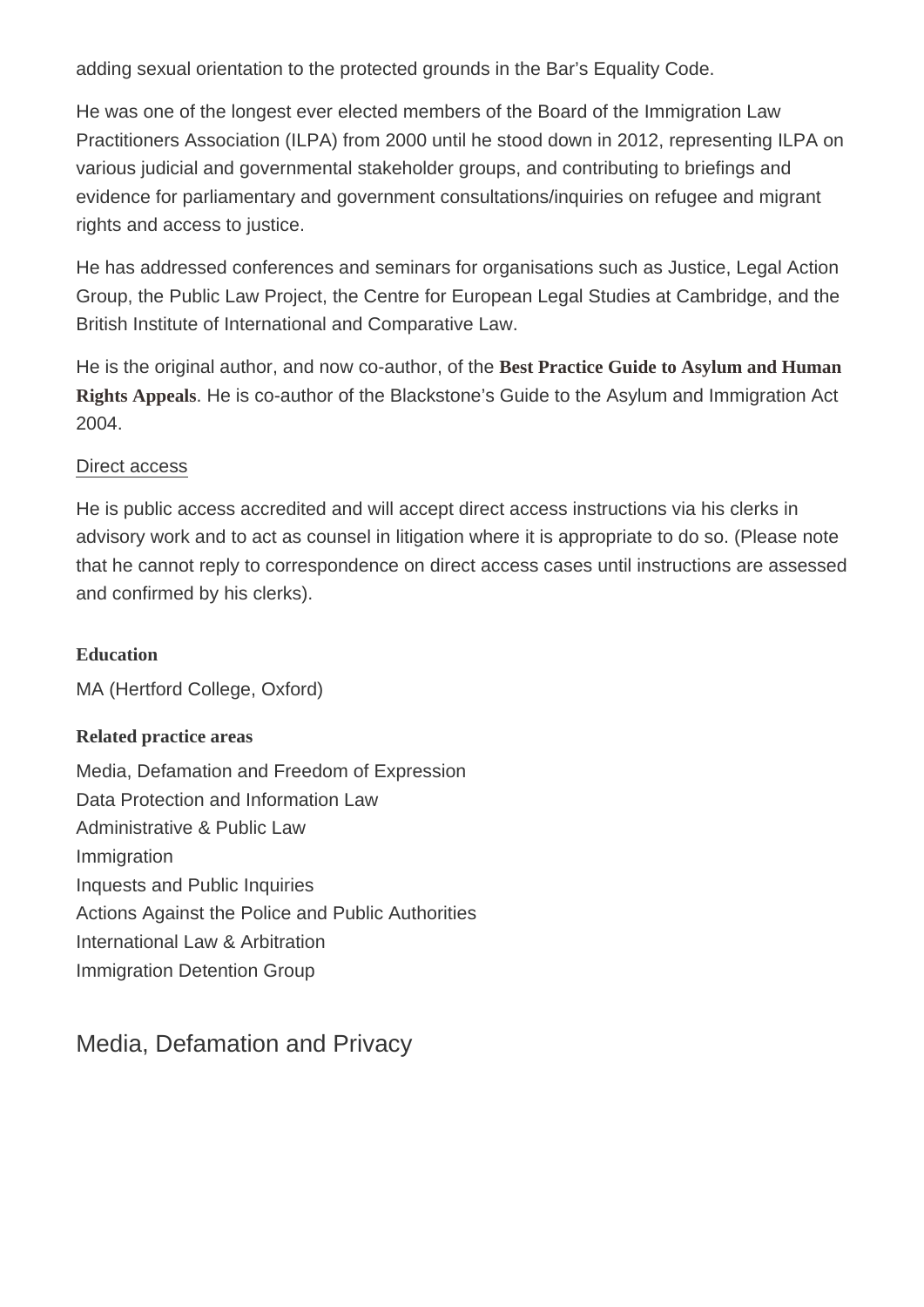Mark specialises in media and communications law, acting for both claimants and defendants in defamation, misuse of private information, breach of confidence, copyright, harassment by publication, data protection, and other intellectual property claims such as passing off. He also specialises in free speech/Art 10 and privacy/Art 8 challenges in judicial reviews and governance/standards/disciplinary cases.

He is experienced in combining defamation with privacy claims, and in running data protection claims in tandem with defamation claims (see the separate Data Protection section of this profile).

#### Significant cases

He has appeared in some of the most high profile defamation litigation to reach the higher courts in recent years. In one of the most significant recent Court of Appeal cases, he acted for Jeremy Corbyn MP who was sued for what he had said when interviewed as Leader of the Opposition on the Andrew Marr Show on BBC One (so engaging the protection of political speech).

He acted as sole counsel for the Labour Party (where the other teams were led by silks) in a libel case of national prominence (and the most high profile ever to involve the Labour Party) in which a BBC presenter and several former staff claimed libel against the Party for the Party's rebuttal of antisemitism allegations broadcast on an exceptionally high profile Panorama edition on BBC One.

Other significant defamation cases have included defending the free speech of a trade union and political blogging site sued for a quote supplied for the former for the latter's article (subsequently identified in commentary as one of the top 10 libel judgments across common law jurisdictions of 2019). Another is now reported as a leading judgment on the approach to social media libel cases (involving a television celebrity suing in libel for a tweet).

Over recent years, he has also won very substantial damages in libel, privacy and harassment cases in sums extending well into six figures, alongside apologies, retractions, and non-harassment undertakings, from defendants including the BBC, and nearly every national newspaper, as well as media and political figures. His successful clients include prominent journalists, activists, charity workers, business leaders, NGOs, a TV station and a former Guantanamo detainee. See the bullet points at the foot of this section and his news articles for more details.

Non-libel privacy cases have included acting for a journalist who won substantial damages in a sensitive phone hacking case from News Group Newspapers (the case itself is confidential).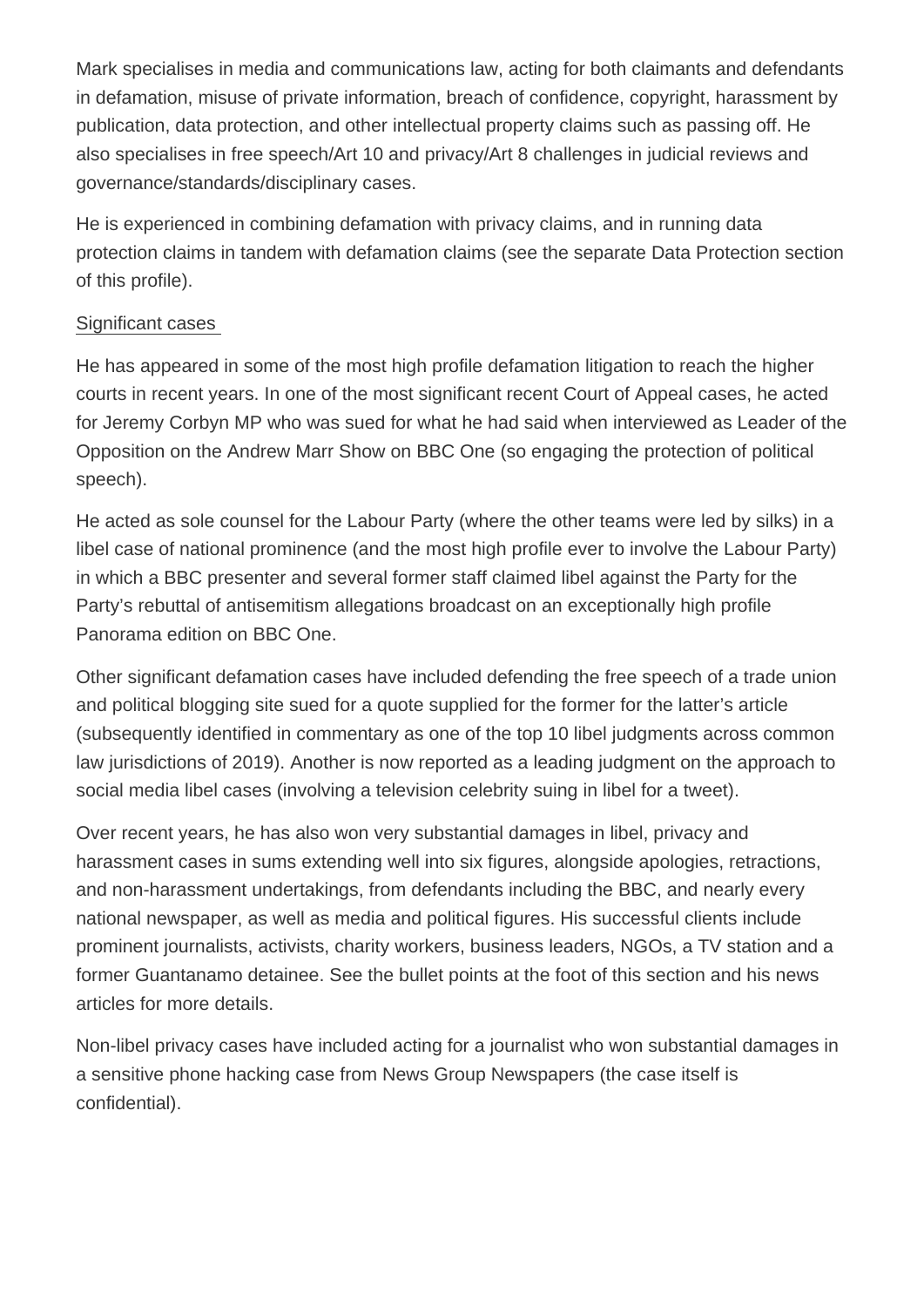As Standing Counsel to the Labour Party, he has acted and advised generally in relation to numerous defamation, privacy and data protection issues, often fast moving and of national political importance.

He has acted regularly on claims for defamation and harassment in industrial disputes on behalf of trade unions, activists and members, and non-traditional media. These cases have included defeating an attempt by a major construction group to obtain injunctive relief to gag Unite the Union in a major industrial dispute. He acted for the Morning Star and online news outlets in resisting a libel claim by a former senior police officer in connection with reporting of alleged collusion of police and construction companies in the scandal of the blacklisting of construction workers for trade union links. He also acted for Unite the Union in a groundbreaking libel and harassment claim, in which he seeks a representative injunction to prevent the harassment of trade union activists on social media during a major industrial dispute with British Airways.

#### Mediation

He has worked on mediations in media cases for both claimants and defendants, including acting at successful mediations in very high profile cases (details of which are confidential). He advises on all aspects of mediation, including identifying and instructing a mediator, negotiating the mediation agreement, preparing for the mediation, and representation during it. He is experienced in formulating a mediation strategy to obtain the best possible client outcomes, including outcomes which would not be available by another legal route, and in honing strategy and tactics while representing clients during the course of the mediation.

### Claimant practice

He often works, pre- and post-publication, with solicitors to pre-empt, mitigate, and correct adverse or intrusive media coverage. He aims to achieve the client's objectives without the need for litigation wherever possible, and to lay the best possible ground for litigation where it is impossible to avoid.

He is accustomed to dealing with urgent instructions, often against a backdrop of high national controversy and developing media attention, and to working with multi-disciplinary professionals on reputation management and communications strategy, and to litigating and advising in the context of wider strategy and the client's overall objectives and priorities.

He has extensive experience of advising on claims and prospective claims in the midst of a media storm. He also draws on his human rights practice running strategic litigation alongside public campaigns and communications strategies (such as winning settlement rights for thousands of Gurkha veterans by winning a test case challenge followed by the defeat of the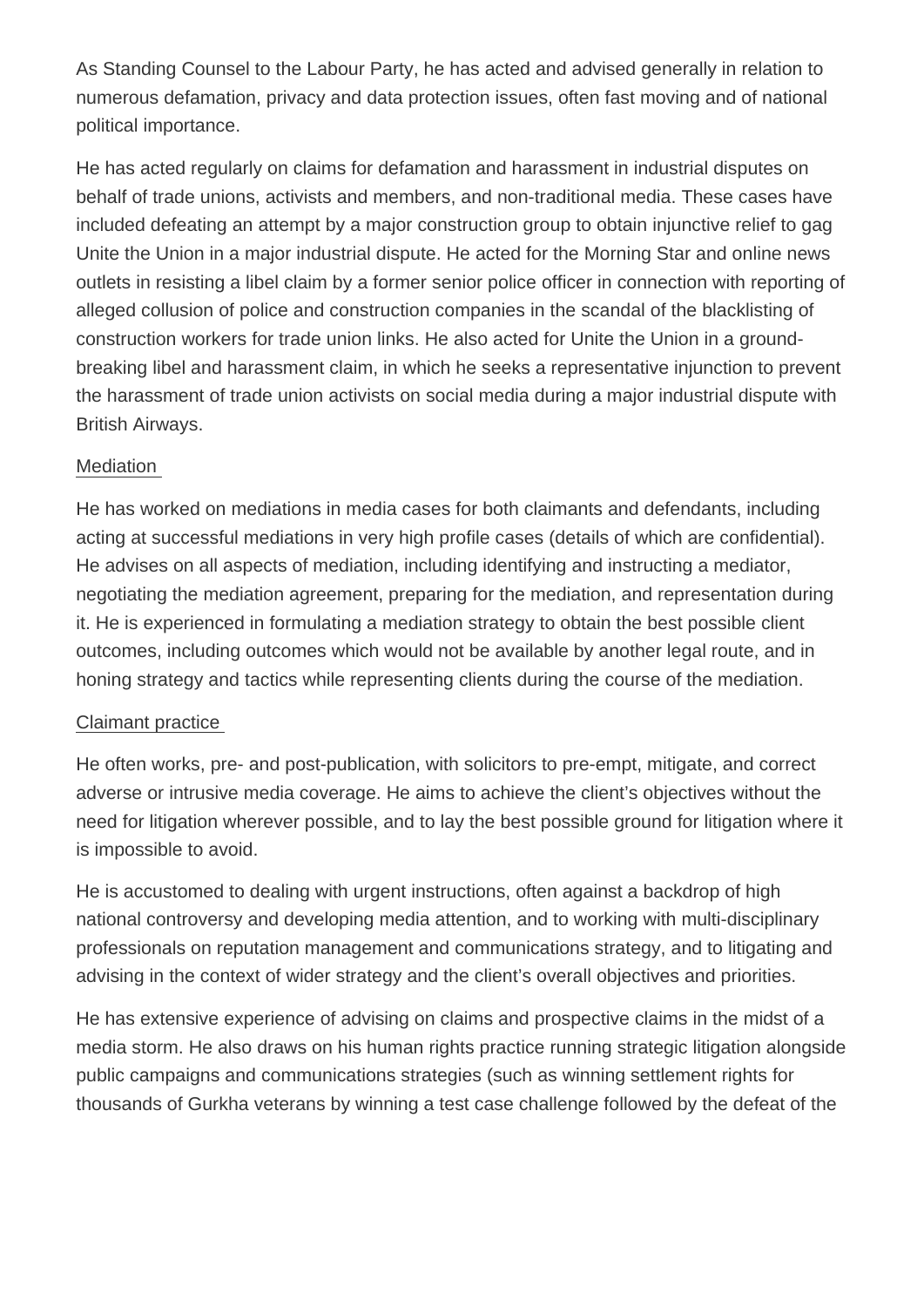Government in Parliament with the human rights award winning Gurkha Justice Campaign).

Although many of his clients must remain entirely confidential, they include prominent politicians (both in the UK and internationally), senior staff in political parties, trade unionists, broadcasters, charity and civil society leaders and activists, sports people, doctors, lawyers, and business leaders. He is also experienced in representing for-profit and not-for-profit companies in defamation claims, including against national newspapers. He also deals with defamation in the employment context. Examples of his work include advising Tony Blackburn in connection with the BBC's reaction to the Dame Janet Smith report in 2016 (its then Director-General announced the BBC was parting company with him) and his subsequent return to the airwaves (the BBC announced Mr Blackburn's return to BBC Radio 2 six months later).

#### Defendant practice

Mark has an extensive defendant practice, often acting on behalf of non-traditional newspapers, online news and new media, trade unions, politicians and political parties, bloggers, activists, and other individuals who are threatened or sued because of what they have said in the mainstream media, on websites and social media, and in print. They are frequently sued for their speech on issues of current controversy, and he defends their freedom of expression against claimants who range from broadcasters and celebrities to major corporations.

He also acts for defendants in breach of confidence, misuse of private information, breach of confidence, data protection, and intellectual property claims. He advises people who are involved in media investigations or considering giving quotes or interviews to the media about defamation and other litigation risk, such as advising a UK Olympic athlete on any defamation risk from contributing to and going on the record in a major media investigation.

### Elections and campaigns

He has advised on media law in elections and campaigning. In addition to his work as Standing Counsel to the Labour Party, he has acted for individual candidates during elections, including on instructions to seek urgent interim relief to take down false statements published in breach of election law. He has acted for political parties and politicians to enforce broadcasters' compliance with their election coverage obligations, including urgent regulatory complaints. He has also acted in defamation and data protection claims about statements made during election campaigning (such as acting on behalf of a Labour councillor against a former Conservative MP seeking re-election for a leaflet he published in the 2019 General Election campaign falsely claiming that she supported a local tower block development).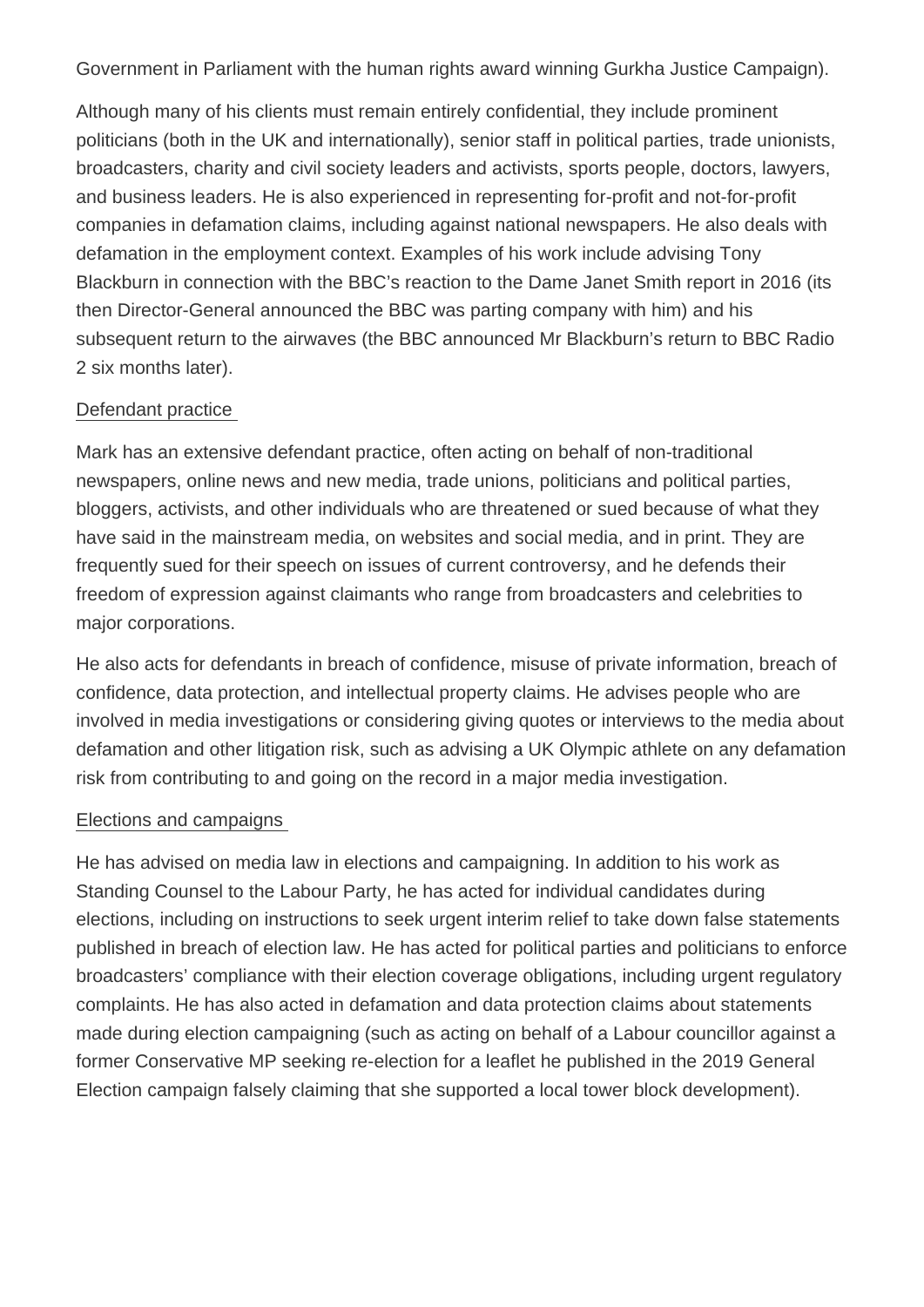#### Media regulation and enquiries

He acts and advises on complaints and proceedings on media regulation, including the Ofcom Broadcasting Code, the BBC Editorial Guidelines (and the intersection of the BBC's complaint process with Ofcom regulation of the BBC), and the Editors' Code of Practice.

In the leading authority on Article 10 duties on broadcasting regulators, he acted for the journalist and broadcaster Jon Gaunt in his judicial review of Ofcom. The case established that individual journalists, broadcasters, and presenters criticised in Ofcom rulings for their speech on TV and radio can challenge Ofcom under Article 10 even if the ruling has been accepted by the broadcast company licensee. He acted in the subsequent case in the European Court of Human Rights, challenging Ofcom's scope to rely on offensiveness to the broadcast audience as a basis for adverse rulings that interfere with political speech.

He also acts for journalists and broadcasters affected by regulatory and other media investigations and enquiries, such as the BBC's Dame Janet Smith Inquiry, dealing with defamation, privacy, data protection, contractual and procedural fairness and other public law related issues.

### Public law, governance, standards, and disciplinary cases

He regularly acts in free speech and privacy challenges in public law and governance cases. Article 10 cases include acting as lead counsel for Cllr Heesom of Flintshire County Council in his High Court appeal against the standards penalty imposed by the Public Services Ombudsman for Wales (who defended the appeal with a silk led team). He won a finding that the penalty on Cllr Heesom for his strong speech criticising council officers was a disproportionate interference with freedom of expression. The judgment is a leading authority on the Article 10 rights of elected representatives penalised under public standards codes for their speech, and it establishes the very wide scope of speech falling within political expression and that all political expression is entitled to the same enhanced protection under Article 10.

In the ground-breaking breach of confidence and Article 8 judicial review of S, he defeated the Home Secretary's case that breach of confidence could not be claimed outside private law proceedings. The High Court was persuaded to award unprecedented relief for breach of confidence, and its judgment further developed the public law obligation to respect confidential information fashioned from Article 8 privacy rights.

### Reporting restrictions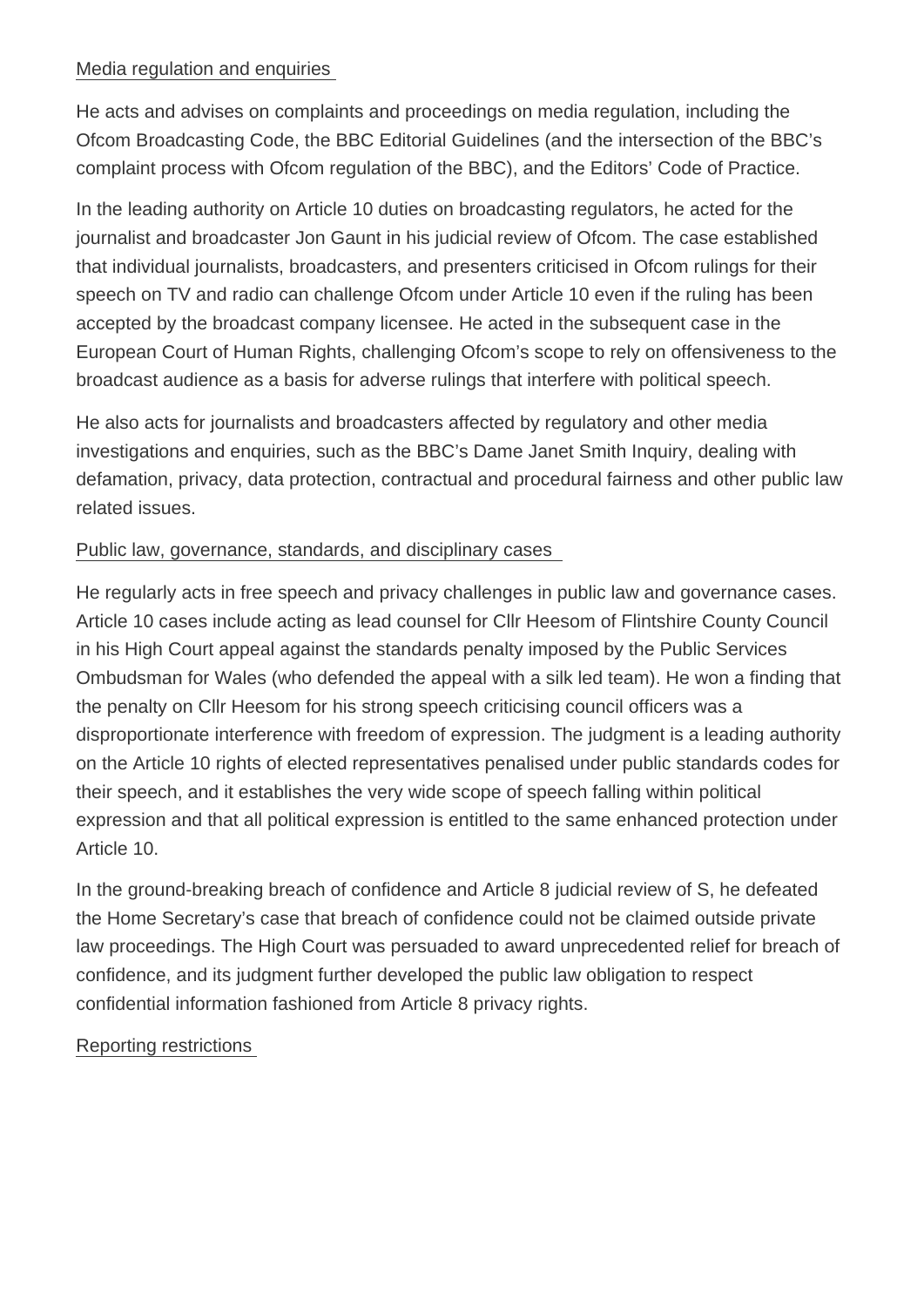He advises and acts in reporting restrictions cases, including for clients seeking orders preventing their identity and other sensitive information about themselves and witnesses from being disclosed by the media in courts including the Upper Tribunal, the High Court, and the Court of Appeal.

He also sat on the Administrative Court's Working Group on Anonymity and Reporting Restrictions, which considered procedures for applications for anonymity/ reporting restrictions to balance the rights of litigants and of the media.

#### Direct access

This is an area in which he will provide pre-litigation advice and act as counsel in litigation on a direct access basis, instructed either directly by the end client or by intermediaries as appropriate. His clerks will happily discuss possible instructions on this basis.

## Significant Defamation Claimant Wins

His successful defamation claims (and associated harassment, privacy and data protection claims) include:

- [Julie Burchill](https://www.doughtystreet.co.uk/news/julie-burchill-pay-substantial-damages-public-apology-ash-sarkar-defamation-harassment-case) (Telegraph columnist and established media personality) paid substantial damages to journalist Ash Sarkar in her libel and harassment claim, entered a nonharassment undertaking, and published a widely read statement on Twitter and Facebook in which she "unreservedly and unconditionally apologise[d] for the hurtful and unacceptable statements" which were defamatory of Ms Sarkar and "included racist and misogynist comments regarding Ms Sarkar's appearance and her sex life", and "play[ed] into Islamophobic tropes". The claim under the Prevention from Harassment Act showed how Islamophobic speech was not protected by Art 10.
- [The Time](https://www.doughtystreet.co.uk/news/times-pays-ps30000-libel-damages-former-guantanamo-detainee-and-cage-and-issues-apology)paid £30,000 libel damages to former Guantanamo detainee Moazzam Begg and the grassroots advocacy organisation CAGE as part of a comprehensive legal settlement of their libel claims about a Times article published in the aftermath of the 2020 Reading terror attack headlined "Campaign group helps Reading suspect" in which The Times falsely claimed that CAGE "has backed the Reading attack suspect". It admitted libel of Mr Begg and published a statement confirming it had paid damages and apologising to them both for suggesting they "were supporting the individual suspected of the Reading knife attacks of June 20, 2020, and that they were excusing his actions by reference to failings by the police and others". It also admitted that it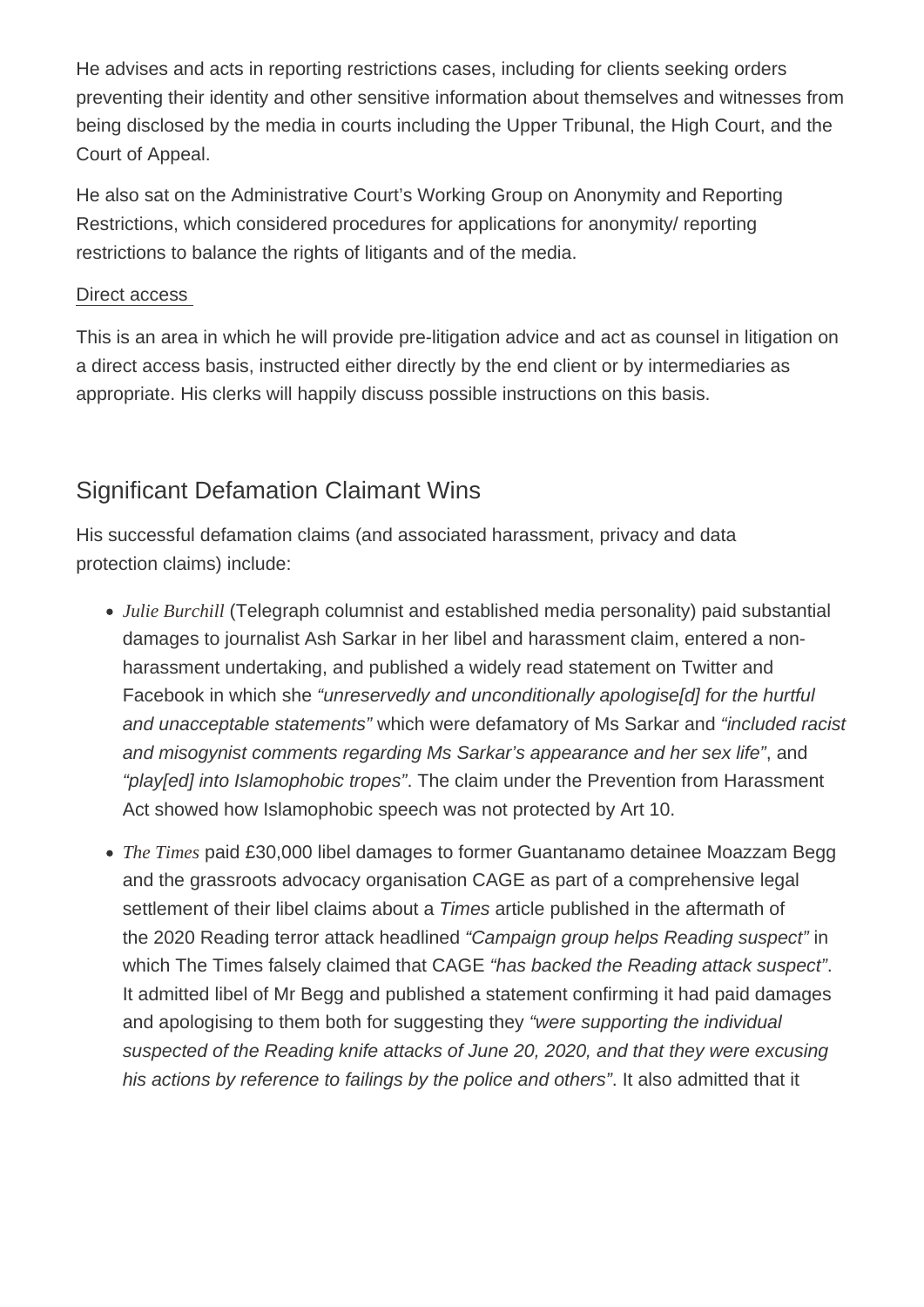"wrongly stated that they refused to comment on their involvement with the suspect". The Times contended that CAGE was a company which had to show 'serious financial loss' to meet the serious harm test, but CAGE successfully argued that this was not intended to apply to not-for-profit organisations.

- Four national newspapers, [The Time](https://www.doughtystreet.co.uk/news/times-telegraph-mail-and-express-pay-libel-damages-and-publish-apologies-muslim-scout-leader)sthe Telegraph, the Mail, and the Express paid very substantial damages (plus costs) to a Muslim Scout Leader Ahammed Hussain for allegations linking his Scout group to extremism. The Times, the last to settle, paid substantial damages accepting that its article had a "false and defamatory meaning [under] s.1 of the Defamation Act 2013" (the serious harm test) that: "The Claimant had…promoted extremist Muslim ideology at the Scout group…; The Claimant had a longstanding history of links with antisemitic individuals and organisations [with] strong grounds to suspect that he himself was antisemitic", and that there were "grounds to investigate whether…criminal offences [had been] committed by the Claimant in the way [he] had run the Scout group". The Telegraph made a statement "that Mr Hussain has never supported or promoted terrorism, or been anti-Semitic" and it "now accept[ed] that the article is defamatory of Mr Hussain and false and apologise[d] for the distress caused to him in publishing it [and] have agreed to pay him damages and costs". The Mail admitted that he had not been investigated by police and "he was not promoting any extremist views while involved with the Scout Group and that he is not an anti-Semite and has not associated with extremist groups" and the Express (for the Daily Star) admitted having "made several allegations against Ahammed, including of extremist speech and of inviting a banned preacher to the Mosque", but now "accept[ed] that there was no truth in any of these allegations".
- [The Time](https://www.doughtystreet.co.uk/news/times-admits-libel-imam-who-intervened-bbc-televised-tory-leadership-debate-and-publishes)sadmitted defamation and paid damages to Imam Abdullah Patel for allegations of extremism that The Times made against him after he challenged the Conservative Party leadership candidates during the 2019 BBC televised debate, forcing all of them, including the present Prime Minister, to agree to hold an inquiry into Islamophobia in the Conservative Party. The Times' 'exposé' started on its front page headlined "Tory candidates threaten BBC debate boycott" and directed readers to an investigation of the "Cleric's history of controversy" inside the paper. In the face of the Imam's defamation claim, The Times conceded that it had defamed him "by suggest[ing] that he was excusing or explaining acts of terrorism" based on the untrue claim that he "sought to blame Israel and the West following the murder of a British police officer by an Islamist terror suspect" and had further defamed him by alleging (also untrue) that he had "run a primary school which had followed a policy of segregating parents at events, which had been criticised by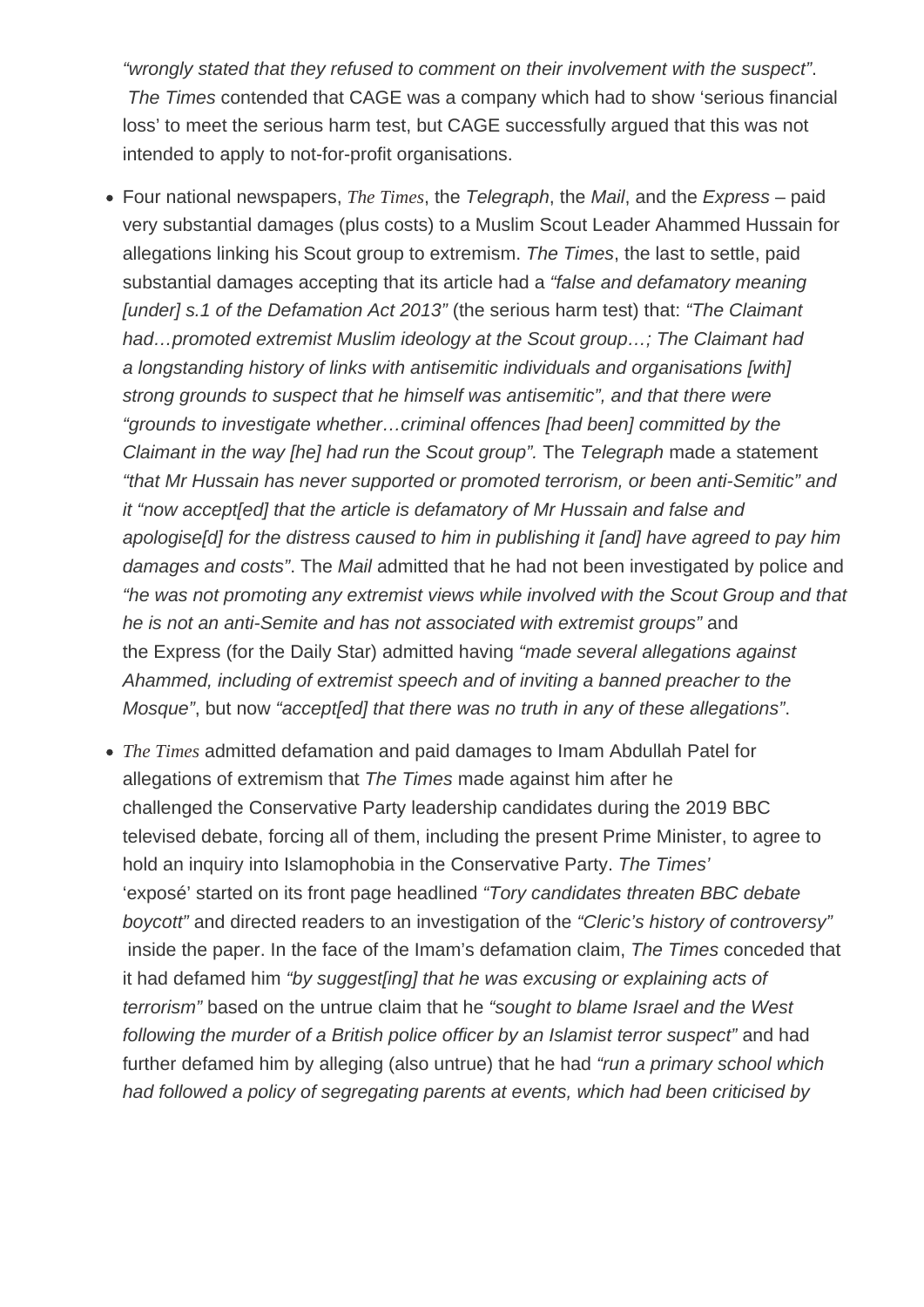Ofsted". The Times published an apology retracting these allegations and confirming it had paid damages and costs.

- Six newspaper groups [\(The Times/Sunday Tim](https://www.doughtystreet.co.uk/news/times-prints-apology-times-newspapers-agree-final-settlement-trojan-horse-libel-litigation)es bun, [the Mail,](https://www.doughtystreet.co.uk/news/associatedmailonline-pay-libel-damages-and-apologise-trojan-horse-plot-defamation-case) the Telegraph, the Express, and the Mirror) published retractions and apologies and paid an extremely high total in damages for allegations of an Islamist 'Trojan Horse' plot to take control of Clarksfield Primary School in Oldham in Greater Manchester and convert it to a separatist Islamic ethos made against Nasim Ashraf (a former parent governor) and Hafizan Zaman (a parent of a former Clarksfield pupil). The allegation was first published as a Sunday Times front page splash headlined "Revealed: new 'Trojan Horse plot' - Head teacher fears for her safety" and then picked up by almost every other national newspaper, all of whom ended up apologising and paying damages and costs for having done so. These included The Sun confirming it had paid "substantial damages and their legal costs" and it recognised that claims of a Trojan Horse plot "involv[ing] violence and threats [and] that Mr Ashraf held Islamic teaching sessions, and Mrs Zaman told staff to wear the veil" were all "allegations [that] are unfounded, and they were not involved in any alleged Trojan Horse plot".
- [The Henry Jackson Socie](https://www.doughtystreet.co.uk/news/henry-jackson-society-pays-libel-damages-and-apologises-uk-muslim-tv-station-huda)t a high level trans-Atlantic security think tank) paid libel damages and legal costs to settle a High Court defamation claim by television channel Huda Television (aimed at the British Muslim community) and published a retraction of the allegations and an apology for claims in its report titled?"Extremism on the Airwaves: Islamist broadcasting in the UK" that the "channel regularly publishes content containing Islamist extremist subject matter" and as a result "should have faced greater regulatory scrutiny".
- The [Sunday Time](https://www.doughtystreet.co.uk/news/sunday-times-apologises-labour-council-leader-and-settles-defamation-claim) published a retraction and apology and paid out a large sum in costs to settle a long running libel claim by Cllr Nesil Caliskan, the Labour Leader of Enfield Council, (who had just been elected the first female Muslim Council Leader in the country, the first ever female and BAME, and the youngest ever leader of Enfield). The Sunday Times had published a purported 'exposé' headlined "Enfield Labour council 'taken over' by clan" which wrongly suggested that Cllr Caliskan was guilty of nepotism in appointing "her own mother" to the cabinet. In its published statement apologising to Cllr Caliskan following the settlement, the Sunday Times admitted that her mother had been elected to the Cabinet by secret ballot and Cllr Caliskan's role was limited to choosing for her mother the same portfolio she had held in the previous administration.
- [The Time](https://www.doughtystreet.co.uk/news/times-pay-libel-damages-preview-article-outside-its-paywall)sadmitted libel and published a statement apologising and agreeing damages to Sultan Choudhury OBE, the former Chief Executive of Al Rayan Bank, for a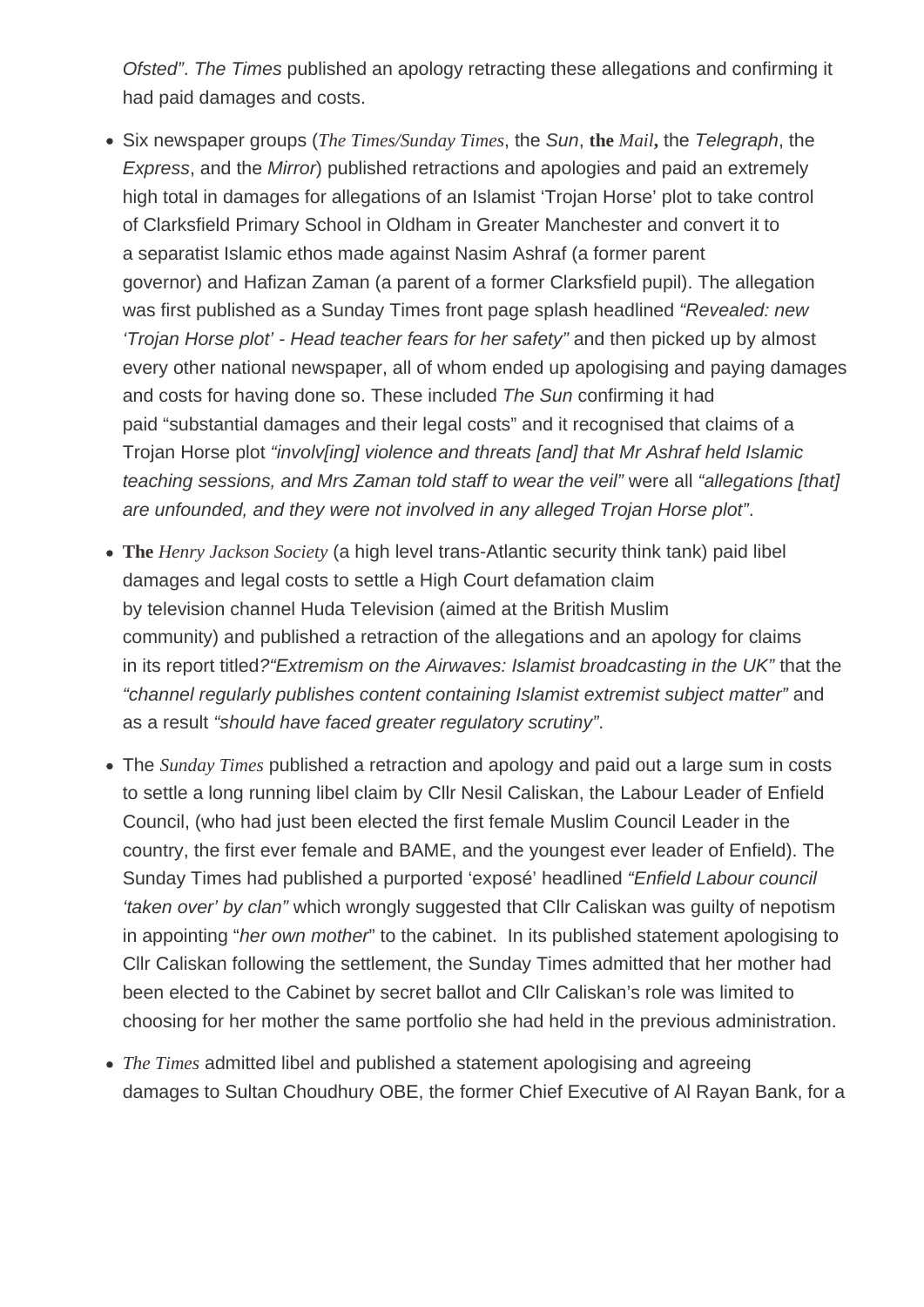preview article on The Times website headlined "Female Circumcision is like clipping a nail, claimed speaker" which was accompanied by a photograph of Mr Choudhury. Only the full article behind the paywall (and in the print edition) made clear that Mr Choudhury was not the speaker. The Times sought to argue that the Internet reader of the preview article who lacked a subscription to the paywall site was the equivalent of someone browsing the headlines at a newsstand without paying for the paper and that the free to view preview article carried no freestanding meaning under libel law. Mr Choudhury saw off this attempt with The Times conceding that the preview article conveyed a different – defamatory - meaning to the ordinary Internet user without access to the paywall site that he "holds abhorrent extremist views by condoning Female Genital Mutilation".

• [The Telegrap](https://www.doughtystreet.co.uk/news/telegraph-apologises-and-pays-out-dr-al-haddad-apes-and-pigs-libel-claim)h published a retraction and apology and paid £62,500 in costs to UK Imam and Scholar Dr Haitham Al-Haddad to settle a three-year libel battle over the Telegraph's false claim that he preached that Jews were descended from apes and pigs: the Telegraph withdrew and undertook not to repeat. In related litigation, the BBC also withdrew a similar allegation against the Sheikh made by its presenter Andrew Neil on live TV on BBC One's This Week, and undertook not to repeat it.

## Data Protection and Information Law

Mark specialises in data protection claims. He has been in the vanguard of using data protection rights in tandem with defamation to win redress for inaccurate publications by national media organisations and high profile individuals, and he is expert in the intersection of data protection law and defamation.

He has achieved damages from most national newspapers/broadcasters in sums extending well into six figures in claims incorporating data protection breaches with defamation (and misuse of private information and harassment by publication). His clients range from prominent journalists to a former Guantanamo detainee.

Privacy centred cases have involved data protection breaches alongside breach of confidence, misuse of private information, and breach of copyright and other intellectual property claims such as passing off.

His defendant work in data protection cases has incorporated prominent High Court cases.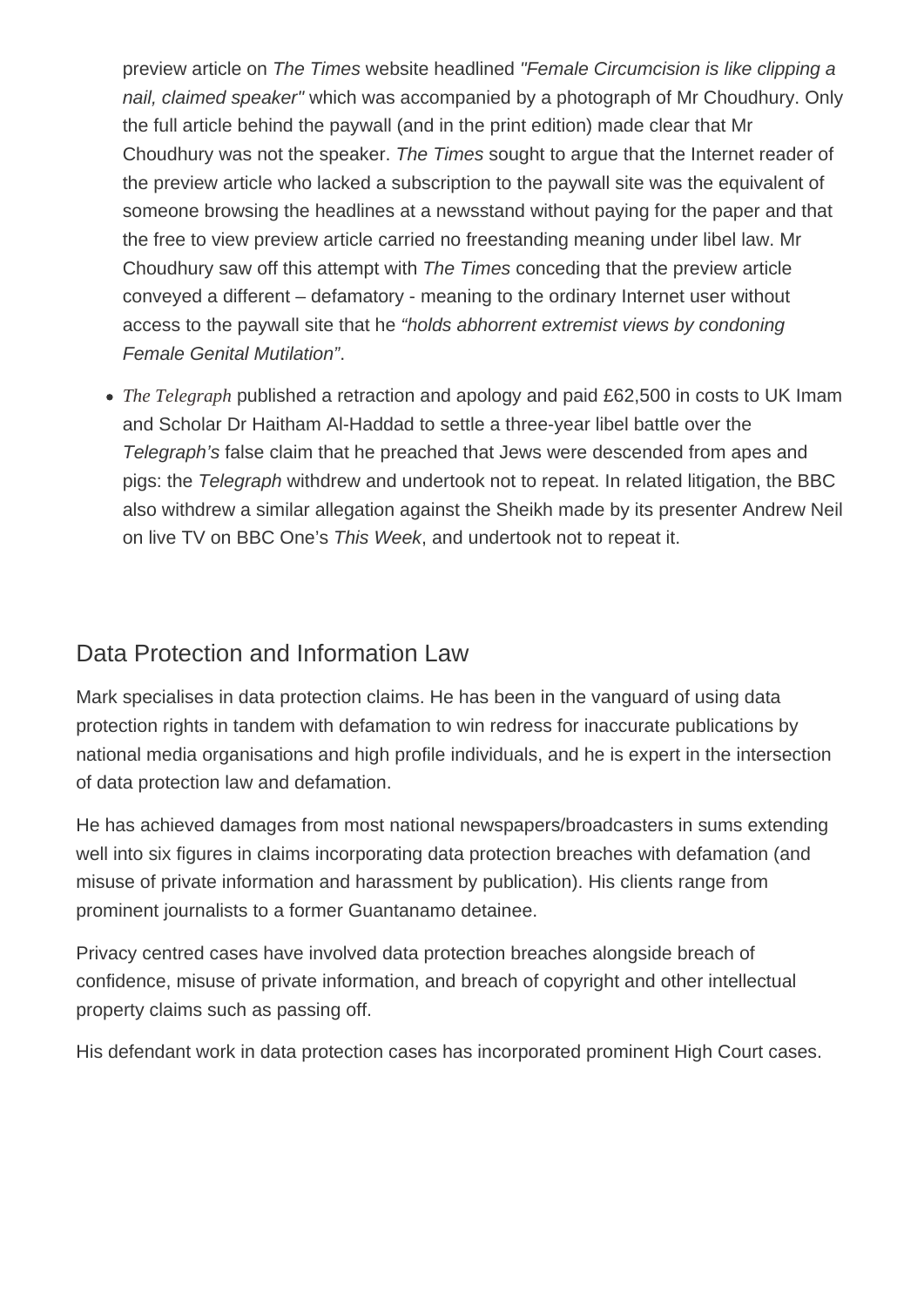His expertise in the interpretation and application of the GDPR draws on his expertise in the interpretation and application of retained EU law, including multiple appearances as lead counsel/advocate in the Grand Chamber of the Court of Justice. His expertise in media related data protection cases extends to the media regulation codes recognised in the Data Protection Act 2018.

As Standing Counsel to the Labour Party from 2019, his responsibilities included advising on data protection/ GDPR compliance issues in a fast moving and high pressure political environment. He has advised and acted for some of the biggest and most influential trade unions on data protection obligations in their operations and campaigning, including on compliance with data protection and electronic marketing laws during election campaigns.

He advises and acts for clients using data protection legislation, both to obtain data, and to challenge the disclosure of data. His instructions in this area are often confidential but have included advising major figures on using data protection rights to prevent release of personal information without their consent, including in response to media investigations, and challenging apparent leaking of personal information in the context of actual and contemplated high profile disciplinary proceedings.

In addition to his media and communications practice, he is often called upon to advise on data protection issues arising in leading cases in other spheres, such as his work acting for bereaved and survivors on phase 1 of the Grenfell Tower Inquiry.

Data protection and information law also feature heavily in his public law work, including the public law obligation to protect confidential information, together with public authorities' duties, under public law and Article 8 to consult those affected prior to releasing sensitive information.

He has been involved in some of the leading cases on the duty of candour and disclosure and information rights in judicial review and tribunals. He has won ground-breaking disclosure orders in judicial review, developing the law on disclosure against public authorities in public law cases, often argued in tandem with data protection arguments. Cases include **Babbage**, which is an important authority on government ministers' duty of candour and disclosure in judicial review, and **Limbu**, the seminal decision that overturned the Government's refusal to permit Gurkha settlement.

His case of **S** expanded the public law duty on public authorities when considering release of non-public and sensitive information. It established that a public authority could be liable for the disproportionate release of information, even where it did so in court proceedings in purported compliance with its duty of candour.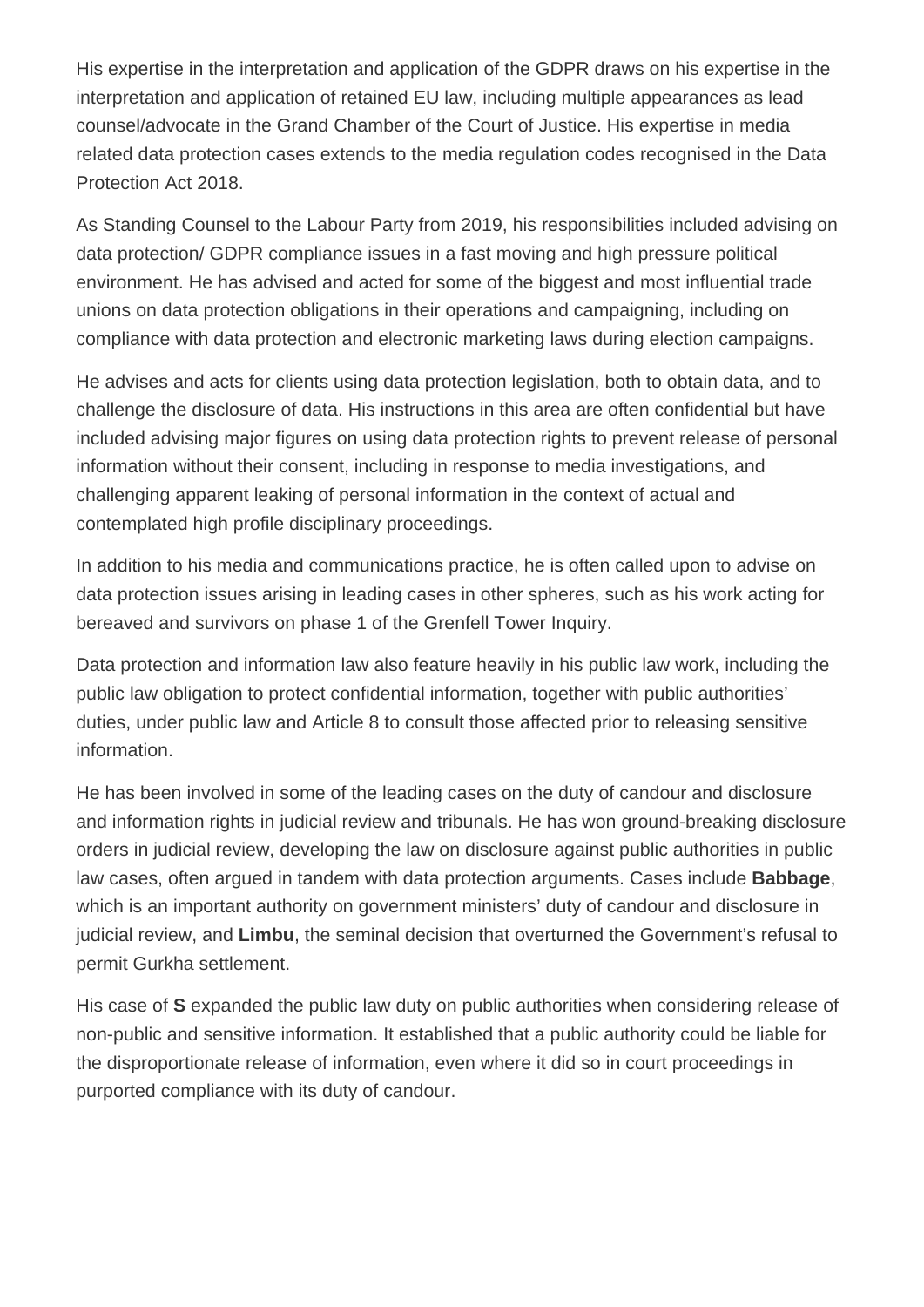He has also tested the rights of individuals to obtain orders from domestic courts for disclosure and information about confidential steps in EU infringement proceedings in which they have an interest.

He acts in applications concerning anonymity of litigants and witnesses and whether the publication of evidence should be prohibited.

He has also conducted specialist training on freedom of information and data protection.

This is an area in which he may be able to accept instructions on a public access basis in appropriate circumstances (on which his clerks will advise).

# Administrative and Public Law

Judicial review and public law are at the core of Mark's practice, covering areas such as freedom of expression, treatment of confidential information and personal data, unlawful detention and detention conditions, expulsion cases, Public Sector Equality Duty, community care, commercial judicial reviews, retained EU law, and the Human Rights Act. His cases have dealt with cutting edge topics such as entitlement to disclosure and oral evidence in judicial review, and the circumstances in which the Court can determine issues of fact on judicial review. He is experienced in litigating private law causes of action in judicial review proceedings and in the transfer of claims from the Administrative Court to the QBD/ County Court. He also deals with practice and procedure on the Administrative Court Users Group, where he has represented ILPA for several years. Amongst the matters in which he was involved was achieving changes to crucial Administrative Court guidance for determining inter partes costs issues. He also sat on the Administrative Court's Working Group on Anonymity and Reporting Restrictions.

Leading cases include **Heesom**, which considered the proportionality of punishing political expression in order to maintain standards in public life. The High Court quashed the penalty imposed by the Adjudication Panel as a disproportionate interference with freedom of expression under Article 10. It gave guidance on interpreting local authority codes of conduct compatibly with Article 10. It considered the relationship between councillors and officers, and the requirement of mutual trust between them. It established that there was no hierarchy of political expression and that all political expression was entitled to the same enhanced protection, and further that the scope of political expression was wide enough to cover disputes about the selection processes for appointing impartial public officials. It considered the test for a finding of bullying and the circumstances in which promoting a constituent's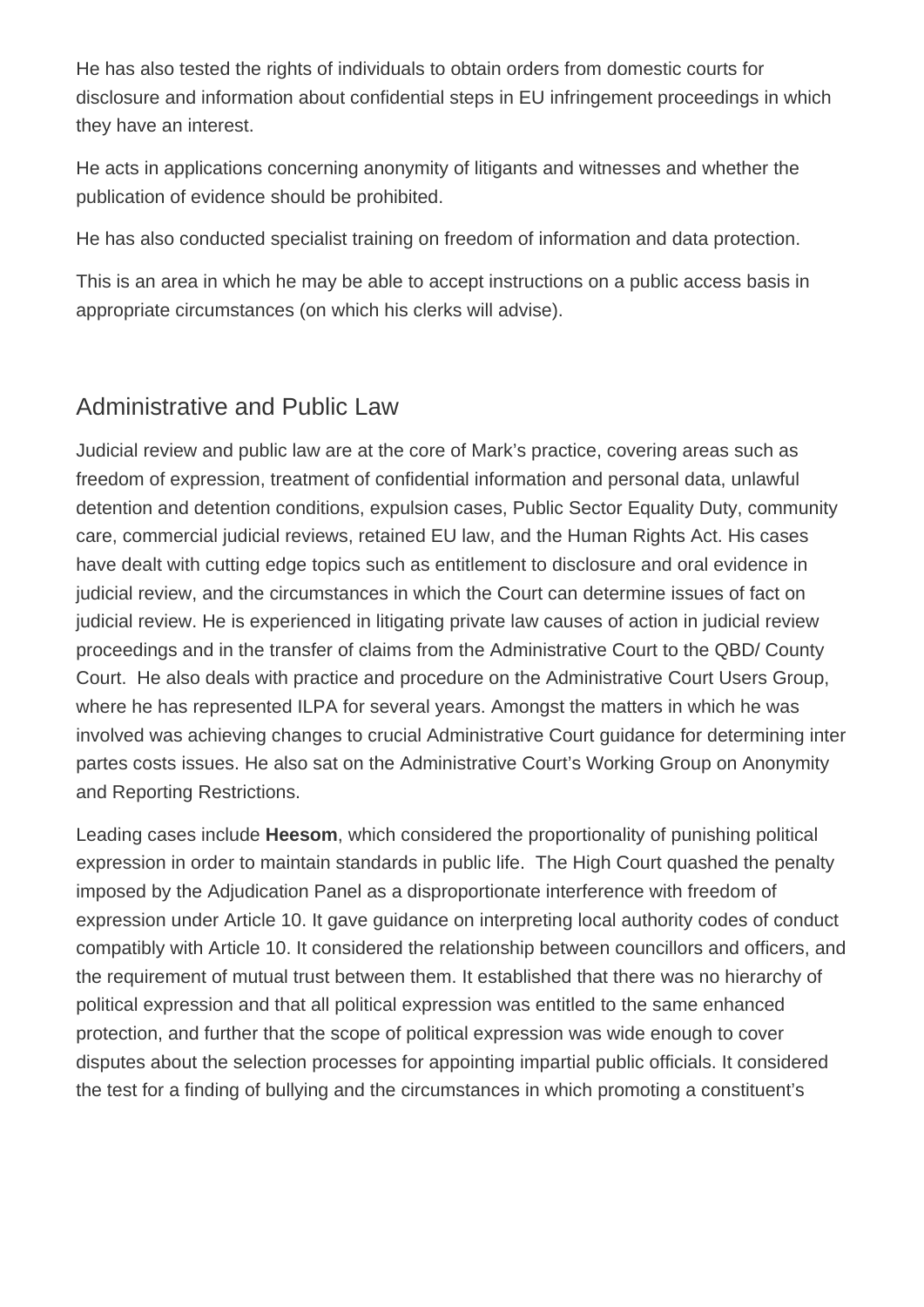case could amount to improper involvement in the decision-making process and bring the local authority and the office of councillor into disrepute. It also dealt with the standard of proof in regulatory proceedings involving elected politicians, and with the approach of the Administrative Court on a statutory appeal which was not limited to appeal on the law. The Welsh Government exceptionally applied for and was granted permission to intervene in a statutory appeal in order to explain its approach to imposing local government standards.

Another leading freedom of expression case in public law was **Gaunt**, which established the standing of individual journalists to judicially review Ofcom under Article 10, even where the broadcasting company accepts the ruling. It also considered the role of the Court when hearing a challenge to Ofcom under the Human Rights Act.

Other leading cases include **Babbage**, one of a series of ground-breaking judicial reviews in which he has acted dealing with rights to disclosure and cross-examination of witnesses in human rights and other judicial reviews where the Court is not limited to secondary review. A series of disclosure applications, orders and hearings which ultimately involved GLD being separately represented by a silk ended in the Court delivering a judgment making unprecedented criticism of GLD and giving detailed and emphatic guidance about duties of candour and compliance with disclosure orders of the Administrative Court, and the procedure the Government must follow where it resists disclosure (including "what are, in truth, elementary principles of constitutional law"). Earlier cases included **Ahmed** in which extensive orders were obtained against the Home Secretary for disclosure of UK-Iraqi negotiations and orders for cross-examination of Home Office and FCO officials. The repeated applications and orders required to compel full disclosure led the Court to grant Mr Ahmed's application for indemnity costs of making them. The judgment is **Babbage** is also a leading authority on unlawful justification of executive detention by reference to steps to initiate criminal prosecution and unlawful prosecution for refusing to leave the UK voluntarily (see also under Actions against Public Authorities).

Other cases have included a landmark Court of Appeal ruling on the Home Secretary's duty of candour when defending her decisions in the First-tier Tribunal and Upper Tribunal, **UB (Sri Lanka)**.

His judicial review of **Fakih** ruled unlawful the Home Secretary's No Recourse to Public Funds policy, which impacts on vulnerable migrants including families and on local authorities around the country. It held that the Home Secretary had failed to obtain the necessary Parliamentary approval and had breached her Public Sector Equality Duties in formulating the policy. He also acts in ground-breaking judicial reviews addressing the way in which the Home Secretary operates and enforces contractual arrangements for out-sourced asylum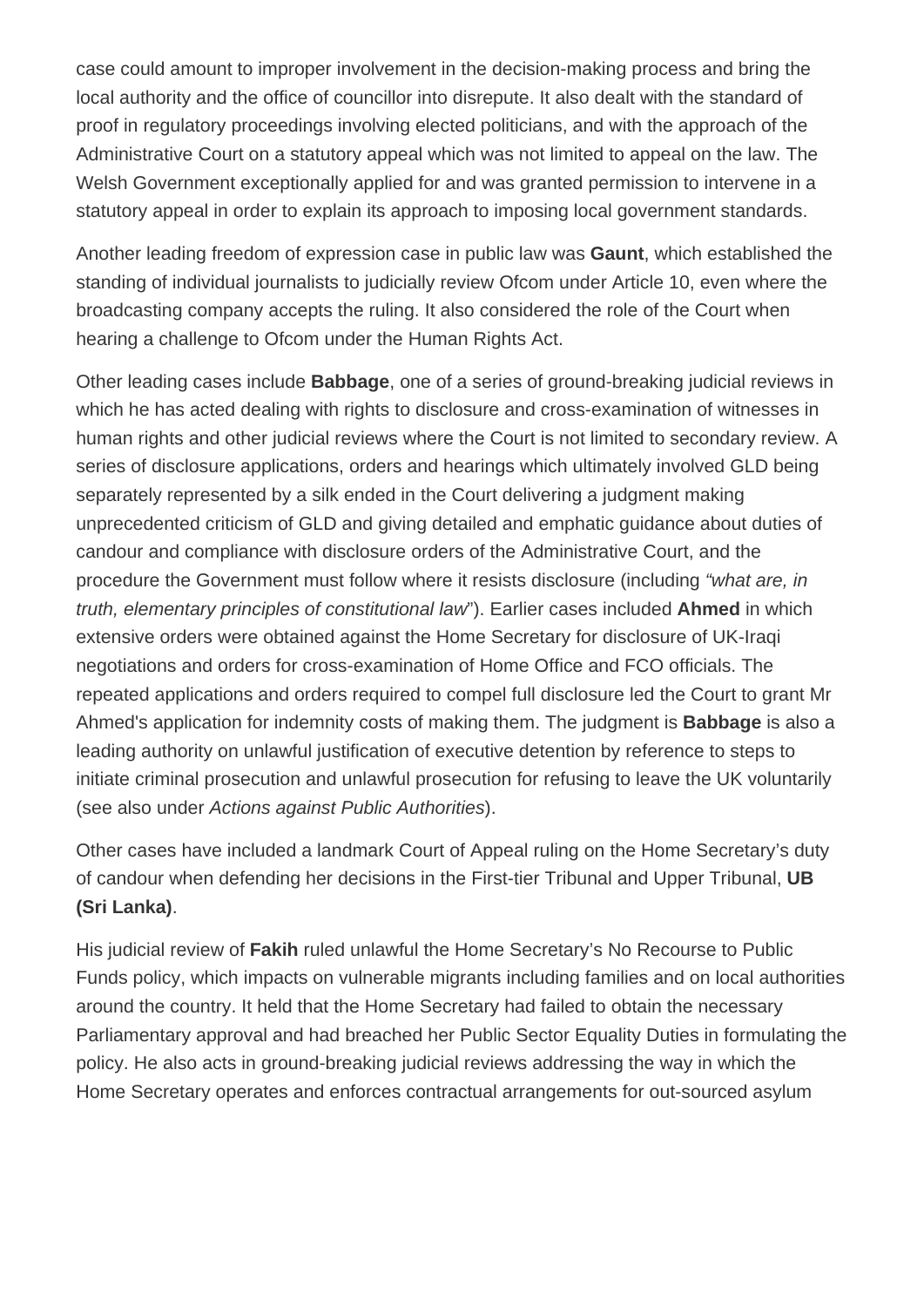support and identifying public authorities' non-delegable duties when functions are outsourced.

The case of **S** established that a breach of confidence claim could be made by judicial review, and developed public law principles of good administration in respect of private information capable of harming the claimant. The case considered whether and how a public authority could rely on its duty of candour to disclose a person's confidential information in a judicial review in which he was not involved, and the processes including consultation that were required. It established that decisions to release information in such court proceedings could be challenged by way of a separate claim for judicial review. It required the Court to consider the conduct of the Treasury Solicitor in releasing the information and to consider the Attorney General's personal explanation of that conduct.

**Limbu**, brought on behalf of thousands of Gurkha veterans, is one of the most important judicial reviews of the 21st Century in terms of its impact. It began as a judicial review seeking disclosure of extensive Home Office and MOD internal documents, which ultimately assisted in demonstrating that Nepal had no objection to Gurkha settlement and led to the policy barring Gurkha settlement being finally ruled unlawful after many years of unsuccessful litigation and campaigning. The claimants applied again to the Court contending that the Home Secretary had failed to comply with the judgment and the order. This application was conceded, and together with unprecedented public and parliamentary support, ultimately led to the Government's defeat in the House of Commons and its subsequent agreement to work with the claimant's team to remove the bars to Gurkha veterans settling in the UK.

He won a declaration of incompatibility in **Nasseri** in relation to a key plank of Government asylum legislation which was ultimately set aside by the House of Lords which nevertheless gave important guidance on the role of the Court in determining whether to make a declaration of incompatibility in respect of Article 3 and its duty to determine the facts notwithstanding the primary legislation incorporating a deeming provision in relation to those facts.

Other leading judicial reviews include **Khadir**, a leading authority on statutory detention powers in which the Home Secretary persuaded Parliament to enact legislation purportedly to reverse the judgment of the Administrative Court, and the House of Lords expressly reserved its position on whether the Court of Appeal's acceptance of the retrospective effect of this legislation depriving him of his judgment violated constitutional principles of access to the Court. He also acted in **Rudi**, in which the House of Lords accepted that the common law principle of equality/ non-discrimination provided similar protection to Article 14.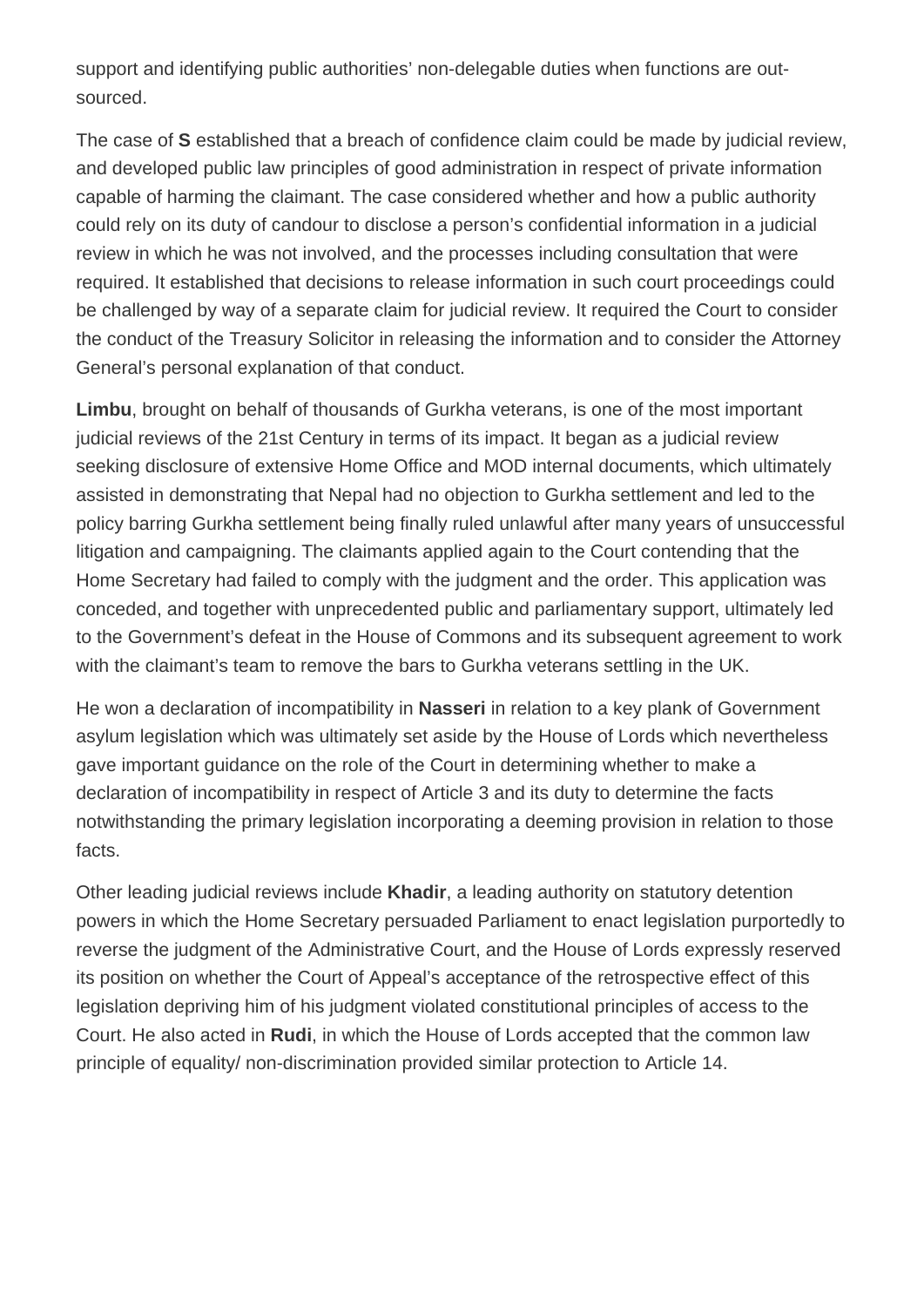He acted in the judicial review in the Administrative Court, and then in the Court of Appeal and CJEU in **NS** (known as **Saeedi** in the Administrative Court). NS contended in the Administrative Court and above that the EU Charter of Fundamental Rights was binding on the UK (contrary to claims from a previous Prime Minister and Lord Chancellor to have achieved an opt out for the UK). The Grand Chamber's ultimate agreement had wide ramifications for public law. He also acted as lead counsel in the judicial review and reference to the CJEU in **McCarthy**, in which the Grand Chamber rejected the Administrative Court's conclusions and held that the UK may not rely upon assessments of systemic threats to its borders in order to suspend free movement rights. The Attorney General, leading the UK's legal team in Luxembourg, said that "the issues are of exceptional importance from the perspective of the UK".

His commercial judicial review work includes acting for employers challenging sponsor licensing decisions by the Home Secretary and higher education providers challenging decisions about designation of their higher education courses for student loan funding by the Secretary of State for Education, raising issues from procedural fairness to the protection of property under Article 1, Protocol 1, ECHR and the right to education under Article 2, Protocol 1 to the Public Sector Equality Duty.

# Asylum and General Immigration

Mark has acted in many leading asylum and immigration cases since the mid-1990s in the UK and Europe. His work ranges from bringing test cases, with thousands of refugees and migrants dependent on the outcome in the UK and Europe, to advising confidentially on particularly sensitive asylum applications (asylum clients have ranged from politicians to international business leaders to media celebrities). He also advises high net worth individuals on alternative routes to settlement such as investor and entrepreneur applications, and on options to enter and remain in the UK for business, employment, and personal purposes, including PBS applications and particularly sensitive business and personal visitor applications. He is experienced in dealing with commercial and business cases (see under Immigration – Business and Commercial) and with litigation at all levels of appeal and by judicial review in the Administrative Court and the Upper Tribunal.

In addition to litigation, his deep understanding of immigration law, policy, and practice derives from his work on immigration policy issues since the 1990s, including as one of the longest ever elected members of the Executive of the Immigration Law Practitioners Association (ILPA) and on stakeholder groups of Immigration and Asylum Chambers of the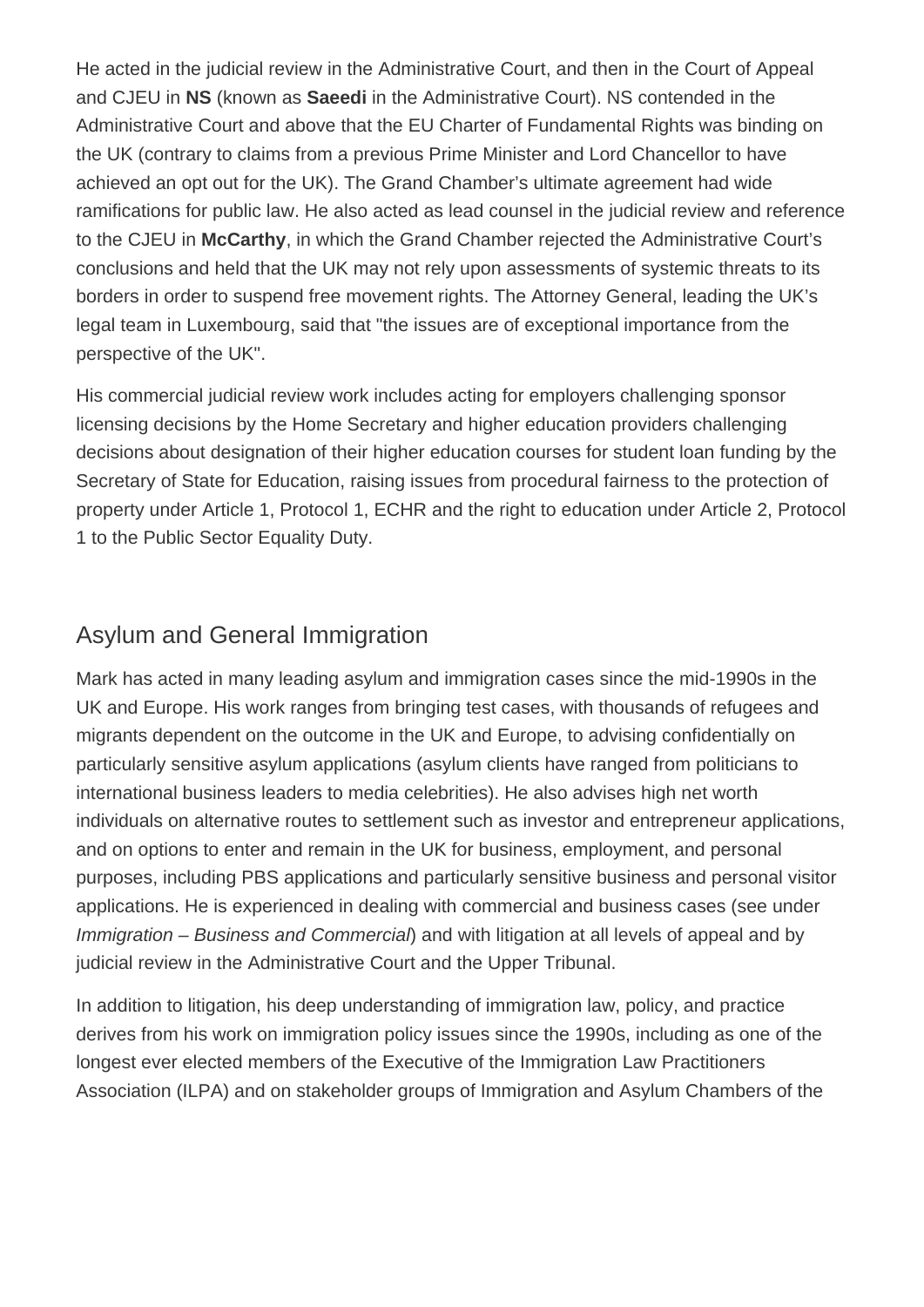First-tier and Upper Tribunals and the Administrative Court. He also acted as expert adviser to the Immigration Services Commissioner and his book, the Best Practice Guide to Asylum and Immigration Appeals, was distributed to all immigration practitioners nationally by ILPA and the Immigration Services Commissioner. The newly revised 2021 edition of the [Best](https://www.ein.org.uk/news/newly-revised-2021-edition-best-practice-guide-asylum-and-human-rights-appeals) [Practice Guide to Asylum and Human Rights Appeal](https://www.ein.org.uk/news/newly-revised-2021-edition-best-practice-guide-asylum-and-human-rights-appeals)so-authored with Alison Pickup and Rowena Moffatt is published online and free to use.

He is expert in retained EU law and asylum law and litigation. He has provided high level advice on the implications of Brexit for future migration policy. He is also expert in procedures and presentation of cases in the CJEU and in disputes over giving effect to the judgment following its return to the domestic courts.

He was lead counsel in the landmark free movement case of McCarthy , in which the Grand Chamber rejected the UK's claim that the Frontiers Protocol to the Lisbon Treaty gave it an opt out from relevant free movement law, and held that the UK was not entitled to rely upon its concerns about systemic fraud in order to withdraw the right of free movement of third country family members of EU citizens to enter the UK visa-free. In another free movement case in which he acted as lead counsel in the Luxembourg court, Onuekwere , the CJEU clarified the effect of imprisonment on the right of EU citizens and their family members to permanent residence in EU Member States, and the rationale for the status of permanent resident.

Mark acted as lead advocate presenting the applicant's successful submissions in the Grand Chamber hearing in the most important EU law asylum case, NS, which established the precedence of the EU Charter of Fundamental Rights over mutual trust between Member States in the Dublin system for determining responsibility between Member States for processing asylum seekers. It affected tens of thousands of asylum seekers across the EU, and forced revision of the EU's Dublin legislation.

Prior to the Grand Chamber proceedings in NS, Mark acted in a series of test cases at all levels of domestic courts from 2005 which largely prevented the Home Secretary from transferring asylum seekers to Greece under the Dublin system in the face of the risks that were subsequently accepted to be real. After the Court of Appeal accepted that the issue required reference to the CJEU, the Home Secretary ultimately conceded NS's application for general relief, and agreed to consider all such asylum claims substantively including new arrivals and the 1300 cases stayed behind the litigation. At an earlier stage in the litigation, he won the first declaration of incompatibility under the Human Rights Act in respect of asylum legislation in Nasseri . It was ultimately set aside by the House of Lords in 2009 which nevertheless established that the Administrative Court must decide for itself on the facts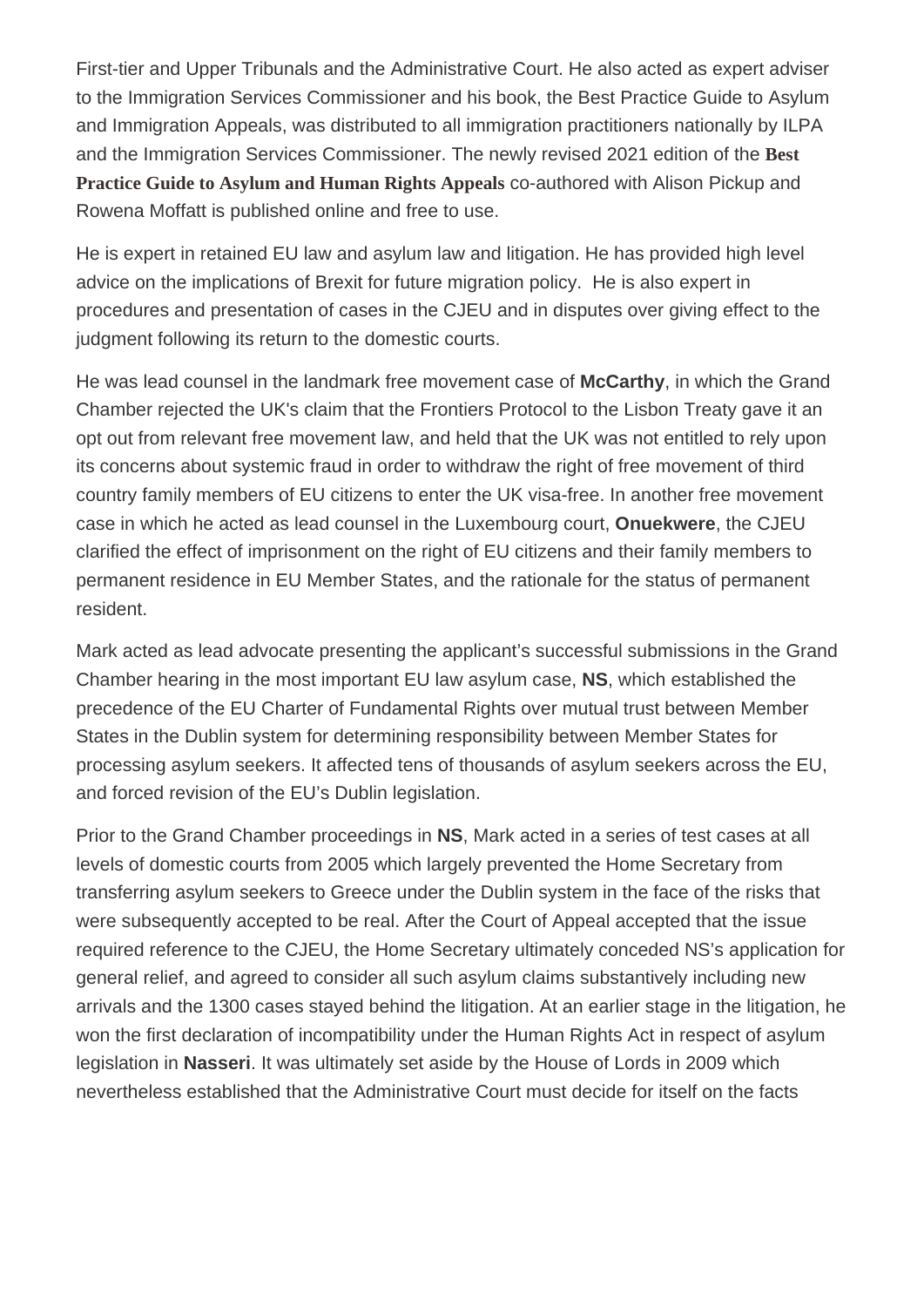whether a Dublin transfer placed a claimant at real risk, notwithstanding domestic legislation 'deeming' EU members state to be safe.

Earlier cases about removal of asylum seekers to EU states included **Aitsegeur**. The Administrative Court's judgment was the first in which the High Court accepted that an EU Member State (France) was unsafe because its courts had not properly interpreted the Refugee Convention under international law. The Home Secretary's appeal was ultimately dismissed by the House of Lords which held (contrary to the Home Secretary's position) that the Refugee Convention had a single autonomous meaning that domestic courts were obliged to ascertain, instead of simply asking whether a foreign court's interpretation was a reasonable one.

He is also expert in dealing with cases in Strasbourg, including applying for urgent rule 39 interim indications to stay removal. Cases in the European Court of Human Rights include **Paulet**, in which the confiscation under the Proceeds of Crime Act 2002 of the earnings of a migrant without the right to work was held to violate Mr Paulet's right to peaceful enjoyment of property under A1, P1, the first ever such successful challenge in Strasbourg. Other cases include acting in the domestic courts and Strasbourg in the landmark case of **Bensaid**, which held that risk of treatment in the receiving state which did not breach Article 3 could nevertheless render expulsion contrary to Article 8 (in that case because of the impact on mental health). It was key to the House of Lords ultimately establishing that treatment in the receiving state that engaged Convention rights other than Article 3 could render expulsion unlawful under the Human Rights Act.

Leading cases in domestic courts include **UB (Sri Lanka)**, a landmark case on the duty of candour, with wide ramifications for asylum appeals, in which the Court of Appeal ruled that the Home Secretary is required to produce to judge's relevant country information which could assist the asylum seeker. In its judgment, the Court **"delineate[d]… the clearest obligation on the Secretary of State to serve relevant material and ensure it was before the Tribunals at both levels"** and **"deprecate[d] any suggestion that this obligation of service is displaced or diminished by the availability of the material online"**, emphasising the number of asylum seekers unrepresented or whose lawyers are **"less than optimal"**.

Significant cases in domestic courts include **AN (Afghanistan)** on the test for exclusion from the Refugee Convention for war crimes and crimes against humanity. The Court of Appeal rejected the Home Secretary's attempt to reinstate a lower standard of proof than balance of probabilities and, while it dismissed the appeal by reference to its complex procedural history, the Court of Appeal reacted to AN's submissions on substantive international criminal law by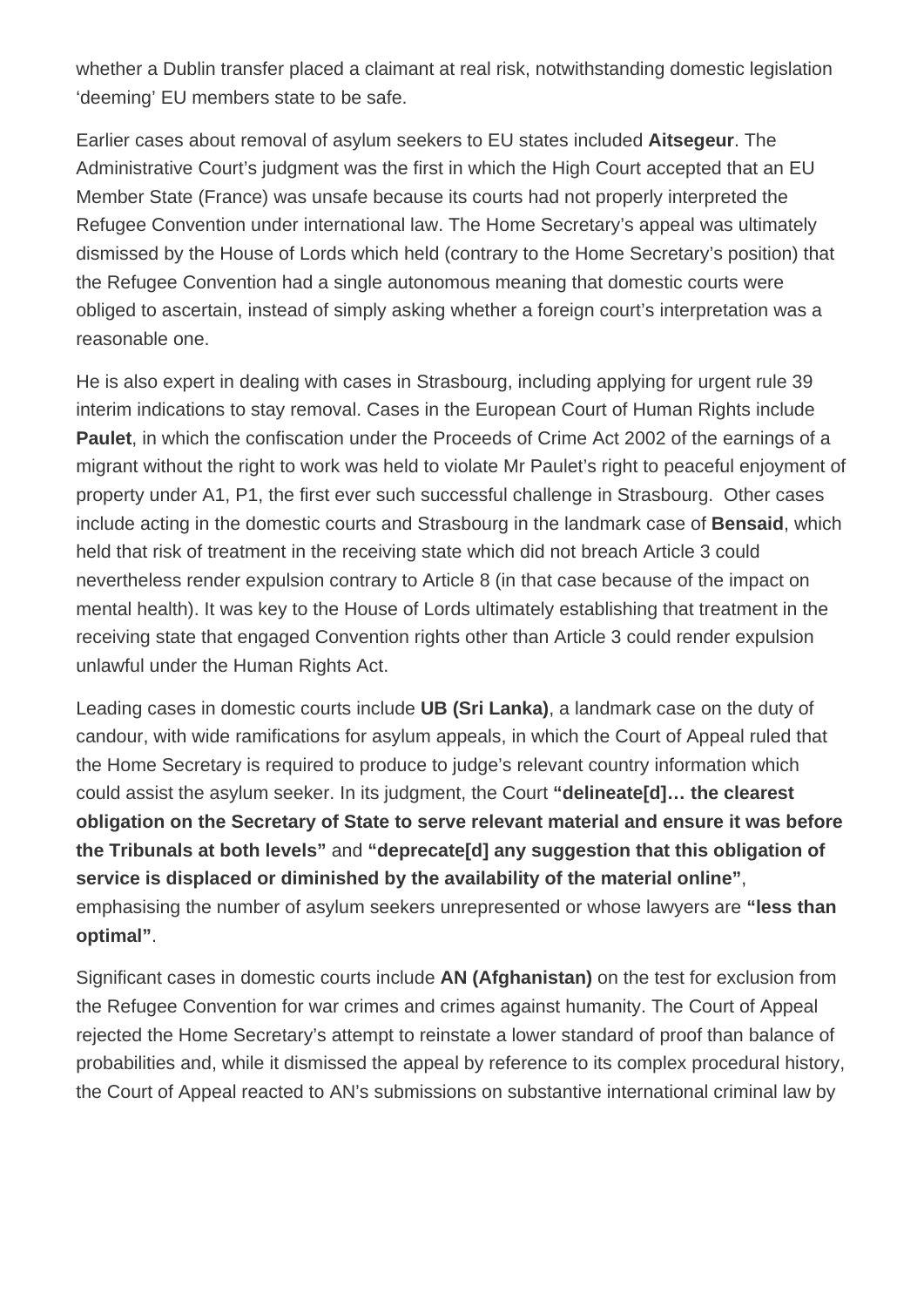expressly declining to endorse the interpretation of that had been upheld by the Upper Tribunal. It further rejected the Home Secretary's "important jurisdictional" objection to the Upper Tribunal having reconsidered asylum at all since the Court had remitted the appeal just on Article 3 grounds. The Court of Appeal accepting AN's case that the Upper Tribunal had jurisdiction to enlarge the scope of the matters remitted to it by the Court of Appeal in the absence of an order prohibiting this or an abuse of process.

Mark is expert in using court procedures to test Home Office claims about the viability and safety of proposed routes and methods of expulsion, involving applications for complex disclosure and further information about inter-governmental communications, and crossexamination of Home Office and Foreign Office officials. In **NS** (above), the Administrative Court ordered extensive disclosure of communications with the Greek authorities, and it made extensive findings of fact about conditions in Greece.

**CM (Zimbabwe)** is a leading authority on the Home and Foreign Secretaries' disclosure and candour duties in asylum and Article 3 expulsion appeals, including Country Guidance cases. It is also the leading authority on the appointment of a Special Advocate or PII Advocate to deal with Public Interest Immunity issues, the first appointment of such an advocate having been made by the Upper Tribunal in **CM**. That appointment followed earlier proceedings in which the Court of Appeal quashed a Country Guidance determination based on the Home Secretary's admission of material disclosure failings which was in turn established by unprecedented disclosure orders from the Court of Appeal against the Home and Foreign Secretaries, themselves sought and obtained on the basis of concerns about disclosure and candour failings by the Home Secretary in the Upper Tribunal (**JG and CM (Zimbabwe)**).

Before that, he conducted a series of Zimbabwean test cases in the Upper Tribunal, Administrative Court, and Court of Appeal over several years on which thousands of Zimbabwean claimants depended, and which established, for a substantial period, that Zimbabwean asylum seekers were entitled to refugee status unless they were aligned with the Mugabe regime (**RN**).

He also acted for Liberty in their public interest intervention in the House of Lords in **RB, U, and Othman** on the use of Special Advocates, disclosure and closed procedures in SIAC, and the use in SIAC appeals of evidence obtained through torture was addressed in **A No. 2** in which he acted for Amnesty, Human Rights Watch and 12 other organisations in their public interest intervention.

Other leading authorities include **Babbage**. It established that the Home Secretary could not continue to detain detainees to seek their prosecution for failing to co-operate with removal, and it held that deportees cannot be prosecuted for refusing voluntary return to countries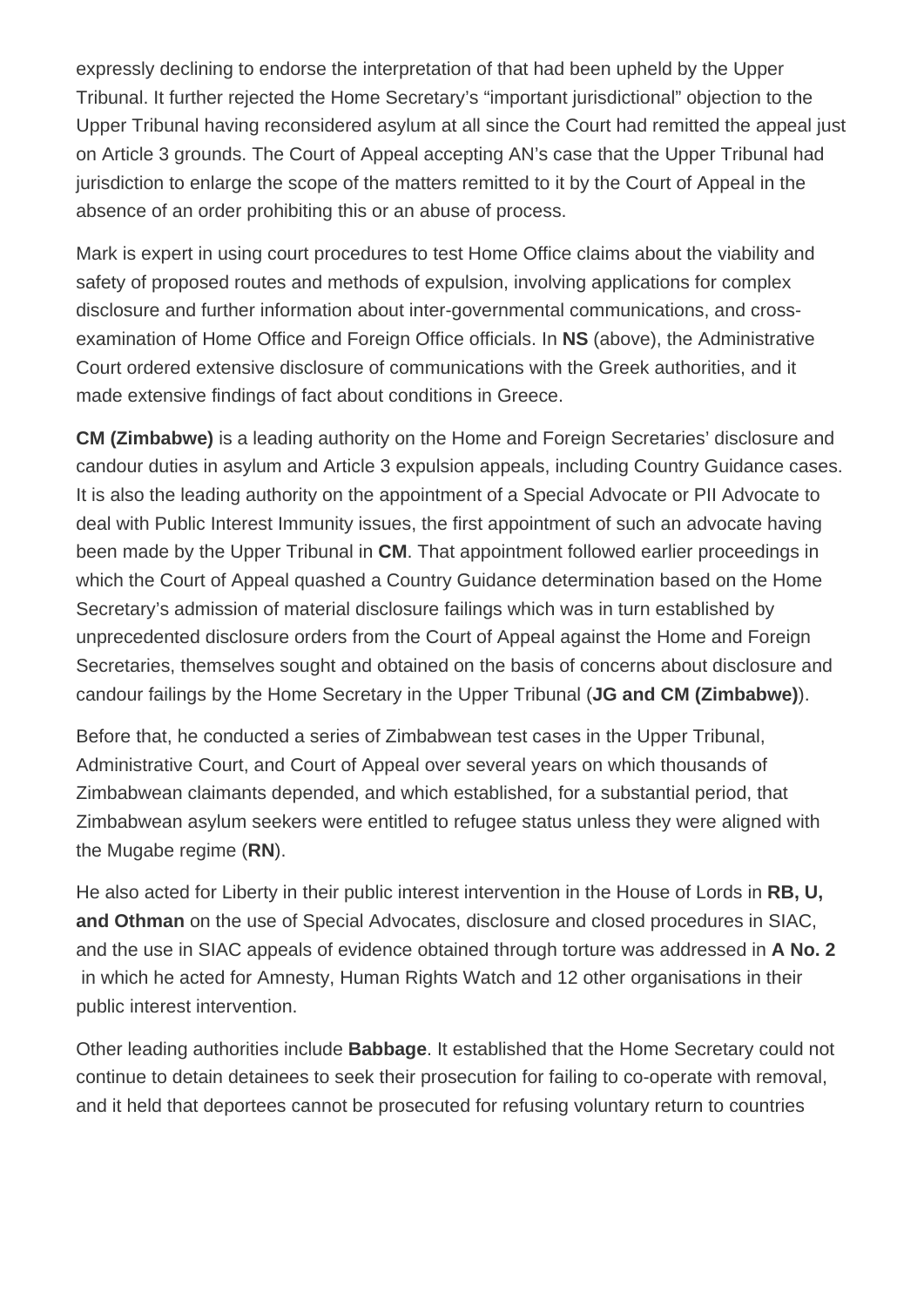where deportation cannot be enforced. It was the first case in which the High Court held that the Home Secretary had no realistic prospect of persuading the Zimbabwean Government to issue travel documents for enforced removals, and that the Home Secretary therefore could not detain Foreign National Offenders to prevent them absconding and offending, regardless of what risk she said they posed. The case involved multiple applications and orders for disclosure of communications between the UK and Zimbabwean Government, and unprecedented condemnation in the judgment of disclosure and candour breaches and the firmest of guidance as to future compliance.

**Ahmed**, the lead case about the failed attempt to enforce the first mass removals by special charter flight into Baghdad, also involved multiple disclosure orders, and exceptional orders for cross-examination of officials in the Administrative Court. His cases have also led to significant concessions in respect of the rights of detainees to lawyers and access the Court prior to removal, and effective intervention for those claiming to be children in age dispute cases. Leading authorities on immigration detention include **Khadir** in which the House of Lords established the basis of the power to detain asylum seekers and migrants and put them on temporary admission (as opposed to giving them leave to remain), and the legal basis of High Court immigration detention challenges. (See also under Actions Against Public Authorities).

His case of **Fakih** was the first judicial review in which the Upper Tribunal (Immigration and Asylum Chamber) granted general relief, ruling unlawful a major plank of Home Office immigration policy, the No Recourse to Public Funds (NRPF) policy governing leave under Article 8. It held firstly that the policy included an immigration rule and the Home Secretary had introduced it without the necessary Parliamentary approval and secondly, that it breached her Public Sector Equality Duty in respect of disabled claimants under the Equality Act. Decision-making was suspended while the policy was revised and a new Policy Equality Statement published, and he has acted in further cases in the Administrative Court and the Upper Tribunal dealing with the revised policy and whether the Home Secretary has done enough to remedy her breach of the PSED. He has been involved in numerous cases about asylum support. He acted for the charity Refugee Action in **MK**, which established that the Home Office policy of failing to provide asylum support pending a subsequent asylum claim was unlawful, and he has acted in a number of cases testing systemic defects in out-sourced contractual arrangements. (See also under Community Care)

The case of **S** resulted in an unprecedented judgment of the High Court that the Home Secretary must return an asylum seeker to the jurisdiction, despite him having been lawfully removed, because the Home Secretary had breached her duty of confidence to him after his removal and placed him at risk. The case involved the duty of confidentiality to asylum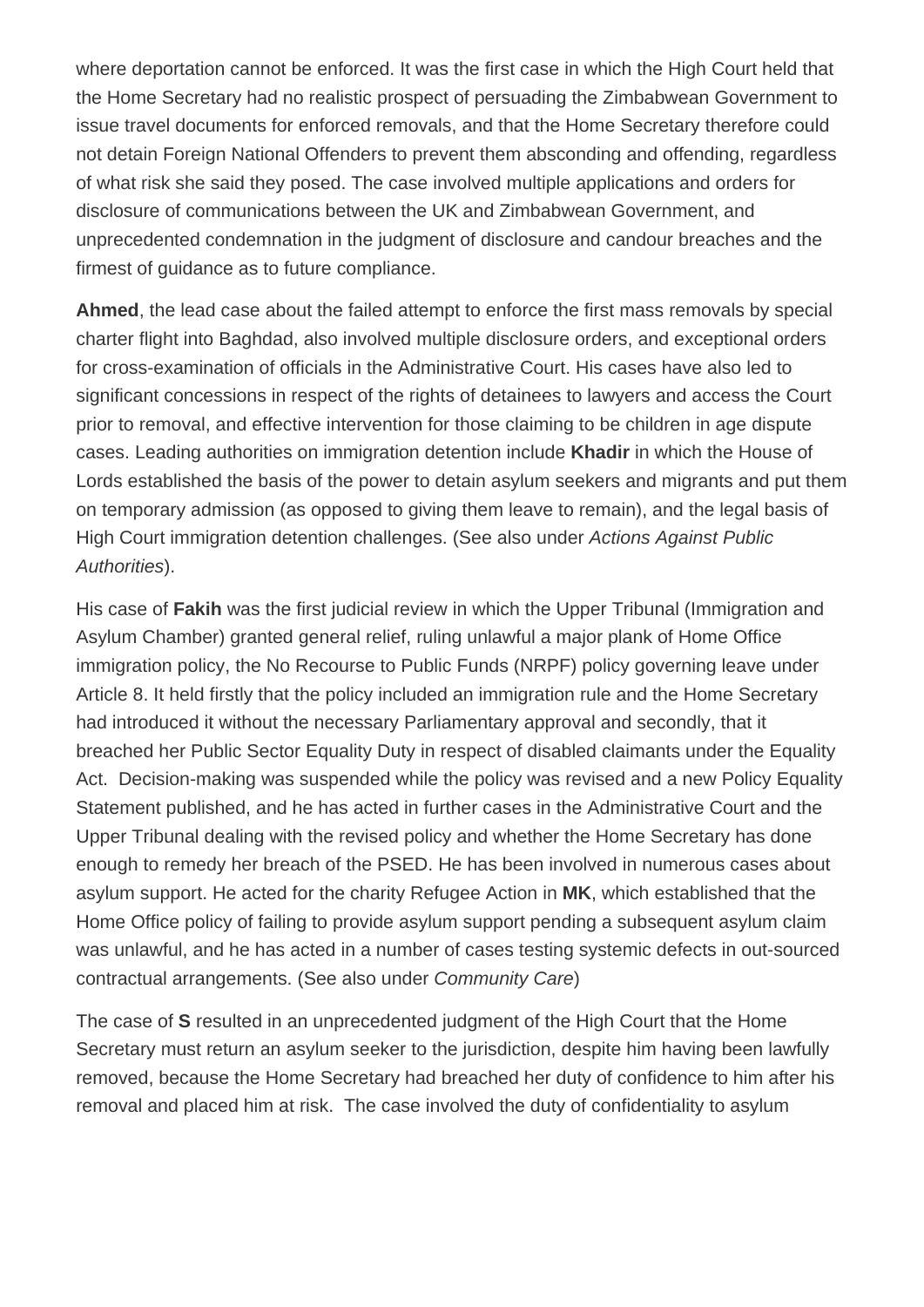seekers in domestic, EU and international law, and the conduct of GLD in other proceedings (information had been wrongly disclosed by GLD in a test case challenging a charter flight removal to Sri Lanka, which had led to the claimant being featured on the Sri Lankan President's website). He has been involved in other cases in which the Home Office was ordered to take steps in a foreign country to achieve the return to the UK of claimants who had been unlawfully removed, and with seeking and enforcing such relief on an urgent basis.

The British Army Gurkha challenge, **Limbu**, forced the reversal of the Government's policy of preventing Gurkha veterans settling in the UK and led to thousands winning the right to do so. The cases were originally brought as representative appeals in the Asylum and Immigration Tribunal, and reached the Administrative Court through judicial review of the Tribunal's decision that it could not order extensive disclosure. The Administrative Court decided to retain the substantive case due to its importance and to ensure full disclosure was made by the Government.

He regularly deals with cases involving children, relying on duties arising from domestic legislation, EU law, the ECHR, and the UN Convention on the Rights of the Child, including age disputed children and detention challenges. He acted for a 10 year old child who attempted suicide in detention in a case which attracted national media attention to the detention of children. Other cases included Rudi, the test case in the House of Lords on the exclusion of unaccompanied minors from the Home Office's family amnesty.

# Equality and Discrimination

Mark deals with discrimination and equality issues across his human rights, public law, and governance work. He is also heavily involved in campaigning on these issues beyond his casework.

He has acted on equality/discrimination based challenges to policies, processes, practices and individual decisions of local authorities and government ministers, particularly involving disabled people, children, and migrants and refugees, and often involving the Public Sector Equality Duty (PSED).

Cases on the PSED have included winning the first ruling that the Home Secretary's No Recourse to Public Funds (NRPF) policy was unlawful by reason of failure to consider the needs of disabled people when formulating the policy (**Fakih**). The judgment also established a separate breach of the PSED in the decision-making process arising from the Home Secretary's failure to initiate adequate enquiries into whether the claimant was disabled and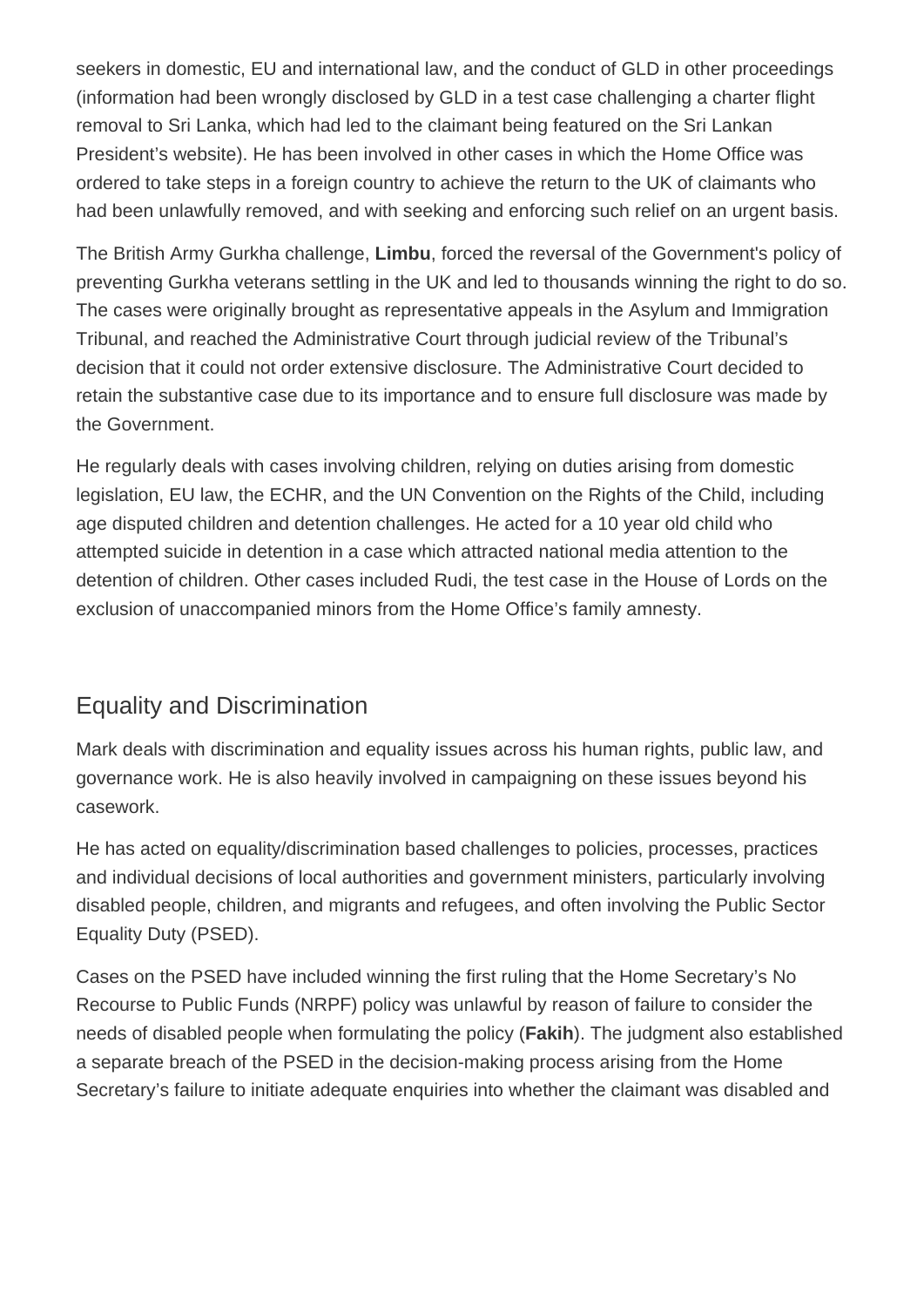the impact of any disability.

Mark acted in a number of cases following on from **Fakih** testing the Home Secretary's response to the unlawfulness found in that case and identifying further breaches of equality law in respect of different protected grounds.

Other PSED cases range from education to community care and asylum support. He has also acted in and developed successful and ground-breaking PSED challenges to government's duties under the PSED when it has contracted out critical public services, including the application of the PSED when negotiating, operating and enforcing contractual arrangements with commercial providers, and identifying the public authority's non-delegable duties.

Leading cases involving Article 14 and the common law principle of equality include **Limbu**, which ended the exclusion of Gurkhas from the right of settlement granted to other foreign national British soldiers. That judgment relied on Mark's House of Lords case of **Rudi** for the importance of the common law principle of equality/non-discrimination, alongside the ECHR principle in Article 14, making "clear ... that the common law and Convention principle essentially walk hand in hand together".

Beyond casework, he has presented on equality issues and chaired one of Doughty Street's seminars to mark the 10th Anniversary of the Equality Act in 2021.

Mark is particularly active in campaigning on disability issues. He is Senior Vice Chair and an elected Trustee of the Spinal Injuries Association (SIA), and Chair of the its Programmes Committee, overseeing the progress and development of SIA's work on campaigns, advocacy and services, including parliamentary and campaigns strategy.

SIA is the leading national charity working for people who experience spinal cord injury (SCI), often causing paralysis, and nearly always life changing. It has around 55 staff nationally providing services and advocacy to support and empower SCI people to rebuild their lives and overcome disability discrimination. It supplies essential support, services and advocacy, and is also a leading authority on SCI research and learning, supplying education, training and expertise on SCI to healthcare and rehab professionals, campaigns and charities. Its user led experience and expertise is deployed to inform and influence decision makers, and the design and delivery of services for SCI people nationally. As a Disabled People's Organisation, representing 50,000 people with SCI in the UK, many of whom are wheelchair users, SIA is passionate about campaigning for disabled rights, collaborating with other DPOs and disability campaigners in NGOs, trade unions, business, and civil society.

He was appointed to the Bar Council Disability Panel in 2021 and is a member of Doughty Street's Disability Working Group.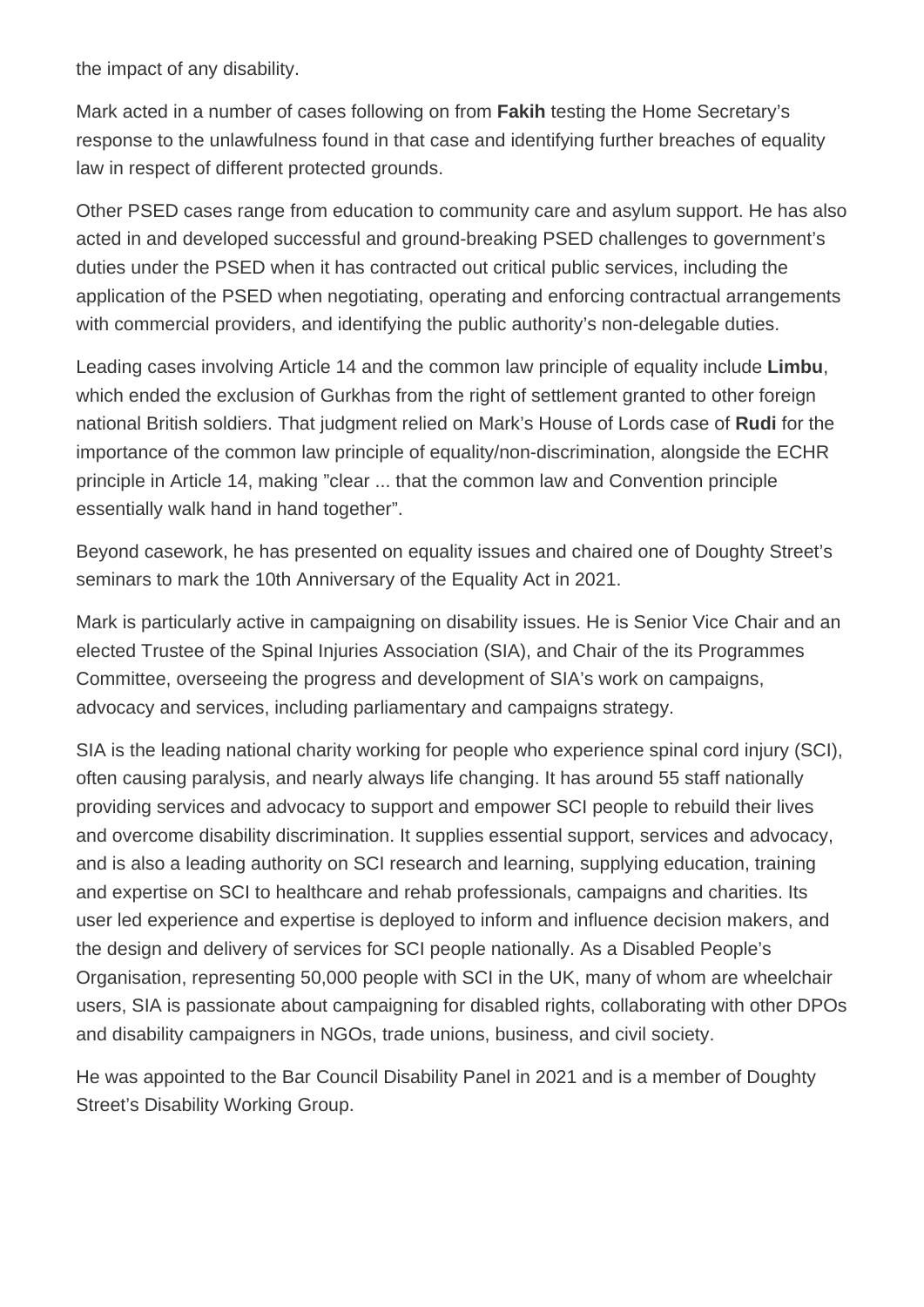Earlier Bar Council work includes serving on its Equality Code implementation committee which was responsible for adding sexual orientation to the protected grounds in the Equality Code. He was one of the founders of the Bar's LGBT+ group, BLAGG.

He is also active in ParaPride which campaigns on the intersection between disability and LGBTQ rights, and in Doughty Street's LGBTQ+ section, Outy Street.

## Public Inquiries

Mark acted for 66 core participant survivors and bereaved in Phase 1 of the Grenfell Tower Inquiry, established by the Prime Minister to investigate the events of the fire on 14 June 2017 and the causes and contributions to the loss of 72 lives.

His public inquiry work draws on his expertise in examining the conduct of public authorities through leading public law cases dealing with regulation and governance, and several leading cases on the duty of candour of ministers and public authorities in the Court of Appeal and the High Court, addressing their duty of candour in both the higher courts and the First-tier and Upper Tribunal. His cases have expanded boundaries in the disclosure of internal governmental deliberations, and he is accustomed to analysing and assessing these. He is also experienced in dealing with Equality Act and public law discrimination issues, such as his ground-breaking work relying on the Public Sector Equality Duty in relation to contracted out public services, including housing services.

He has particular experience of the workings of local authorities. He was lead counsel in **Heesom**, the leading case on public standards codes governing the conduct of local councillors and the interaction of such codes with councillors' free speech right (against a silk led team for the Public Services Ombudsman). The case dealt with issues such as the limits on free speech imposed by mutual trust between senior/ junior officers and members, limits on member involvement in decision-making involving constituents, whether issues like officer appointments involve protected political expression under Article 10, and common law sanctions available against members.

He also draws on his Media and Communications work, particularly his expertise in data protection (and retained EU law generally) and information law, ranging from judicial review proceedings involving data protection law and public law confidentiality obligations of public authorities through to numerous private law media/ data protection claims, and advising on complex and sensitive data protection, FOIA, and privacy (common law/ Art 8) matters, including about high profile inquiries.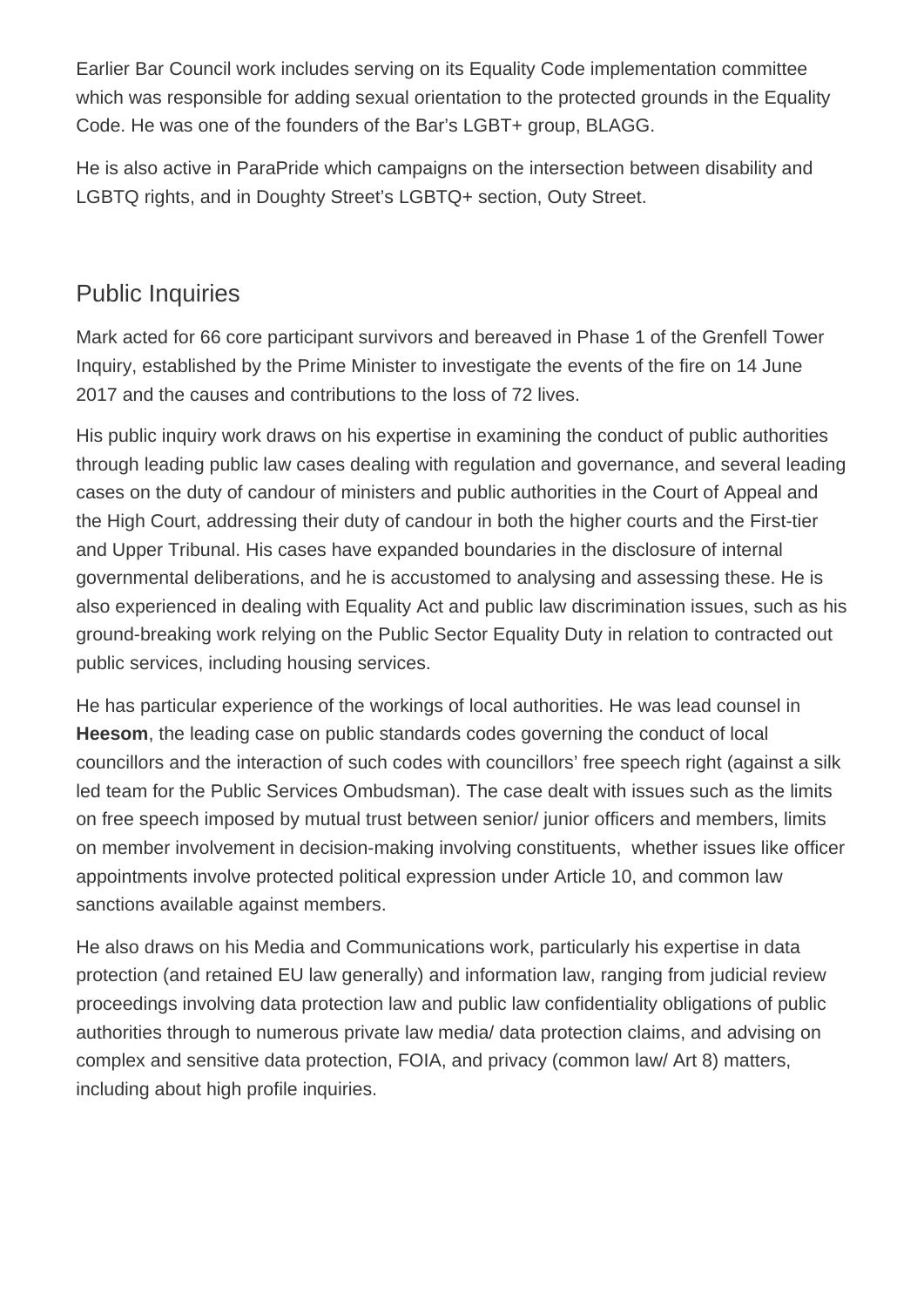He has also acted in leading cases on handling disclosure to which the Government objects on PII or other grounds. He was lead counsel in the leading authority on PII processes in country guidance cases (where the Upper Tribunal examines, and makes general findings on country conditions and risks to categories of claimants as well as determining the instant appellant's case). His case was the first to grapple with the process for a Special Advocate or PII Advocate to examine Government (largely FCO) disclosure in a closed process. He also acted at the highest level in appeals considering use of evidence in national security cases: acting for Liberty in **RB (Algeria)** on whether the Special Advocate procedure in terrorism cases in SIAC violated Articles 3 and 6 and common law constitutional principles, and for a coalition of NGOs in the internationally acclaimed case which held that evidence obtained through torture was inadmissible even in national security cases, **A No. 2**.

He also draws on extensive public affairs and policy experience on issues ranging from the rights of disabled people and their treatment to those of refugees and migrants. As Senior Vice Chair of the Spinal Injuries Association, the leading UK charity for people living with paralysis, his work includes overseeing services to spinal injured people, advocacy (largely to public authorities on care, housing, and health issues), and campaigns/ public affairs work including on disability rights and anti-discrimination measures and housing policy and building regulations on accessibility. Before that, he was the longest serving elected Board member of the Immigration Law Practitioners Association, promoting access to justice and a fair asylum and immigration system via briefing, evidence and advice to numerous Government, official, parliamentary and non-Governmental advisory groups, committees and inquiries, and representing ILPA on judicial and governmental stakeholder groups.

# Community Care and Health

Mark has long experience of community care challenges to policies, processes, practices and individual decisions of local authorities and the Home Office, particularly involving disabled people, children, and migrants, refugees and asylum seekers. He is experienced in handling urgent cases, including test cases, and conducting emergency applications for interim relief on behalf of vulnerable claimants. He has conducted seminars on the procedures and tactics involved in urgent applications for interim relief. He addressed the LAG Community Care conference on using the right to human dignity in community care cases.

Leading cases include **Fakih**, in which the Home Secretary's No Recourse to Public Funds (NRPF) policy was ruled unlawful. By blocking access to benefits for migrants granted Article 8 leave, the policy has had major implications for the provision of community care by local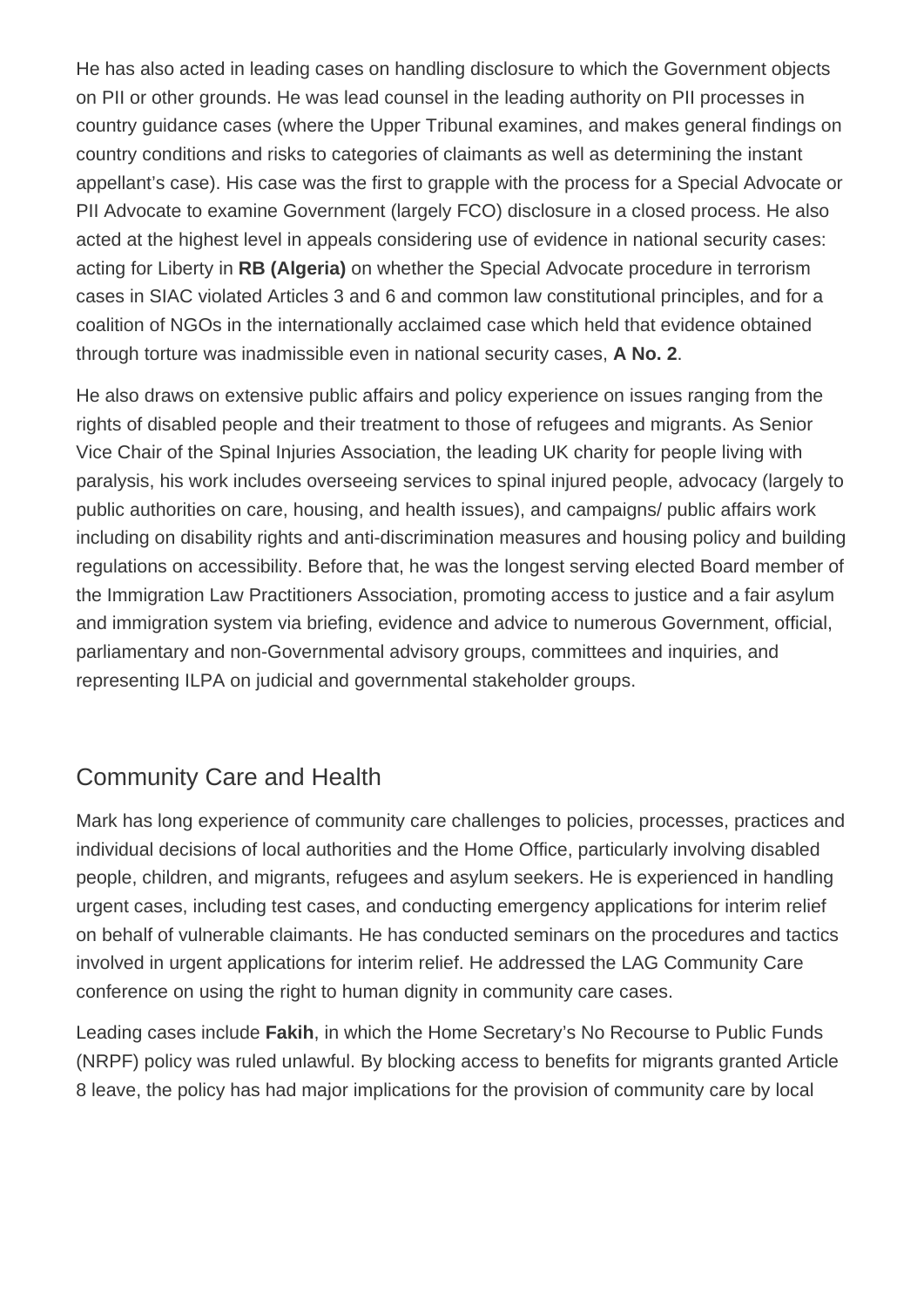authorities, those granted Article 8 leave being disproportionately vulnerable, and likely to include disabled people and families with children. The Home Secretary was held to have breached her Public Sector Equality Duty (PSED) by failing to take account of the support and accommodation needs of disabled people. The judgment also ruled that the individual decision-making process breached the PSED because of inadequate enquiry into whether the claimant was disabled and the impact of any disability. Following the judgment and a further application to enforce the order, the Home Office suspended decision making and amended its policy and produced a new equality impact assessment. Mark has been involved in several cases since challenging the new NRPF policy and the adequacy of the equality impact assessment carried out in response to the judgment.

He has also acted in a number of judicial reviews addressing the Home Secretary's responsibility for failure by contractors to supply out-sourced support and accommodation, including identifying systemic failings, non-delegable duties of government, and the application of the PSED to arrangements with contractors and procedures for addressing contractual breaches.

He acted as leading junior for a major charity Refugee Action in their intervention in **MK**, where it was successfully contended that the risk of Article 3 ill-treatment and breach of EU law meant that the Government's policy on asylum support for subsequent claims was unlawful. Other cases included establishing that asylum support appeals were covered by the fair trial guarantees in Article 6.

Beyond casework, he is heavily involved in campaigning on community care and health issues as Senior Vice Chair of the Spinal Injuries Association (SIA), most of whose members are paralysed and many of whom are support by community care or NHS Continuing Healthcare. As Chair of the Programmes Committee, he oversees SIA's services, including health and rehab services, its advocacy on behalf of members, especially relating to care and NHS services, and its public affairs work on health and care issues.

## Actions Against Public Authorities

Mark acts regularly in claims against public authorities. His significant unlawful detention cases date back to the mid-1990s, and he is very experienced in bringing such claims by expedited judicial review in order obtain release by interim or final relief, in litigating civil actions for damages for unlawful detention and consequent personal injury, and in the transfer of ongoing claims from the Administrative Court to the Queen's Bench Division or County Court (including resolving disputes over transfer).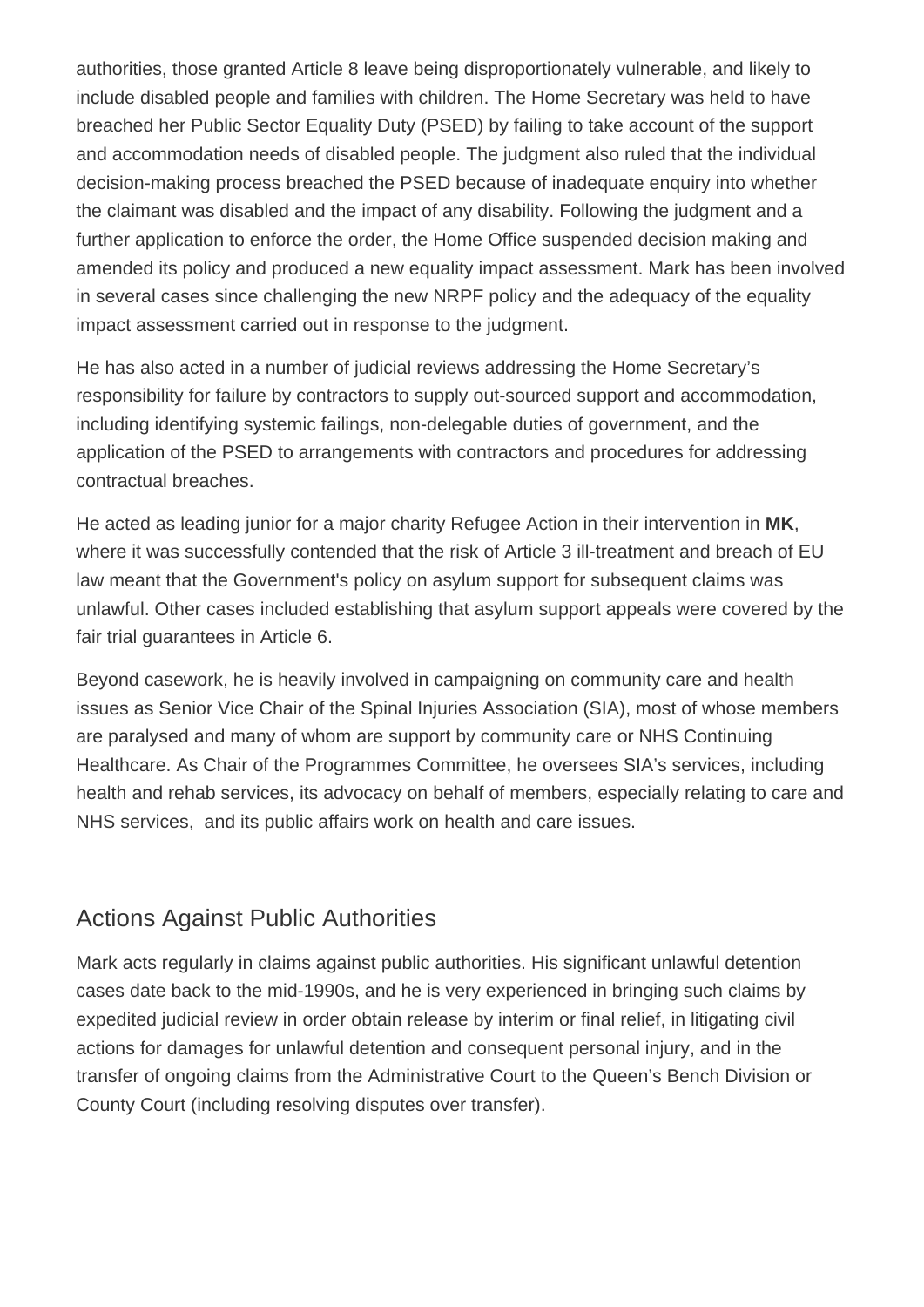He deals with issues of non-delegable duties of public authorities that have out-sourced their functions, including for the purposes of negligence. He also deals with damages claims under the Human Rights Act. He is experienced in bringing claims in the QBD and the Administrative Court on behalf of claimants outside the jurisdiction in respect of acts of Government carried out within and outside the jurisdiction, including ground breaking breach of confidence claims. These claims involve issues of conflict of laws and extra-territorial application of the Human Rights Act. He deals with the procedural and practical issues raised by trials in the QBD where the claimant is outside the jurisdiction.

He is expert in using CPR procedures to obtain disclosure and further information in order to test the defendant's factual claims, both in civil claims and by enforcing the enhanced rights to disclosure and cross-examination in the Administrative Court in unlawful detention claims. He is also experienced in ADR including mediation, settlement negotiations including Part 36 offers, and in costs issues (see under Costs and legal funding).

Civil claims brought in the QBD include Tarakhil in which the High Court ruled that detention was unlawful and awarded substantial damages, including aggravated damages and uplifts, based on public law errors in its decision making, failure to provide adequate explanations in evidence, and damages exceeding a previous Part 36 offer (Mark was interviewed about the judgment by [LexisNexis](https://dscdetention.files.wordpress.com/2016/02/flawed-decision-making-and-false-imprisonment-damages_henderson_doughty.pdf).

His case of Babbage is a leading authority on the detention and prosecution of Foreign National Offenders (FNOs). It established that the Home Secretary's practice of using administrative detention powers to hold FNOs while she arranges for their prosecution is unlawful. It was also the first High Court authority to dismiss the Home Secretary's position that detainees who could not be deported could be prosecuted for refusing voluntary return (a judgment that led to the CPS abandoning prosecution of Mr Babbage's co-claimant shortly thereafter). It further confirmed that likelihood of re-offending and absconding could not constitute a lawful basis for the detention of FNOs if the "acid test" of a realistic prospect of enforcing removal were not established. It was, in addition, the first case to establish in the High Court, on the evidence, that the Home Secretary had no realistic prospect of obtaining travel documents to enforce removals to Zimbabwe, so that she could not maintain detention of Zimbabwean FNOs without travel documents. The case involved multiple applications and orders for disclosure relating, inter alia, to communications with the Zimbabwean authorities, and unprecedented and firm criticism and guidance to GLD in the judgment about disclosure in unlawful detention claims, and assurances from GLD as to future conduct of disclosure in unlawful detention claims and payment of indemnity costs.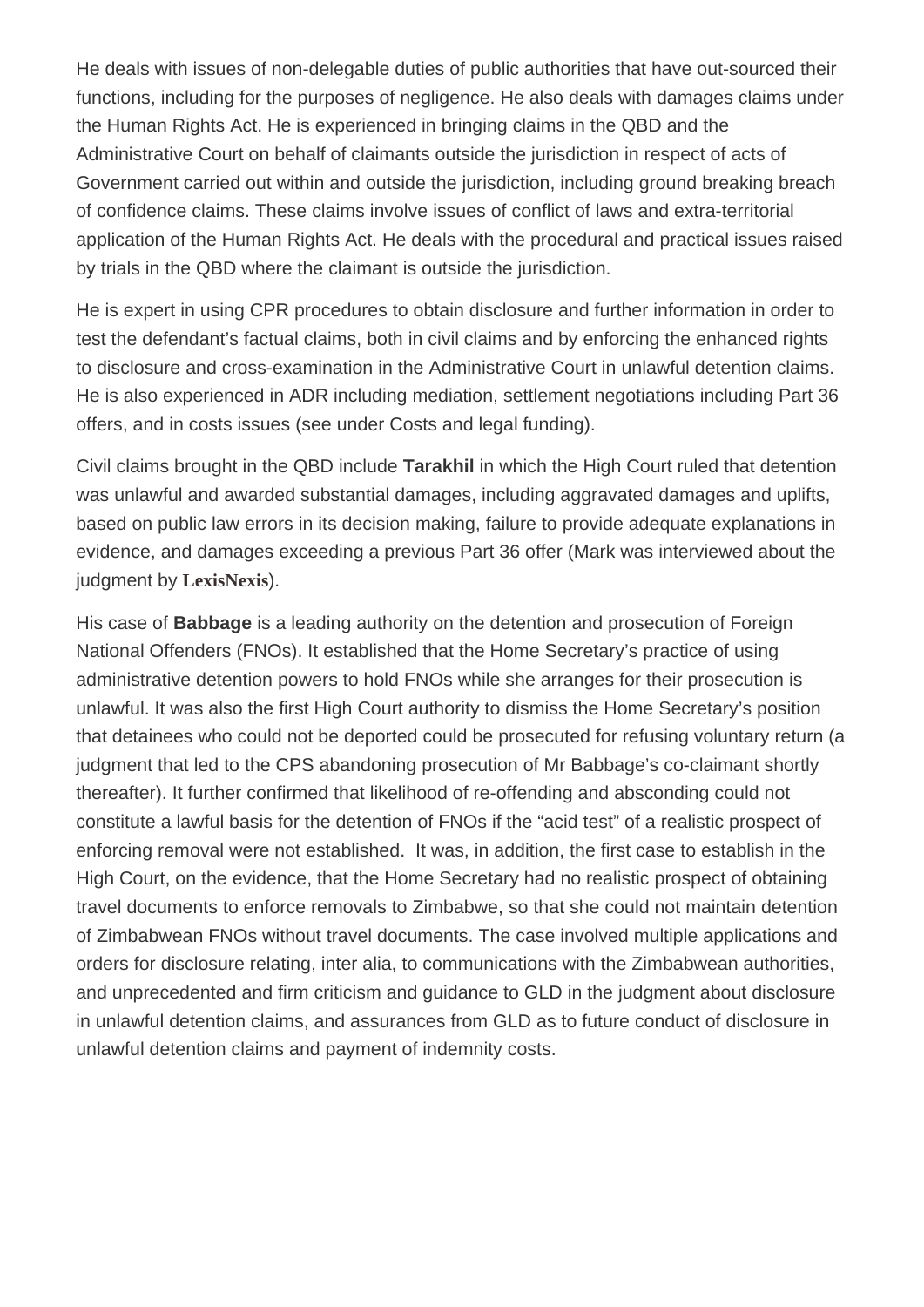**Ahmed**, a test case on the lawfulness of detention of Iraqi FNOs following a failed attempt to enforce group removals by charter flight to Baghdad, involved Mr Ahmed winning extensive orders for disclosure of UK-Iraqi negotiations and orders for cross-examination of Home Office and FCO officials in the Administrative Court in order to test the prospects of removal and the history of such attempts. The sustained efforts necessary to compel full disclosure from the Home Office led the Court to grant Mr Ahmed's application for indemnity costs. The case subsequently settled following proceedings in the QBD. Other unlawful detention claims concerned with prospects of removal have considered whether the civil war with Islamic State undermined any realistic prospect of the Kurdish Regional Government accepting removals to Northern Iraq (which settled after the grant of permission and an order for disclosure of communications with the Iraqi and Kurdish authorities).

His cases regularly deal with treatment in detention in addition to lawfulness of detention, including the abuse of the power of solitary confinement as punishment rather than for security and control purposes, and whether continued detention of a mentally ill detainee who was on hunger strike breached Article 3. He also deals regularly with issues around the detention of children and procedural guarantees in detention.

# Governance and Policy

Mark's practice involves extensive governance, regulation, and policy work, from high profile cases to confidential high level legal, constitutional, procedural, regulatory and compliance advice.

This work draws upon his expertise in freedom of expression; defamation; media and communications; privacy; data protection and information law; election law; public standards and disciplinary codes; public, constitutional, and human rights law; procedural fairness/natural justice; and equality and discrimination, including the Public Sector Equality Duty.

Cases have included **Foster v McNicol**, the most important and sensitive judgment on the governance of unincorporated associations to have been delivered by the UK's courts, in which he acted for the Labour Party as lead counsel in its successful defence of a ruling of its National Executive Committee (NEC) that an incumbent Leader of the Labour Party did not require MPs' nominations in order to be on the ballot in a leadership election triggered by a challenge to the incumbent. The Labour Party had separately instructed a QC and Mark to advise its NEC on the correct interpretation of its rules. The two barristers gave conflicting opinions but the NEC ruling followed Mark's view. A party donor, Michael Foster, mounted a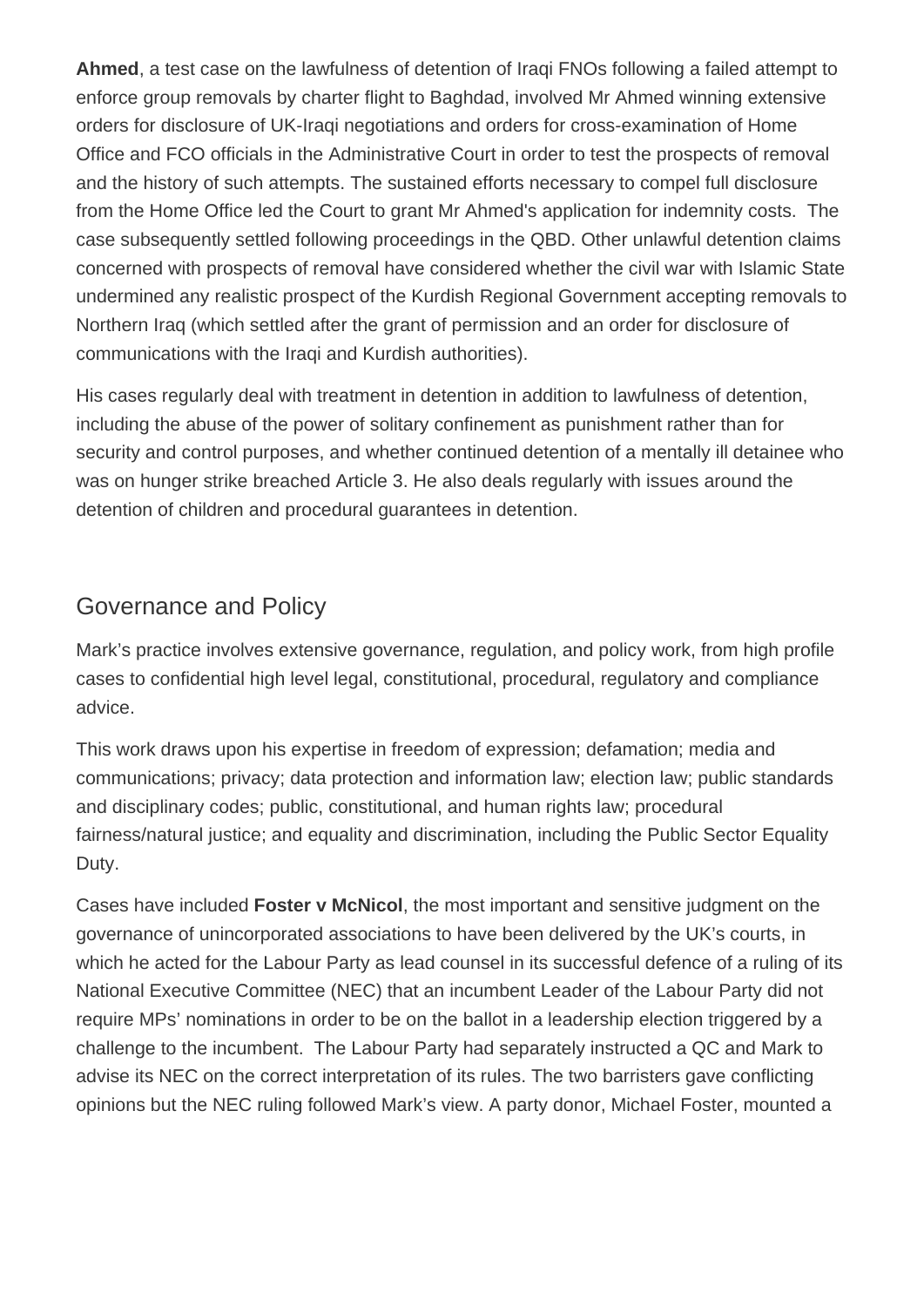silk-led High Court challenge contending that the NEC should instead have followed the QC's advice, but the High Court held that the correct interpretation was that advised by Mark.

Mark also acted as lead counsel against a silk led team for the Public Services Ombudsman for Wales in the leading authority of **Heesom** on standards regimes applying to local governance. The High Court gave extensive guidance on the rights and duties of local councillors vis-à-vis council officers (senior and junior); the interpretation of local government codes of conduct aimed at maintaining standards in public life which restrict freedom of speech; and the proportionality of sanctions for breach of a code of conduct. It quashed the sanction imposed on Cllr Heesom as disproportionate to his freedom of expression under Article 10, and substituted a lesser sanction. It gave guidance on the extent to which Article 10 gives special protection to criticism of officials as well as politicians. It considered the relationship between councillors and officers, including mutual trust, and the boundary between forceful criticism of officers, which was protected by Article 10, and bullying and other conduct which breached the code and merited proportionate sanction under Article 10. It established the test for a finding of bullying under the code of conduct. It considered the circumstances in which promoting a constituent's case within the local authority could amount to improper involvement in the decision-making process and be treated as an attempt to obtain political gain under the code, and what conduct would bring the office of councillor and the local authority into disrepute. The Welsh Government applied, exceptionally and successfully, to intervene in this statutory appeal to the High Court due to its assessment of the importance of the appeal to the interpretation of the local government standards regime in Wales.

Mark's public law practice often focusses on the lawfulness of major policies and nationwide practices. He is expert in the application of the Public Sector Equality Duty in different spheres, including within public authorities and in respect of contractual arrangements for outsourcing public services. He has also addressed the identification of non-delegable duties of public authorities in the context of disparate out-sourcing arrangements. He is an expert in the interpretation of retained EU law, drawing upon his specialisation in EU law, which has included presenting cases as lead counsel/advocate to the Chamber and Grand Chamber of the Court of Justice of the European Union in Luxembourg. He has been instructed to advise at a high level on legal and policy options in respect of Brexit.

He is instructed to advise on policies and standards codes, regulatory regimes, and disciplinary processes, including as public law, privacy and data protection issues. He has advised on procedural fairness requirements in major inquiries. He is instructed to advise and act in respect of steps both to obtain/release, and to prevent the release of information and personal data.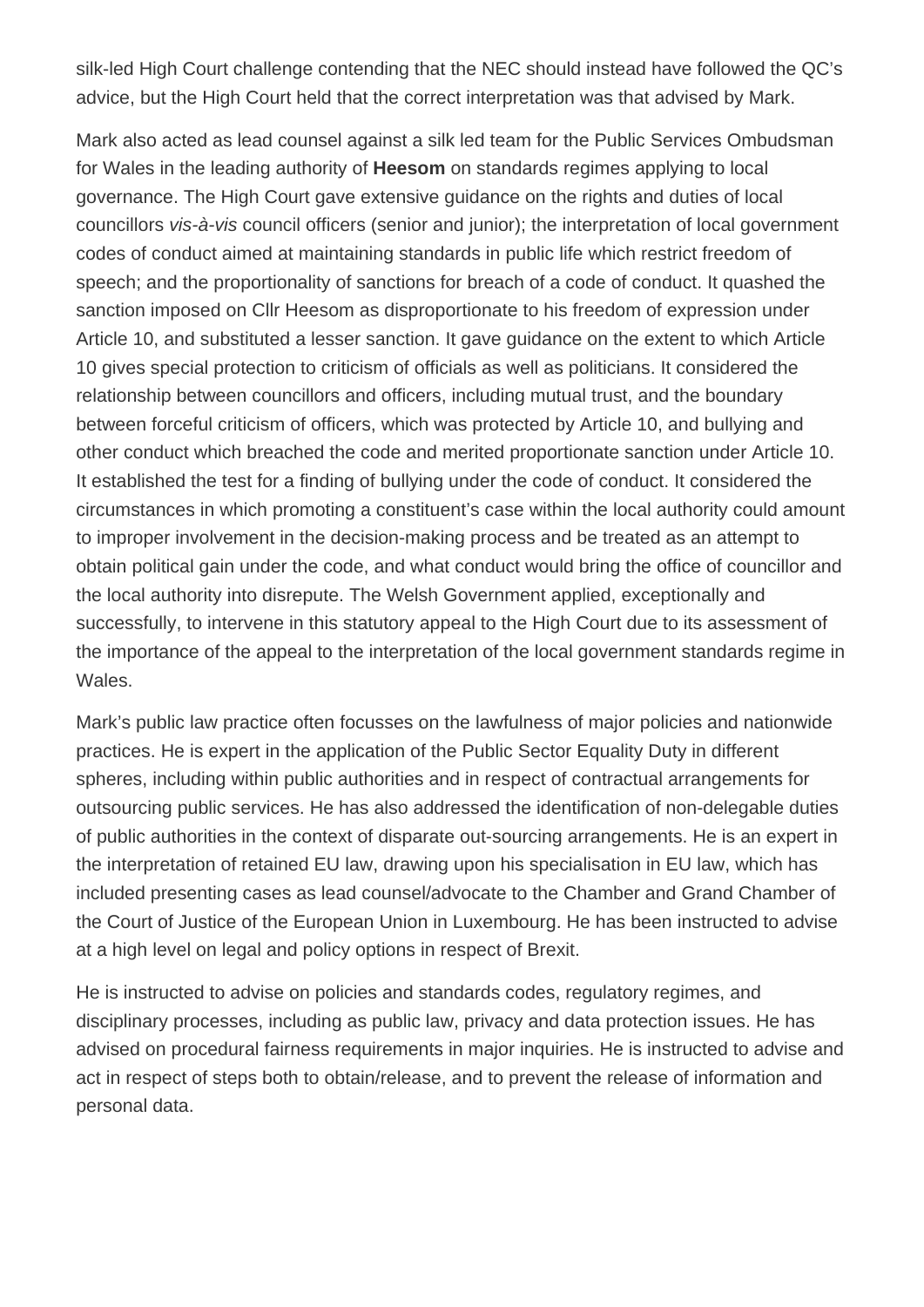His role as Standing Counsel to the Labour Party from 2019 involved providing general legal advice in a fast-paced and high-profile political environment on a wide range of issues (including electoral law, data protection law, equalities, discipline and the Party rulebook and procedures) to the Labour Party General Secretary and to the Party itself; advising on the Labour Party's compliance with legal and regulatory requirements; advising on problems with a pragmatic and political understanding as well as legally robust perspective; building rapport quickly and working collaboratively with stakeholders at all levels; and explaining complex legal concepts to a wide range of lay audiences.

He advises on public procurement issues and claims, particularly relating to provision of legal services. He also deals with governance and policy issues in respect of access to justice, and advises solicitors in relation to regulatory issues. He acted as an expert adviser to the Immigration Services Commissioner who distributed his Best Practice Guide to Asylum and Immigration Appeals to all regulated legal services providers as a guide to standards. He was appointed to the Bar Council Disability Panel in 2021. Earlier Bar Council work includes serving on its Equality Code implementation committee which was responsible for adding sexual orientation to the protected grounds in the Equality Code.

He also draws upon extensive third sector board level experience involving a range of governance and policy work.

He is the Senior Vice Chair and an elected Trustee of the Spinal Injuries Association (SIA), the leading national charity (with around 55 staff nationally) working for people who experience spinal cord injury (SCI), often causing paralysis and nearly always life changing. It is also a leading authority on SCI research and learning, supplying education, training and expertise on SCI to healthcare and rehab professionals, campaigns and charities. As Chair of the Programmes Committee, he oversees essential services to SCI people and families, advocacy casework, education and training, and public affairs, influencing, and campaigning.

Before that, he was an elected member of the Board (the longest serving to that point) and convener of various committees of ILPA (the Immigration Law Practitioners Association), which is an association of lawyers, advisers, academics and NGOs which promotes effective representation and access to justice for migrants, and a just and equitable system of immigration, asylum and nationality law. As well as governance issues, he represented ILPA on various judicial and governmental stakeholder groups, and worked on briefings, evidence and advice for numerous Government, official, parliamentary and non-Governmental advisory groups, committees and inquiries.

This is an area in which he may be able to advise on a direct access basis if appropriate (as to which enquiries to his clerks are welcome).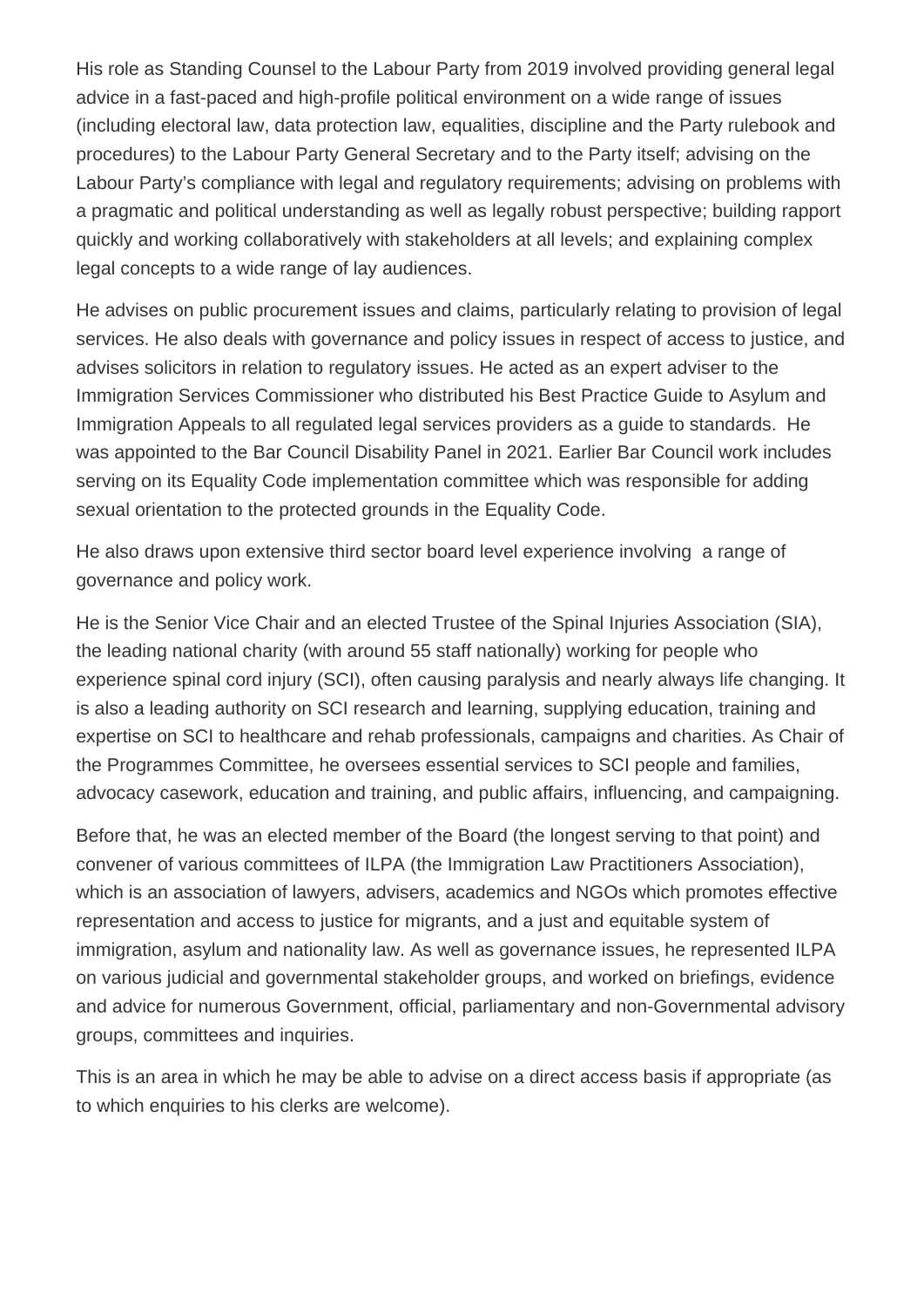# Business and Commercial Immigration

Mark is instructed by corporate clients to advise and act on a range of immigration matters including business visits, settlement, establishment of businesses in the UK, and employee migration. He acts in appeals at all levels and in commercial judicial reviews on issues such as revocation of employers' and colleges' sponsor licenses, involving issues from common law procedural fairness to the protection of property under Article 1, Protocol 1 of the ECHR. He also acts for high net worth and prominent individuals on a range of immigration matters from important business visitor applications to options for work and settlement including as an investor, entrepreneur and, where necessary, on asylum grounds (See under Immigration – Asylum and Personal).

He is expert in retained EU law, having appeared as lead counsel in leading cases free movement cases in the Chamber and Grand Chamber of the Court of Justice of the European Union (CJEU) in Luxembourg. Legal directories refer to his involvement in landmark EU cases and describe him as "a 'very skilled' specialist in complex EEA matters". He has provided high level advice on the implications of Brexit for EU citizens and UK employers and on future migration options for workers and students.

He also has a deep understanding of domestic immigration policy and practice acquired through high level casework over decades and through his long involvement in policy, including a period of over a decade as one of the longest ever serving members of the Executive of the Immigration Law Practitioners Association (ILPA), through his representation of ILPA on court and tribunal stakeholder groups and in engagement with the Home Office and parliamentary committees, and as a past expert adviser to the Immigration Services Commissioner.

This is an area in which he may be able to advise on a direct access basis in appropriate cases (though he can only correspond directly once instructions have been discussed and accepted by his clerks).

# International Law

According to Chambers and Partners, Mark "impresses with his top-notch courtroom skills and confidence in both national and international courts".

He has been instructed in some of the most important and complex European court cases under the ECHR and EU law, both in the European Court of Human Rights and the Court of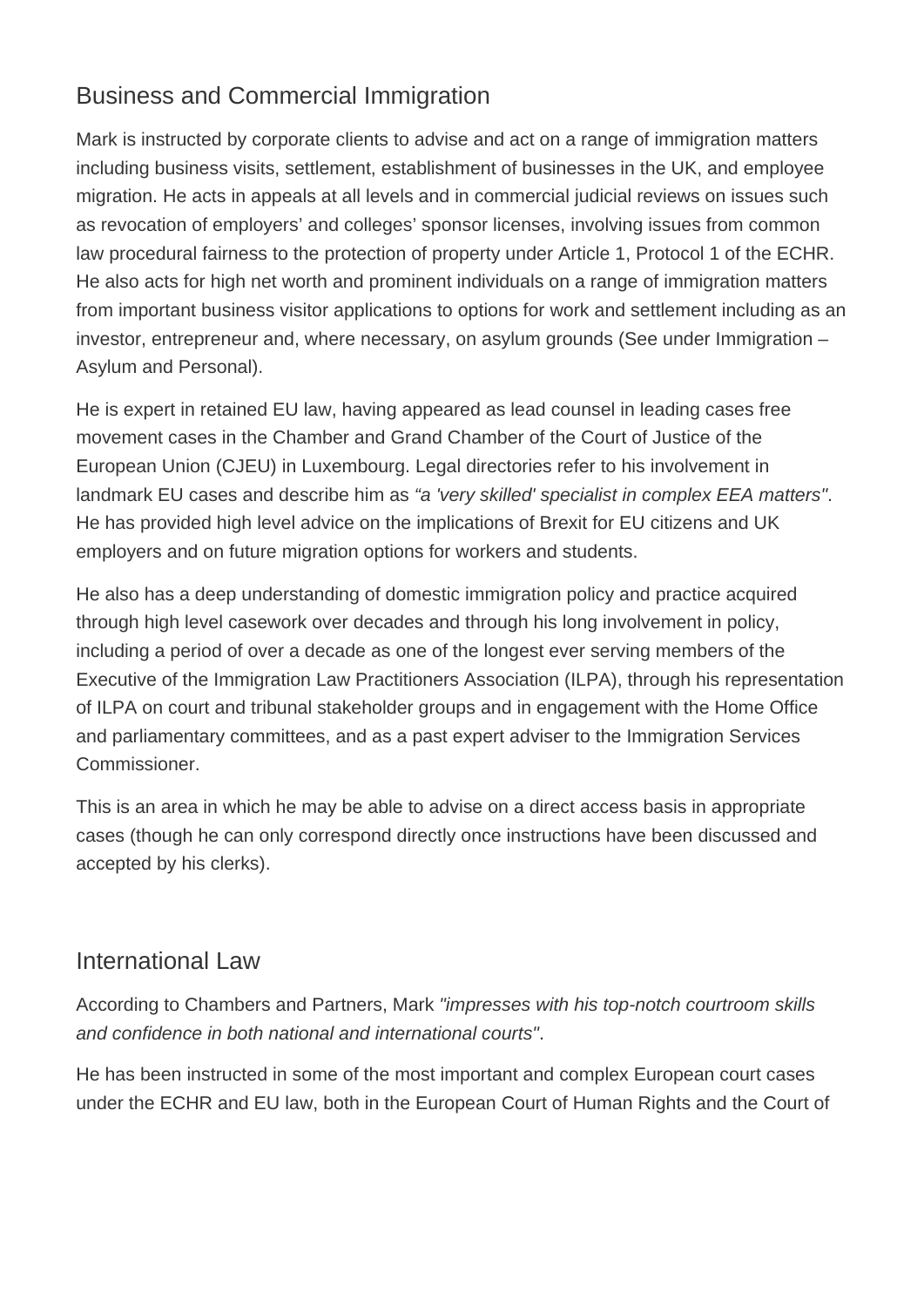Justice of the European Union (CJEU) where he has presented multiple cases before both the Chamber and the Grand Chamber. He is experienced in procedures in both European courts, including obtaining urgent interim measures against the Government from the European Court of Human Rights.

He has provided high level advice on the domestic, EU, and public international law implications of various options for Brexit.

Mark acted for the claimant in both the national courts and the Court of Justice in Luxembourg in the landmark case of **NS**. He was the claimant's lead advocate in the Grand Chamber in what its secretariat said was the CJEU's most complex hearing, involving an exceptional number of interventions from Member States and national and international organisations. It established the binding effect of the EU Charter of Fundamental Rights in the UK, seen as of seminal constitutional importance. It was also of high constitutional importance across Europe as it established that Member States' duties under the Charter override general EU principles of mutual trust and recognition between Member States.

He acted as lead counsel in the leading Grand Chamber case of **McCarthy** in which a number of Member States intervened and the Attorney General, leading the UK's legal team, told the Grand Chamber that "the issues are of exceptional importance from the perspective of the UK".

He was also lead counsel in **Onuekwere**, on the effect of imprisonment on the rights of EU citizens and their family members in other Member States.

Important cases in Strasbourg include **Paulet**, in which he acted as lead counsel in what was, in effect, the appeal from the Court of Appeal's judgment dismissing his challenge to his conviction. The case had been a leading English criminal authority on confiscation proceedings under the Proceeds of Crime Act 2002. It was the first ever successful challenge in Strasbourg to criminal confiscation proceedings as a violation of the right to peaceful enjoyment of property under Article 1, Protocol 1 (A1, P1). The judgment is also one of general importance to A1, P1 cases because it establishes that failure to comply with procedural guarantees inherent in A 1, P1 constitutes a violation of the substantive article.

He acted the Art 10 case of **Gaunt**, in which the Court considered the scope for interference with political speech on grounds of offence on broadcast media.

Other important cases in Strasbourg include **Bensaid**, a landmark judgment on the territorial scope of the Convention, in which the European Court of Human Rights established for the first time that Article 8 could be engaged by treatment in foreign countries that did not engage Article 3 (which led to the leading House of Lords' judgment establishing the extra territorial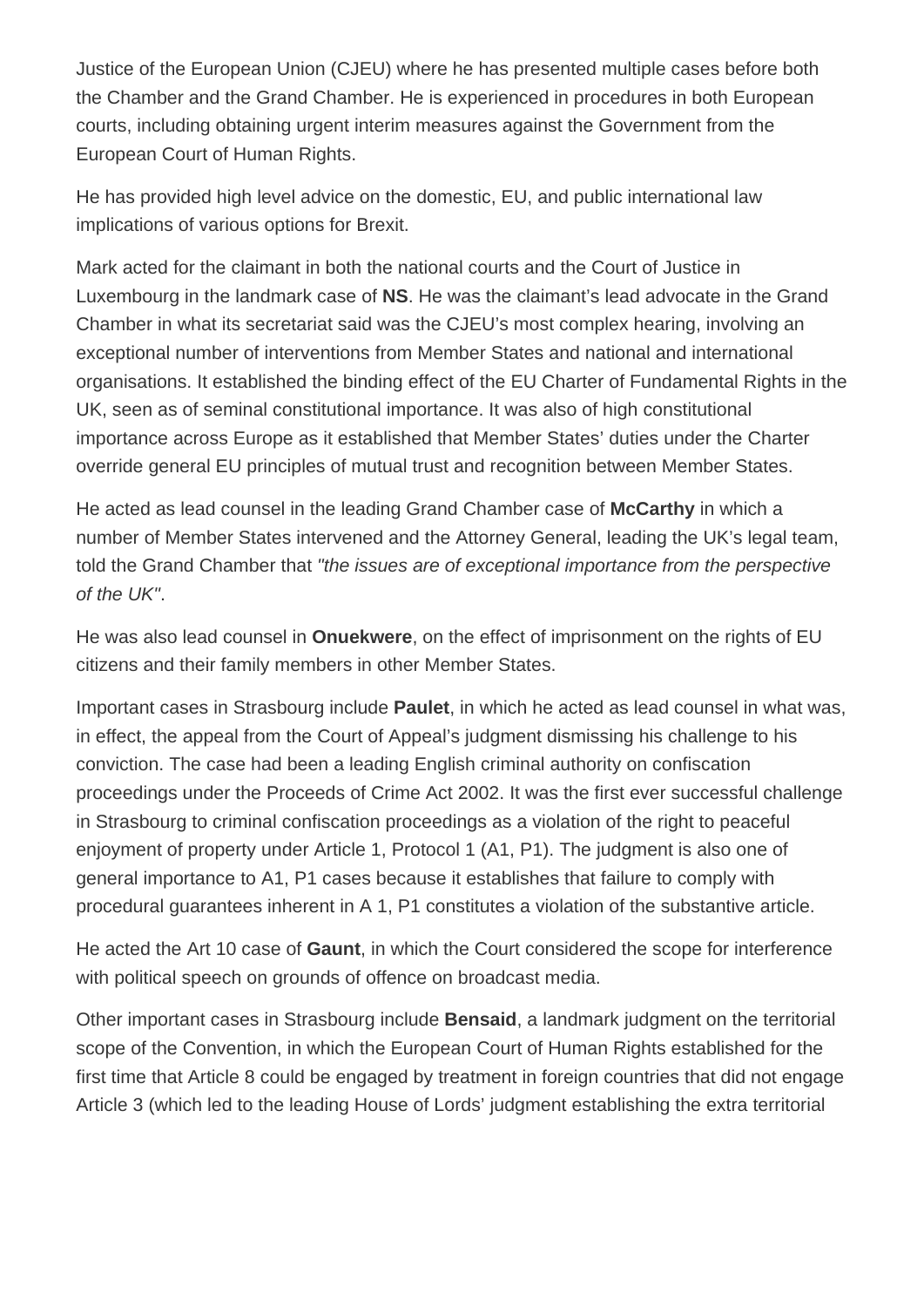effect of the ECHR generally for the purposes of expulsion). His cases in English courts have also involved ground breaking issues on the extra territorial application of the ECHR to conduct outside the jurisdiction on behalf of persons outside the jurisdiction.

He has dealt with international criminal law, public international law, and private international law at the highest level of national courts, ranging from **A No 2**, the landmark House of Lords case determining the extent of the prohibition under international law on using evidence obtained by torture; to **Adan and Aitsegeur**, which established that English courts must determine the single correct meaning of the Geneva Convention under international law rather than whether a foreign court's interpretation was a legitimate one; to **AN (Afghanistan)** on international criminal responsibility for war crimes and crimes against humanity. He is also instructed in claims (in public and private law) brought from outside the jurisdiction raising issues such as extra territorial effect of the Human Rights Act and data protection legislation, conflict of laws, and the ability of a claimant outside the jurisdiction to seek judicial review of the UK Government.

### **Costs**

Mark is instructed on inter partes costs and public funding disputes, and advises solicitors on costs, public funding and regulatory issues.

He has acted and advised extensively in relation to inter partes costs issues, from applying for costs, including indemnity costs and payments on account from the Court, to conditional fee agreements and Part 36 offers and their consequences. He is expert in the impact of Article 10 on costs issues in freedom of expression cases. He is experienced in all aspects of detailed assessment such as disputes about whether assessment should happen in the SCCO, negotiations and Part 36 offers on costs, applications for interim payment, disclosure of file records and privilege, and written and oral submissions to the Costs Judge.

He has advised solicitors on contractual issues with the Legal Aid Agency and regulatory matters, and has represented solicitors before the Legal Aid Agency's Contract Review Body.

He has also acted in major litigation about public funding, including CMX, the representative challenge to the conduct of the Legal Services Commission, Ministry of Justice, and Home Office in permitting the national legal services provider, Refugee and Migrant Justice, to go into administration leaving approximately 10,000 largely vulnerable clients without lawyers. The litigation led to a commitment to fund replacement lawyers for all clients, rather than only those facing removal, and to exceptional interim measures by the Home Office to preserve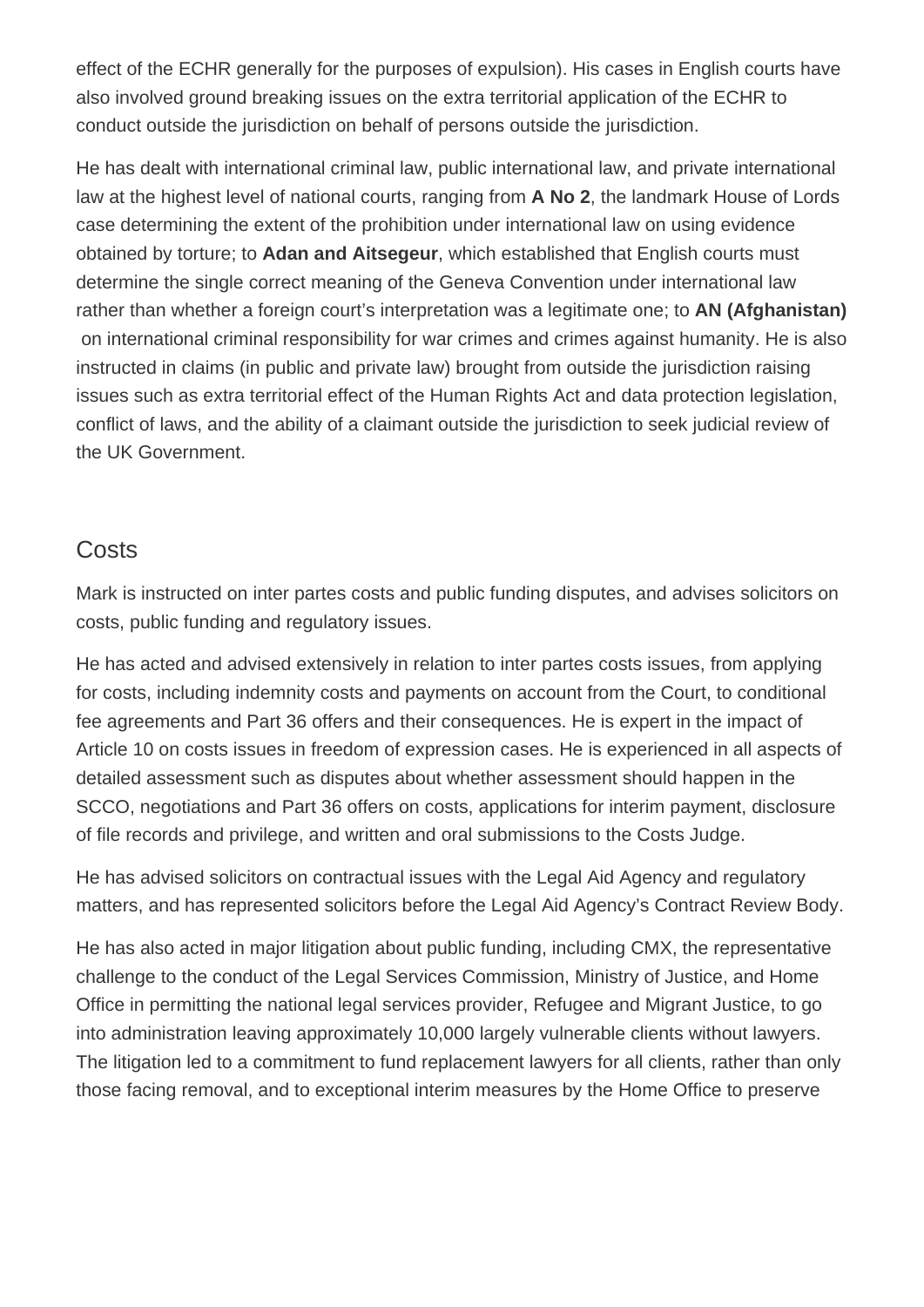their position.

His publications include an article on procedures and tactics in obtaining inter partes costs where a judicial review settles.He was at the forefront of efforts to improve procedures for determining IP costs applications in the Administrative Court via its Users Group where he represented ILPA. He has also conducted training on dealing with inter partes costs disputes in judicial review for organisations including the Public Law Project.

# Significant Cases

### **International courts:**

- Gaunt v UK (2016) 63 EHRR SE15 (heightened protection of political speech and narrow scope of the concept of 'gratuitous personal attack' in such speech; interference by regulators/courts with broadcast speech on the basis of offence to the broadcast audience, and the margin of appreciation of national authorities and courts in such cases)
- McCarthy CJEU [2015] QB 651 [2015] 2 CMLR 13; QBD: [2012] EWHC 3368 (Admin) (Grand Chamber held that Member States were not entitled to rely on claims of systemic risks to their borders from abuse of rights to suspend free movement rights and rejected UK's claim that UK's Frontier Protocol to Lisbon Treaty gives UK an opt out) Member States powers to suspend free movement rights based on abuse of rights and interpretation of Frontier Protocol to the Lisbon Treaty and whether it gave UK an opt out.
- Paulet ECtHR [2014] Lloyd's Rep FC 484; [2014] Crim LR 750; Times, May 19, 2014 (first Strasbourg judgment to hold that confiscation proceedings under the Proceeds of Crime Act 2002 violated the right to peaceful enjoyment of property under A1, P1. Court held that review of Mr Paulet's case by the Court of Appeal (Criminal Division) in Nelson and Paulet [2010] QB 678 was incompatible with the procedural requirements of A1, P1, and amounted to a breach of substantive article).
- Onuekwere [2014] 1 WLR 2420; [2014] 2 CMLR 46; [2014] Imm AR 551 (leading case in the CJEU on the effect of imprisonment on permanent residence rights of EU citizens and their family members, and the rationale for permanent residence).
- NS/ Saeedi CJEU; [2012] QB 102 [2012] 2 CMLR 9; CA: [2010] Eq LR 183 [2010] EWCA Civ 990; QBD: [2010] EWHC 705 (Admin) (whether the EU Charter of Fundamental Rights has direct effect in the UK; its application to the transfer of asylum seekers between EU Member States and relationship with EU principle of mutual trust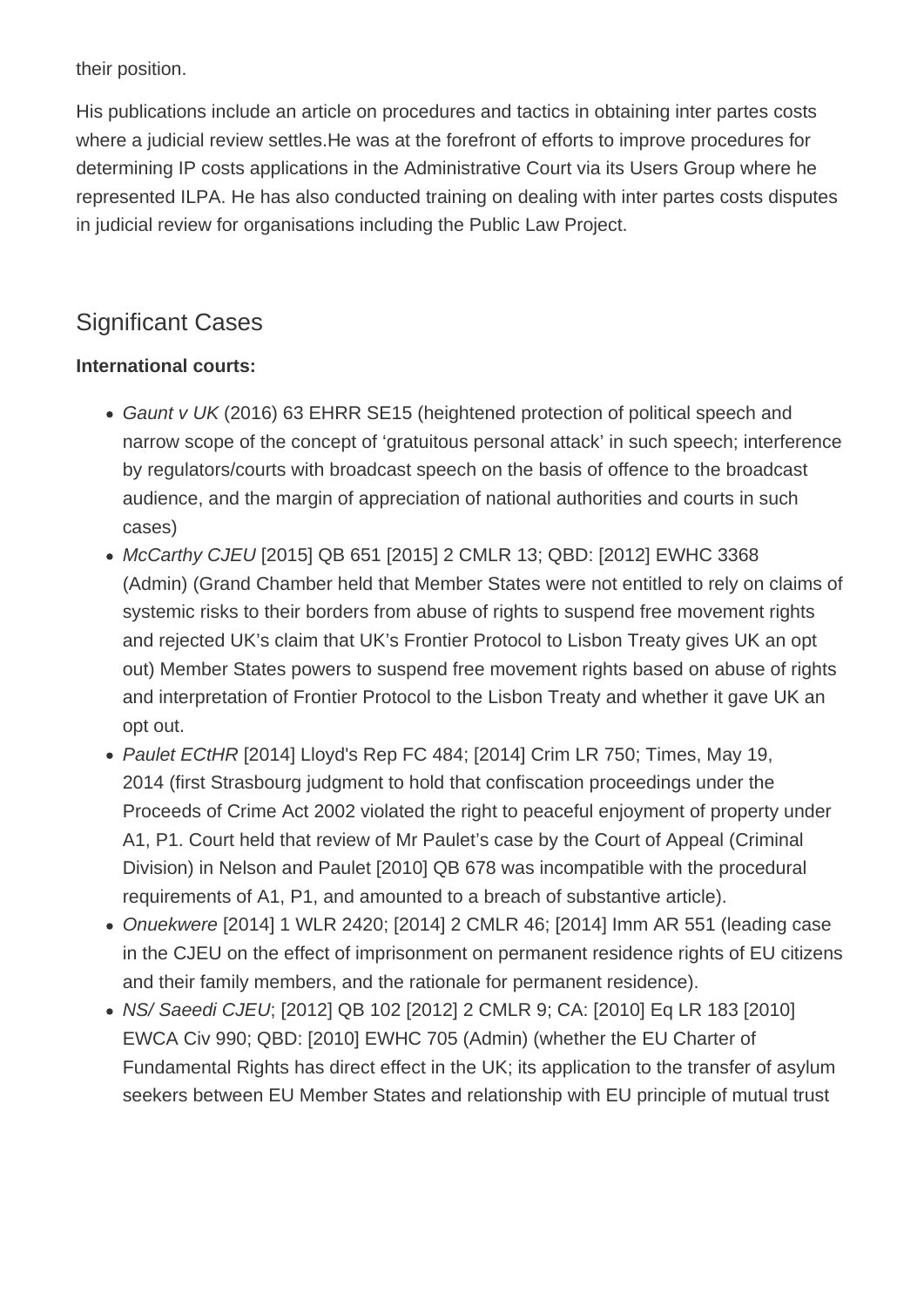and presumption of compliance).

• Bensaid v UK (2001) 33 EHRR 10 [2001] INLR 325 (leading Strasbourg authority on 'extra-territorial' application of article 8 and challenges to expulsion on mental health grounds)

#### **National courts:**

- Millett v Corbyn [2021] EWCA Civ 567 [2021] 4 WLUK 143 (Court of Appeal interpreting Honest Opinion defence in s.3 of the Defamation Act 2013; the role of the common law concept of bare comment; use of a test of whether interference with free speech was serious enough to fall "below the standards expected of citizens in modern British society", held to be a matter of fact and degree; disapproving leading practitioner text, Gatley, by holding that it misled the QBD Judge into treating the common law threshold of seriousness for whether a statement is defamatory as multifactorial; supplied the first Court of Appeal consideration and approval of the modern preliminary trial procedure in defamation claims)
- Millett v Corbyn [2020] EWHC 1848 (QB) [2020] 7 WLUK 151 (preliminary trial of defamation claim in reference innuendo case, approach to application to amend outside the limitation period to plead further extrinsic facts, being five articles said to lead to the identification of the claimant by additional viewers watching the statement complained of by the defendant on the Andrew Marr Show; Court accepted that each fresh extrinsic fact (article) was seeking to introduce a fresh cause of action; consideration of the approach to limitation in defamation claims; permission to amend refused with respect to each new article relied upon because each proposed cause of action failed by reference to the test for exercising discretion to disapply the limitation period in a defamation claim; approach to determining meaning in a reference innuendo case did not depend on proving that any readers actually viewed the Programme with knowledge of the extrinsic facts, this becoming relevant only when serious harm is addressed under s.1, Defamation Act 2013)
- Riley v Murray [2020] EWHC 977 (QB) [2020] EMLR 20 (approach to defining the scope of the relevant publication/context for the purpose of determining meaning in social media cases, with particular consideration of Twitter; disapproving perceived trend to a wider approach)
- Turley v Unite the Union and Walker [2019] EWHC 3547 (QB) [2019] 12 WLUK 379 (the approach to a Chase level 2 reasonable grounds to suspect Truth defence; the approach to a public interest defence by a trade union and blogger; the approach to meaning of a statement supplied by a contributor to an article; disapproval of disclosure and candour failings in withholding politically embarrassing messages,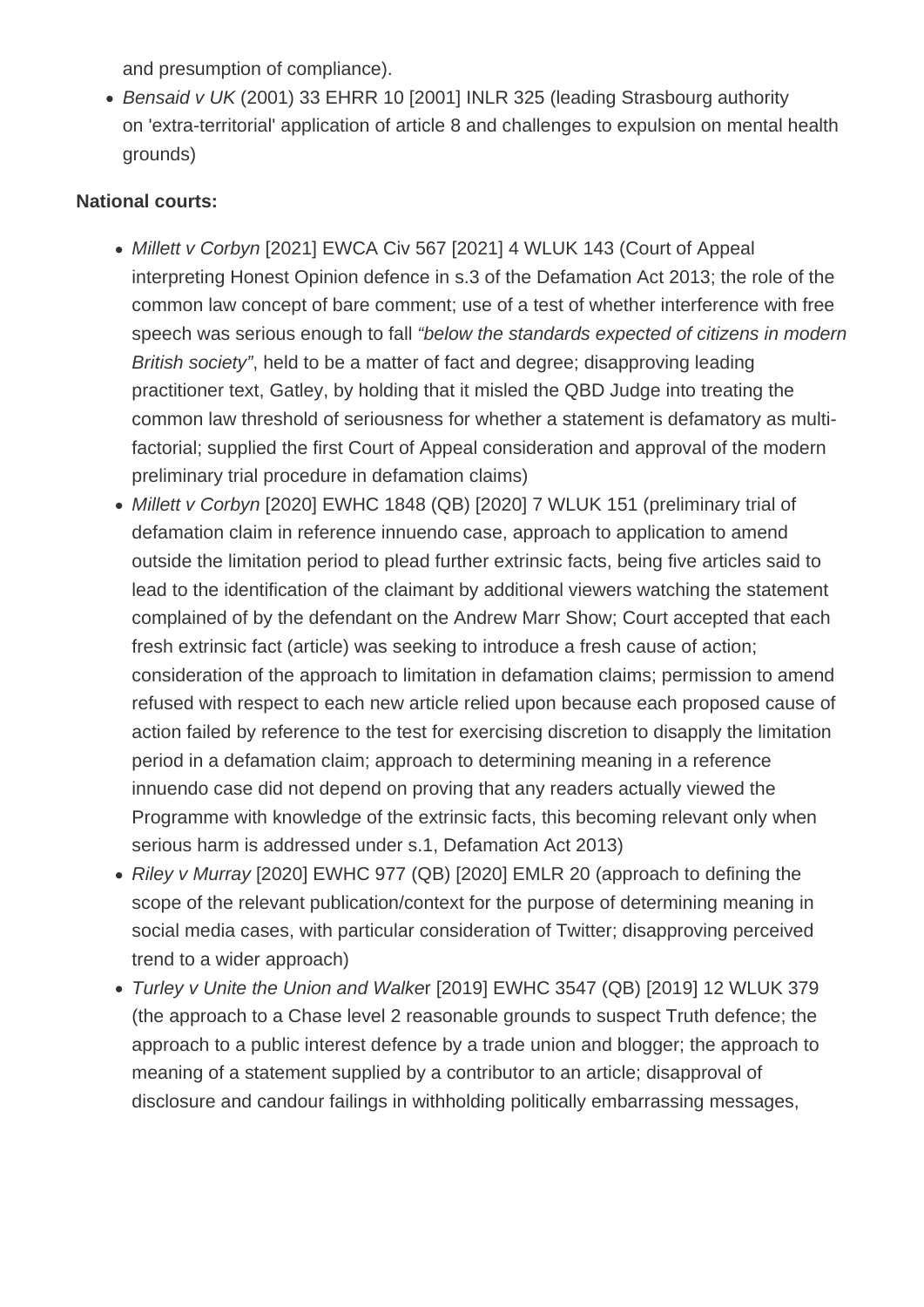which brought suspicion on the claimant, who was fortunate that Judge satisfied that the evidence refuted her dishonesty)

- Grenfell Tower Inquiry Phase 1 Report (October 2019, [www.grenfelltowerinquiry.org.uk/phase-1-report\)](http://www.grenfelltowerinquiry.org.uk/phase-1-report) (acting for 66 bereaved and survivors in Phase 1 of the Grenfell Tower Inquiry; report made detailed findings on the events on the night of the fire, and found that the Tower did not comply with building regulations designed to prevent the spread of fire and that inadequacies in the emergency services' planning and response on the night contributed to the loss of life; multiple recommendations made to improve planning for high rise fires and emergency response to them, and on warning and evacuation measures)
- Turley v Unite the Union and Walker [2019] EWHC 2997 (QB) [2019] 9 WLUK 404 (test on application to amend, particulars judged to satisfy the adequacy standard required of particulars of dishonesty in light of consideration of the authorities, and to form a sufficient pleaded basis for reducing or extinguishing damages, though not at that stage for strike out)
- UB (Sri Lanka) [2017] EWCA Civ 85 [2017] Imm AR 1182 (leading case on the Home Secretary's duty of candour when opposing asylum appeals in the First-tier Tribunal and Upper Tribunal; Court of Appeal ruled that Home Secretary is required to produce to judges relevant country information guidance and policy which could assist the asylum seeker and "delineate[d]… the clearest obligation on the Secretary of State to serve relevant material and ensure it was before the Tribunals at both levels" and "deprecate[d] any suggestion that this obligation of service is displaced or diminished by the availability of the material online", emphasising the number of asylum seekers unrepresented or whose lawyers are "less than optimal"; indicated that common practice of the Home Secretary in failing to refer to relevant guidance that assisted an appellant was unlawful and that she must ensure that her country guidance information/policy is assessed for relevance when opposing an appeal)
- Foster v McNicol and Corbyn [2016] EWHC 1966 (QB) (High Court upheld Labour Party NEC ruling that in a leadership election to determine a challenge triggered by MPs, the incumbent leader could not be excluded from the ballot of members).
- Babbage [2016] EWHC 148 (Admin) (leading authority on unlawful justification of executive detention by reference to steps to initiate criminal prosecution, the scope to prosecute for refusing voluntary return, and the requirement to establish a realistic prospect of removal before risk of absconding and offending may be relied upon to support detention).
- Tarakhil [2015] EWHC 2845 (QB) (QBD judgment holding detention unlawful by reason of materially flawed reliance upon irrelevant factors and insufficient enquiry,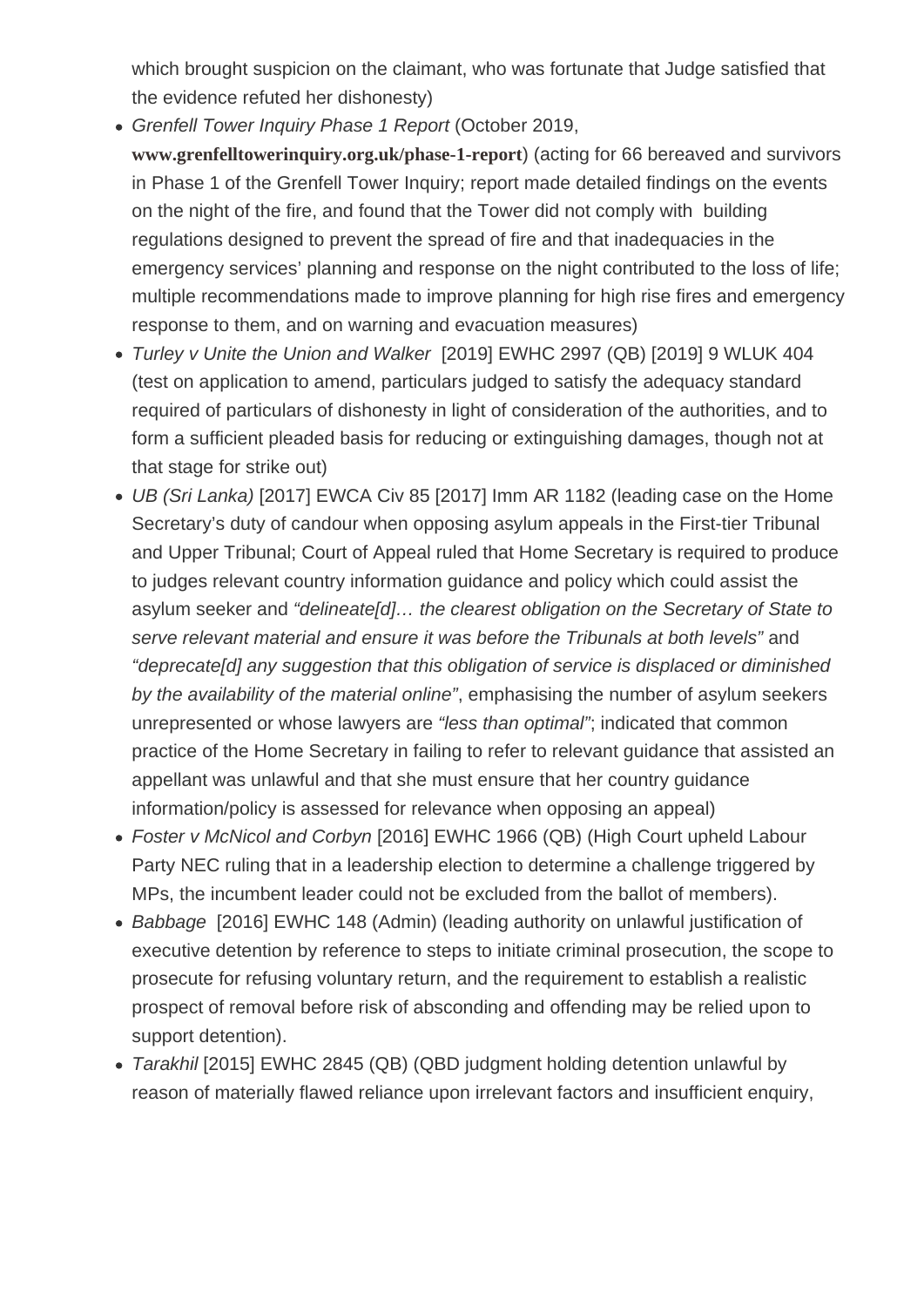and award of aggravated damages due to defendant's inadequate steps to justify detention and failure to lead adequate evidence at trial).

- AN (Afghanistan) [2015] EWCA Civ 684 (test for exclusion from the Refugee Convention for war crimes and crimes against humanity and the Upper Tribunal's jurisdiction to enlarge the scope of the matters remitted to it by the Court of Appeal in the absence of an order prohibiting this or an abuse of process).
- Heesom [2015] PTSR 222; [2014] 4 All ER 269; [2014] BLGR 509; [2014] EWHC 1504 (Admin)(sanction against local councillor for breach of local government standards quashed as a disproportionate interference with freedom of expression under Article 10. The Court gave guidance on the extent of the enhanced protection afforded to political expression, the correct approach to the interpretation of local government codes of conduct, and dividing lines between criticism of officers which is protected by Article 10 and unprotected conduct which breached the Code, including the prohibition on bullying, and the circumstances in which advocating constituents' cases could amount to an improper attempt to obtain political gain).
- Fakih [2014] UKUT 513 (IAC) (Home Secretary's No Recourse to Public Funds (NRPF) policy unlawful, firstly because the Home Secretary had introduced it without the necessary Parliamentary approval and secondly, because it breached her Public Sector Equality Duties (PSED) in respect of disabled claimants under the Equality Act; further breach of PSED in relation to individual decision making).
- CM (Zimbabwe) [2014] Imm AR 326; [2013] EWCA Civ 1303 (leading authority on obligations of disclosure and candour which apply to the Home Secretary and Foreign Office in asylum appeals, including country guidance cases; approved unprecedented new procedure for dealing with PII via the appointment of a PII advocate by the Attorney General; gave guidance on reliance on anonymous evidence).
- CM (EM Country Guidance: Disclosure: Zimbabwe) [2013] UKUT 59 (IAC) (Tribunal gave general guidance as to the correct approach to disclosure in the Upper and Firsttier Tribunals in asylum appeals and how to address disputes concerning anonymous evidence; and whether a Special Adjudicator or PII Advocate should be appointed to deal with PII).
- S [2012] EWHC 2638 (Admin); [2012] EWHC 955 (Admin) (unlawful conduct of Home Office/ Treasury Solicitor in an unrelated test case by disclosing confidential information about a claimant who had been removed to Sri Lanka; whether Court can consider breach of confidence in judicial review proceedings brought by claimant outside the UK and grant relief requiring the defendant to return the claimant to the jurisdiction from Sri Lanka).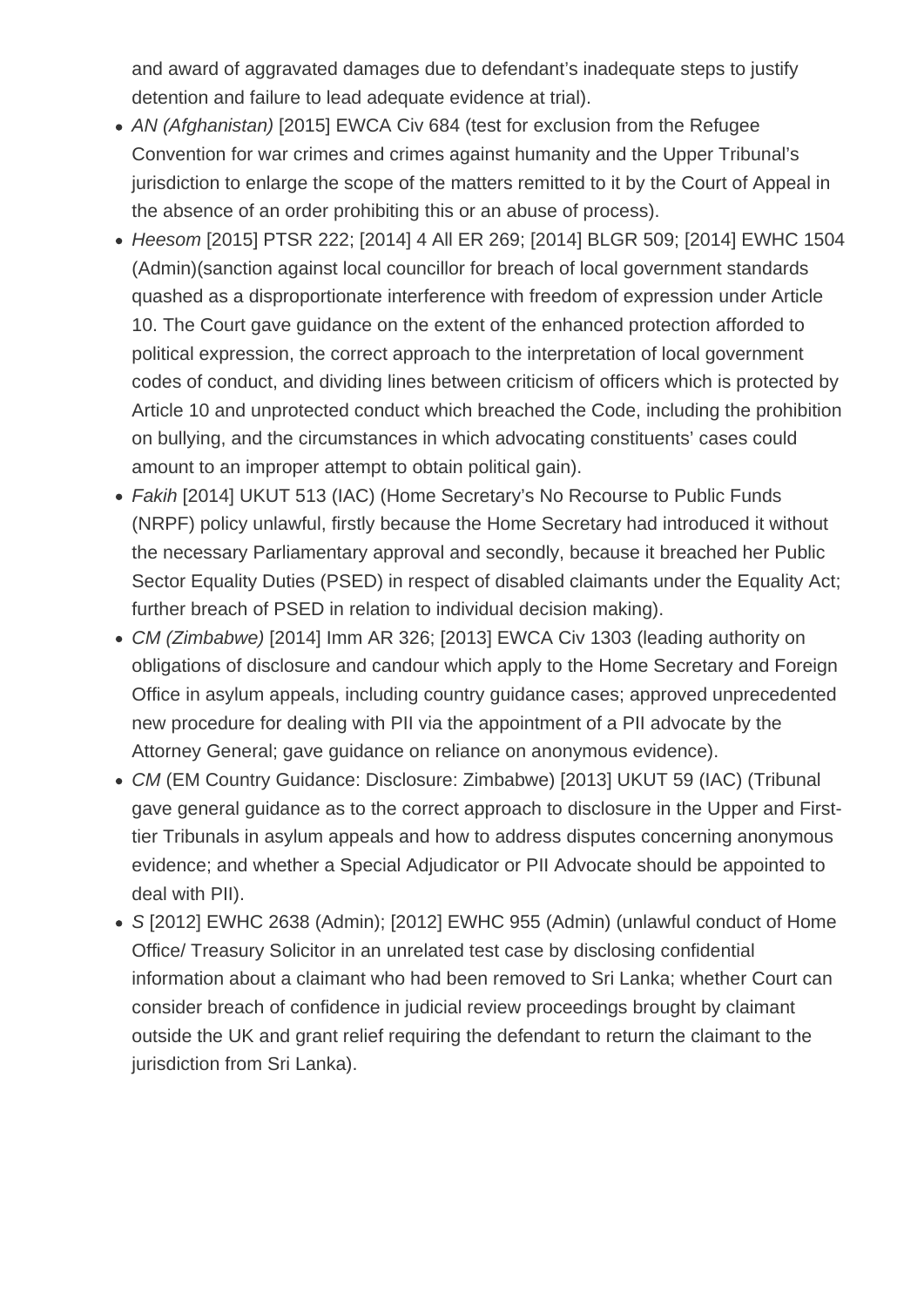- R (MK) v SSHD [2012] EWHC 1896 (Admin); (acted for Refugee Action, contending that Home Office policy on provision of asylum support risked breaching Article 3 illtreatment and was unlawful; circumstances in which a policy rather than individual cases could be declared unlawful The case raised important issues about the obligation of the Government to avoid breaches of Article 3 by providing support to prevent destitution, and EU law rights aimed at protected human dignity).
- JG and CM (Zimbabwe) [2012] EWCA Civ 1060 (appeal from major Zimbabwean Country Guidance case which had narrowed the RN risk category; Court of Appeal made unprecedented extensive disclosure orders against Home Office and Foreign Office following which the Home Office consented to the Court of Appeal quashing the Tribunal's determination on the basis that Home Secretary's failure to comply with disclosure order in Tribunal had rendered the Tribunal's determination wrong in law).
- EM (Returnees) Zimbabwe CG [2011] UKUT 98 (IAC); (major Zimbabwean Country Guidance case heard over several months which was the first Country Guidance case in which extensive disclosure was ordered against the Foreign Office. It narrowed the RN risk categories but gave important guidance on Article 8 for families with children, generally and in the Zimbabwean context. It was the first CG to grapple with risk based on future events, in this case the Zimbabwean elections).
- Gaunt CA: [2011] 1 WLR 2355 [2011] EWCA Civ 692; DC: [2011] 1 WLR 663 [2010] EWHC 1756 (Admin) (right of presenters and journalists to challenge Ofcom rulings on Art 10 grounds; test applied by the Court when considering Ofcom rulings in Art 10 cases; extent of protection of political speech in broadcasting, European Court of Human Rights decided to communicate the case to the UK in March 2014).
- Nasseri QBD, CA & HL [2010] 1 AC 1; HL: [2009] UKHL 23, CA: [2008] EWCA Civ 464, QBD: (2008) 1 All ER 411 [2007] EWHC 1548 (Admin); (declaration of incompatibility by High Court to effect that provision deeming EU states to be safe for third country asylum transfers violated the UK's Article 3 obligations, Home Secretary's appeal upheld by the Court of Appeal and by the House of Lords on different grounds).
- RB, U, and Othman: [2010] 2 AC 110 [2009] UKHL 10 (acted for Liberty in their intervention in the House of Lords arguing that the Special Advocate regime in terrorism cases was incompatible with the common law, Article 3 and Article 6).
- Ahmed [2010] EWHC 625 (Admin) (prospects of conducting further expulsions to central government controlled Iraq within a reasonable period and consequences for lawfulness of detention of Iraqi nationals in the UK, plus disclosure and oral evidence in judicial review proceedings).
- Limbu [2008] HRLR 48; Times, 7th October 2008 [2009] A.C.D. 9 [2008] EWHC 2261 (Admin)(challenge to the Government's refusal to allow thousands of Gurkha veterans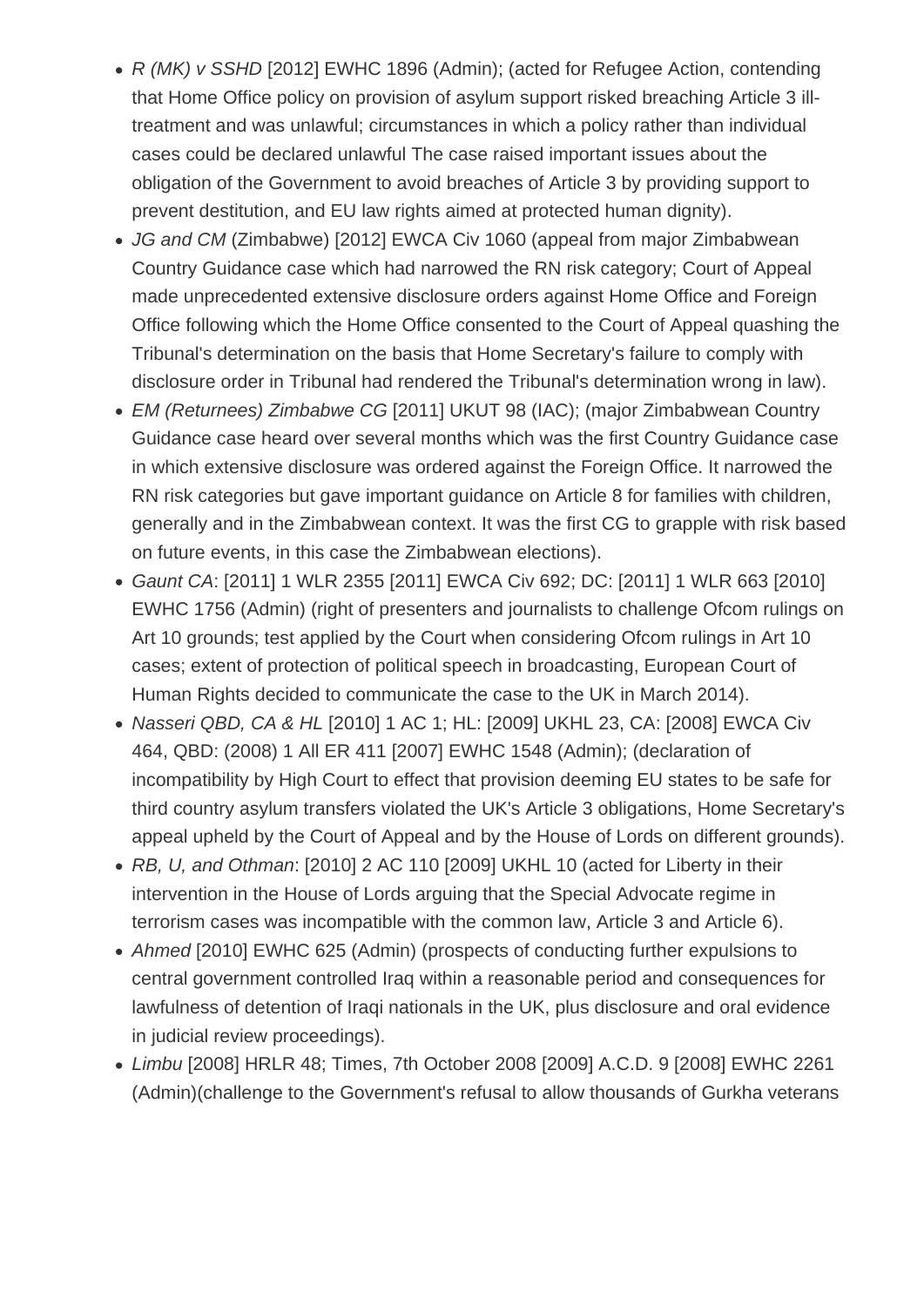to settle in the UK, raising discrimination issues under Article 14 and the common law, as well as issues about the right to disclosure in public law proceedings which led to extensive disclosure of internal disagreements between the Home Office and MOD).

- Rudi HL: [2008] 4 All ER 1127 [2008] 1 WLR 1434 [2008] UKHL 42; CA [2007] EWCA Civ 1326; QBD: [2007] ACD 57 [2007] EWHC 60 (Admin) (relationship between Article 14 and the common law principle of equality - challenge to the exclusion of former unaccompanied minors from the Home Office's family amnesty).
- RN (Returnees) CG [2008] UKAIT 83 (landmark Country Guidance case in which it as held that any returnee was at risk unless they could demonstrate allegiance to Mugabe's Zanu-PF).
- AA and LK [2007] 1 WLR 3134 [2007] 2 All ER 160 [2006] EWCA Civ 401(the interpretation of the non-refoulement provision in the Refugee Convention and removal to Zimbabwe).
- AA (No. 2) [2007] EWCA Civ 149 (whether removals could begin to Zimbabwe and the threshold for Article 3 ill-treatment in detention abroad).
- Al-Skeini [2007] 1 QB 140 [2004] EWHC 2911 (Admin) (acted for Redress in their intervention in the Divisional Court on the extent to which articles 2 and 3 govern the conduct of British armed forces in Iraq).
- A (No.2) [2006] 2 AC 221 [2005] UKHL 71 (acted for a coalition of NGOs including Amnesty International in the leading case on the admissibility of evidence obtained by torture in legal proceedings heard by seven judges).
- Khadir HL: [2006] 1 AC 207 [2005] UKHL 39, CA: [2003] INLR 426 [2003] EWCA Civ 475, QBD: [2002] EWHC 1597 (Admin); (the limits on the Home Secretary's powers of detention and whether asylum seekers who cannot be removed must be granted leave to remain, and Parliament's power to interfere with judgments of the Court through retrospective legislation).
- Kurtolli [2004] INLR 198 (circumstances in which risk of suicide will render expulsion inconsistent with article 3).
- CA [2004] INLR 453 (limits of jurisdiction on an appeal on a point of law and the limits of N in a HIV case involving pregnancy).
- Madadi [2004] Imm AR 530 (whether article 6 applies to asylum upgrade appeals).
- Szoma [2003] All ER (D) 230 (Feb) (challenge to local authority's policy of making payments to asylum seekers in arrears).
- Husain [2002] ACD 10 (whether withdrawal of asylum support violates article 3, and applicability of article 6 to asylum support appeals).
- Dhima [2002] INLR 243 (test for sufficiency of protection for article 3 cases).